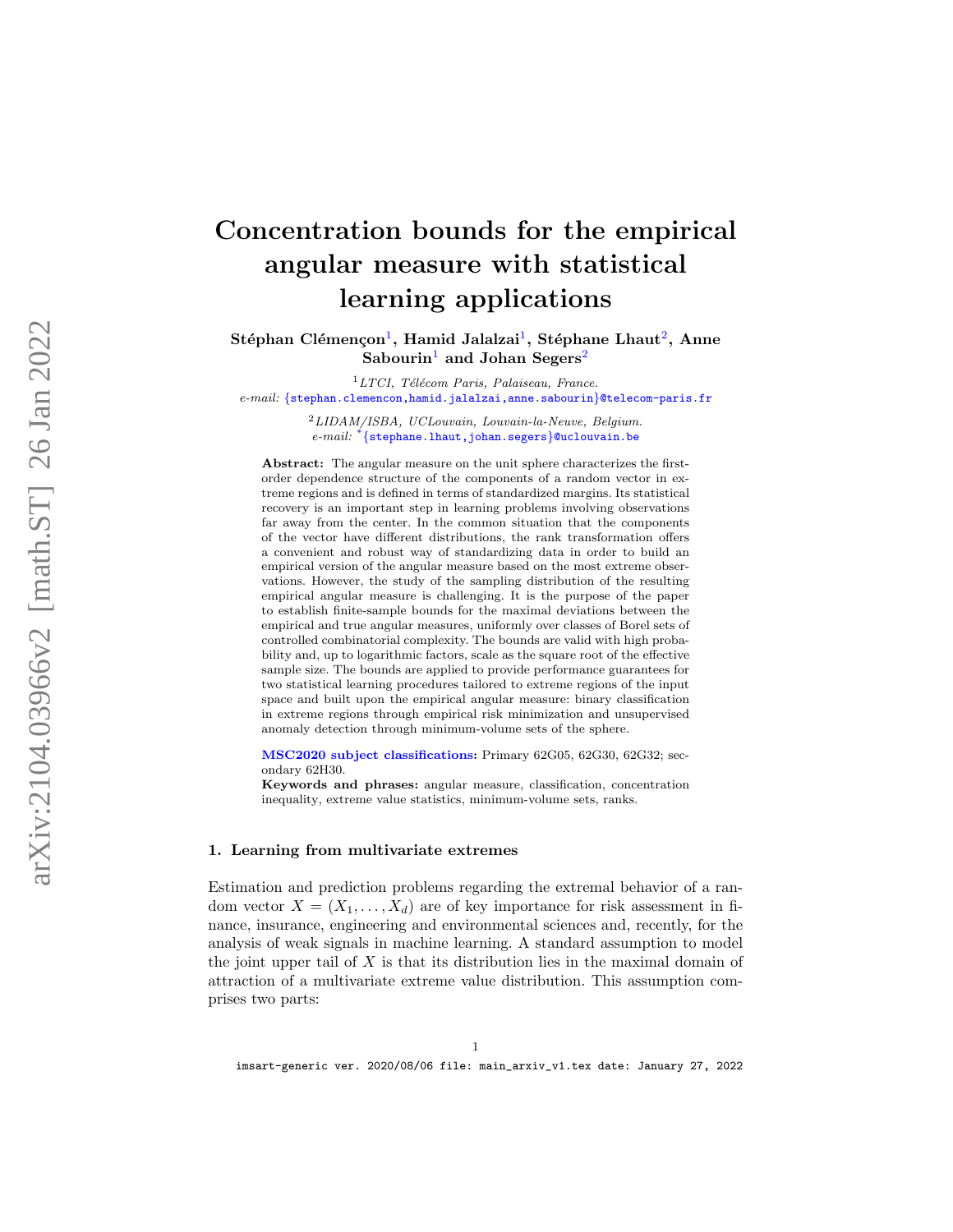- $(i)$  the marginal distributions of X belong to the maximal domains of attraction of some univariate extreme value distributions;
- (ii) after marginal transformation of X through the probability integral transform or a variation thereof, the joint distribution of the transformed vector belongs to the maximal domain of attraction of a multivariate extreme value distribution with pre-specified margins.

Under the side assumption that the marginal distributions of  $X$  are continuous, point (ii) above only involves the copula of  $X$ . Point (ii) can be imposed on its own, that is, independently of the assumptions on the margins in point (i), and this is what we will do in this paper.

The angular measure for multivariate extremes. The multivariate extreme value distribution in point (ii) is determined by a finite Borel measure,  $\Phi$ , with support contained in the intersection of  $[0,\infty)^d$  with the unit sphere on  $\mathbb{R}^d$  with respect to some norm. This so-called angular measure, originally called spectral measure in [\[17\]](#page-27-0), describes the first-order dependence structure of joint extremes of  $X$  and is rooted in the theory of multivariate regular variation  $[45]$ . Since then, it has been recognized that the modelling of extremal dependence may require finer assumptions than the traditional maximal domain of attraction condition, leading for instance to conditional extreme value models and the theory of hidden regular variation; see for instance [\[12,](#page-27-1) [53\]](#page-29-1) and the references therein. Here, we focus on inference on the angular measure  $\Phi_p$  with respect to some  $L_p$ -norm, for  $p \in [1,\infty]$ .

Inference on the angular measure is an important problem in extreme value analysis. It plays a part in the construction of confidence intervals for rare event probabilities [\[15,](#page-27-2) [18\]](#page-27-3). It lies at the basis for a test of the hypothesis that a bivariate distribution is in the maximum domain of attraction of an extreme value distribution [\[23\]](#page-27-4). It serves to model the action of a covariate on the extremal dependence of a baseline distribution through a density ratio model [\[13,](#page-27-5) [7\]](#page-26-0). The angular density is also at the basis of an estimator of bivariate tail quantile regions [\[22\]](#page-27-6). Bounds for probabilities of joint excesses over high thresholds that are robust against misspecification of the angular measure are derived in [\[27\]](#page-28-0). The angular measure underlies techniques to find groups of variables exhibiting extremal dependence, with dimension reduction and sparse representations as objectives  $[8, 42, 38]$  $[8, 42, 38]$  $[8, 42, 38]$  $[8, 42, 38]$ ; see  $[28]$  for a review. In  $[36]$ , the spherical k-means algorithm applied to a sample from the angular measure yields prototypes of extremal dependence.

Furthermore, the angular measure is helpful for solving supervised and unsupervised learning tasks for sample points far away from the center of the distribution. In the spirit of principal component analysis, the eigendecomposition of the Gram matrix of the angular measure yields low-dimensional summaries of extremal dependence [\[11,](#page-27-7) [19\]](#page-27-8). Anomalous data can be detected from unusual combinations of variables being large simultaneously [\[31\]](#page-28-5) or from their lack of membership of minimum-volume sets of the unit sphere containing a large fraction of the total mass of the angular measure [\[51\]](#page-29-2). Binary classification in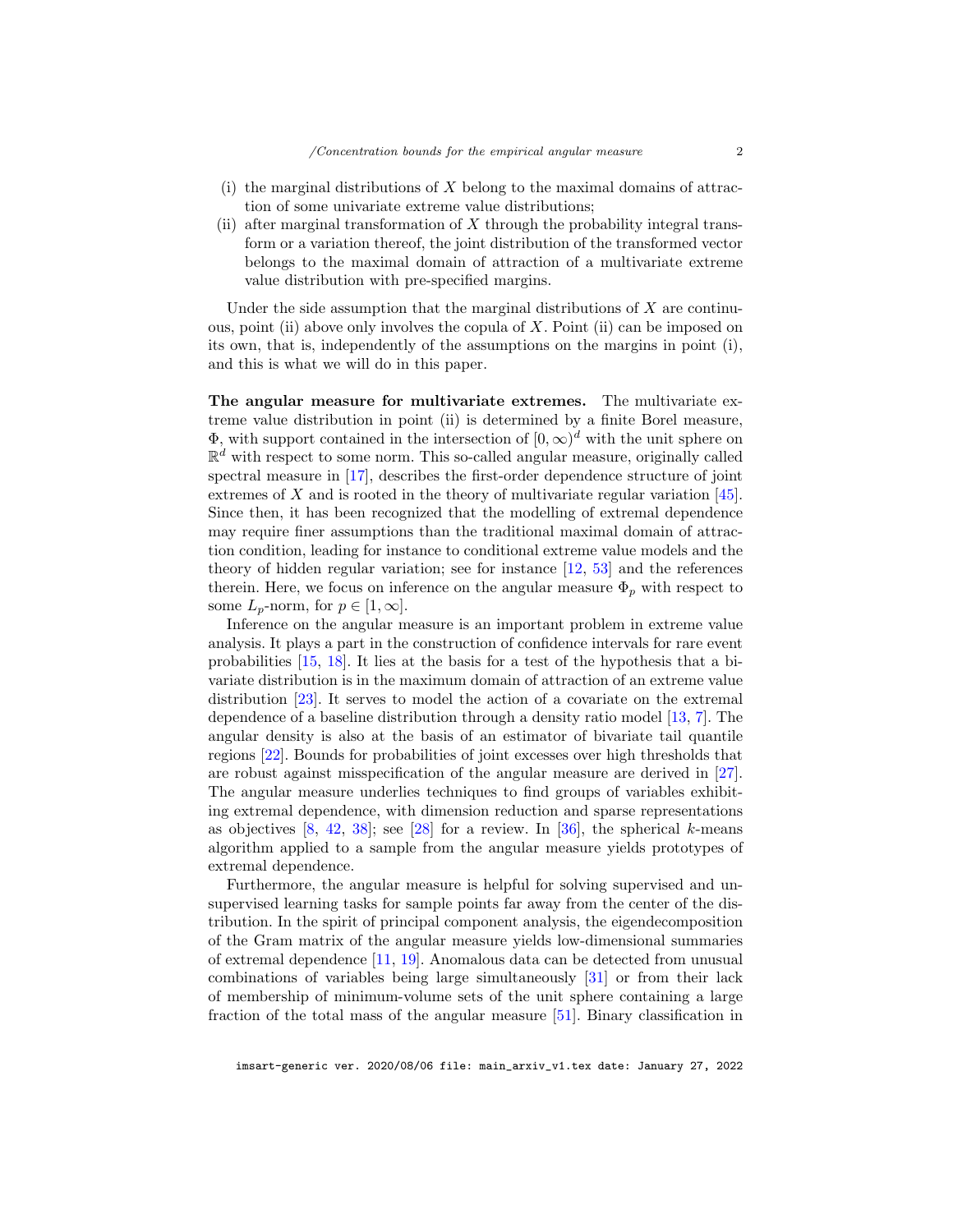extreme regions can be performed on the basis of the differences between the intra-class angular measures of the explanatory variables [\[35\]](#page-28-6).

The empirical angular measure. For a given dimension  $d$ , the collection of all angular measures is subject only to some moment constraints stemming from the marginal standardization of  $X$  but does not form a parametric family. The usual considerations in favor of and against the use of parametric versus non-parametric methods therefore apply. Many parametric models have been proposed [\[9,](#page-27-9) [10\]](#page-27-10) and new ones continue to be invented, with a growing emphasis on the use of flexible models almost of a semi-parametric nature [\[3,](#page-26-2) [48,](#page-29-3) [47\]](#page-29-4).

Our focus is on non-parametric estimation and inference via the empirical angular measure,  $\Phi_p$ , introduced in [\[24\]](#page-27-11) and generalized to every  $L_p$ -norms in [\[26\]](#page-27-12), although already alluded to some years earlier in [\[15\]](#page-27-2) and [\[18\]](#page-27-3). Given a random sample from an unknown distribution, the marginal standardization mentioned in point (ii) above is done by means of the empirical cumulative distribution functions. As a result, the estimator depends on the data only through the ranks. On the one hand, the use of ranks makes the method invariant with respect to marginal scales and reduces sensitivity to outliers. On the other hand, the additional dependence stemming from the ranks greatly complicates the study of the sampling distribution of the estimator.

In fact, the asymptotic distribution of the empirical angular measure is known only in the bivariate case  $[24, 26]$  $[24, 26]$ . In higher dimensions, only its consistency has been established [\[36,](#page-28-4) Proof of Proposition 3.3]. This situation stands in contrast with the rank-based estimator of the stable tail dependence function, the asymptotic normality of which is known in any dimension  $[21, 6]$  $[21, 6]$ . The reason why the treatment of the empirical angular measure is so much more difficult is that it involves the empirical copula evaluated at sets of which the boundaries are not parallel to the coordinate axes. As a consequence, the usual argument to deal with the marginal empirical distribution functions via the functional delta method breaks down. Even outside the extreme value context, the asymptotic normality of the empirical copula in even a single non-rectangular set is to this day an open problem.

Variations on the empirical angular measure enforce the aforementioned moment constraints through empirical or Euclidean likelihoods [\[26,](#page-27-12) [14\]](#page-27-14) as well as a folding technique [\[32\]](#page-28-7). Other variations exploit more specific assumptions on the marginal distributions to estimate them differently than by the empirical distribution functions, for instance by fitting generalized Pareto distributions to the univariate tails [\[25\]](#page-27-15). Sometimes, asymptotic results are established as if the marginal distributions are known. In our paper, we focus on the original, rankbased empirical angular measure and we make no assumptions on the unknown marginal cumulative distribution functions except for their continuity.

Concentration inequalities. It is the main goal of this paper to carry out a non-asymptotic analysis of the empirical angular measure  $\Phi_p$ , which, to the best knowledge, is the first of its kind. The concentration inequality established in our main result, Theorem [3.1,](#page-10-0) states that with a certain large probability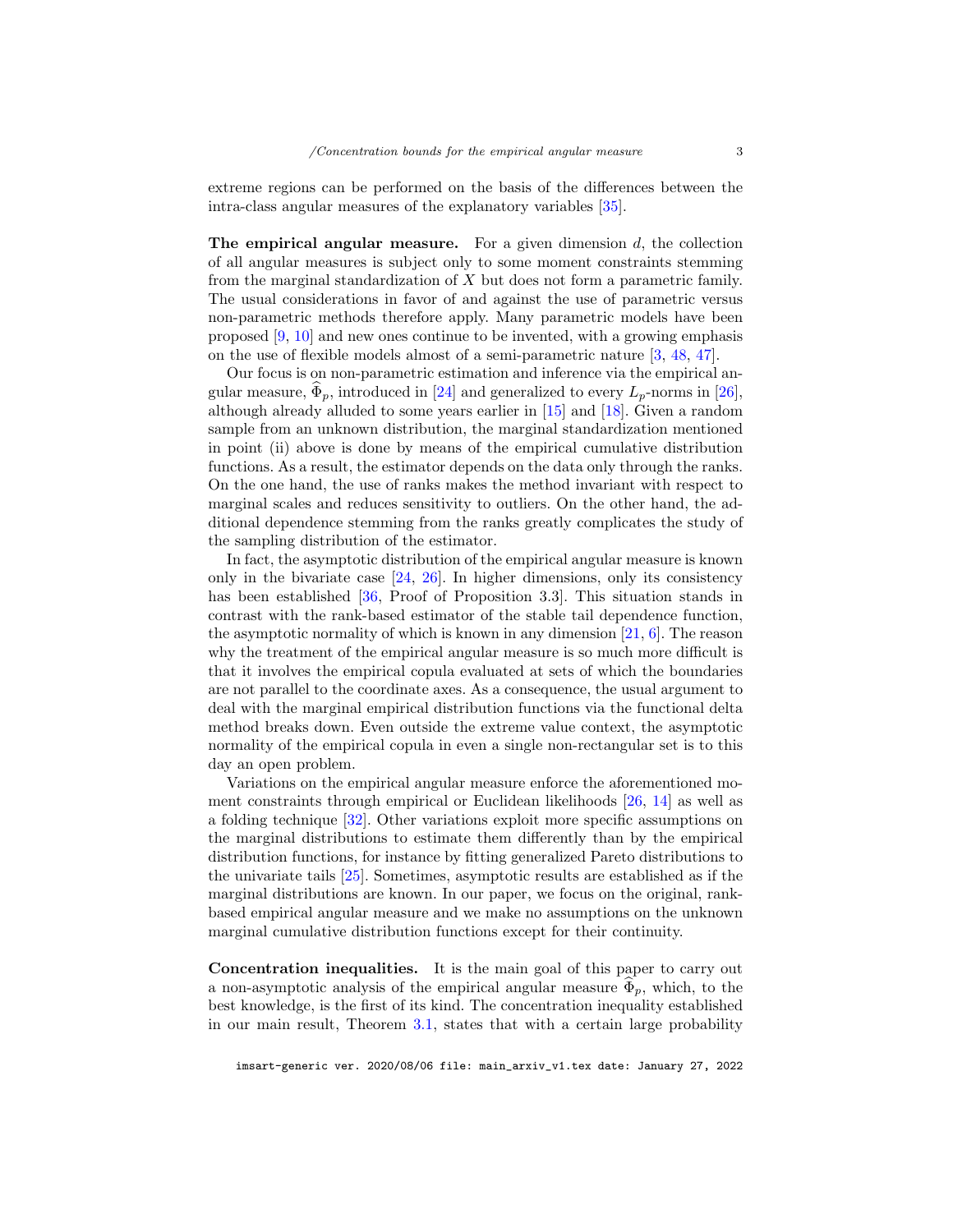$1-\delta$  the estimation error is not larger than a certain small quantity depending, among other things, on  $\delta$  and on the number, k, of sample points used in the definition of the estimator. The bound concerns the largest estimation error

<span id="page-3-1"></span>
$$
\sup_{A \in \mathcal{A}} |\widehat{\Phi}_p(A) - \Phi_p(A)| \tag{1}
$$

over classes  $A$  of Borel subsets A of the unit sphere satisfying certain properties. In particular, the complexity of  $A$  comes into play via the Vapnik–Chervonenkis dimension of a collection of sets constructed from A. The proof of the concentration inequality combines two tools: first, the use of framing sets to capture certain random sets, as in [\[24\]](#page-27-11) and [\[26\]](#page-27-12), although the framing sets are defined in a different manner here; and second, a general concentration inequality for empirical processes indexed by rare events given in Theorem [A.1.](#page-24-0) The latter result is inspired by a similar inequality in [\[30\]](#page-28-8) but the difference is now that the constant in the bound is made explicit. √

The main term in the concentration bound is of the order  $(\log k)/$ k and stems from the most extreme observations. It is possible to decrease the constants appearing in the bound if we are ready to increase the rate of the bound to  $(\log k)^{3/2}/\sqrt{k}$  using techniques coming from [\[39\]](#page-28-9); see Remark [3.1.](#page-11-0) Asymptotic theory for the empirical angular measure in the bivariate case  $[24, 26]$  $[24, 26]$  suggests a learning rate of the order  $1/\sqrt{k}$ ; whether our logarithmic term is an artefact of our analysis or rather a genuine property of the estimator remains an open problem.

Although the angular measure  $\Phi$  can be studied with respect to any norm on  $\mathbb{R}^d$ , this study is limited to  $L_p$ -norms for  $1 \leqslant p \leqslant \infty$ , i.e., for  $x \in \mathbb{R}^d$ ,

<span id="page-3-0"></span>
$$
||x||_p = \begin{cases} (|x_1|^p + \dots + |x_d|^p)^{1/p} & \text{if } p < \infty \\ \max(|x_1|, \dots, |x_d|) & \text{if } p = \infty, \end{cases}
$$
 (2)

since they are the most used norms in practice. The supremum norm has the advantage that its value is not affected by the precise values of the smaller coordinates of x. The faces of the unit sphere induced by the supremum norm are parallel to the coordinate axes, a property that links up well with the use of component-wise ranks. Extensions to other p-norms can be performed through the use of the equivalence of norms

<span id="page-3-2"></span>
$$
\forall x \in \mathbb{R}^d, \qquad \|x\|_{\infty} \leqslant \|x\|_p \leqslant d^{1/p} \|x\|_{\infty}, \tag{3}
$$

which will play a crucial role in the analysis.

Applications to statistical learning. The concentration bounds for the empirical angular measure are leveraged to study two statistical learning problems: minimum-volume set estimation and binary classification in extreme regions. These two problems and the methods proposed to solve them were introduced in the conference papers [\[51\]](#page-29-2) and [\[35\]](#page-28-6), respectively. In both cases, the method was based upon the empirical angular measure. However, the technical difficulties inherent to the rank transformation were ignored and the theoretical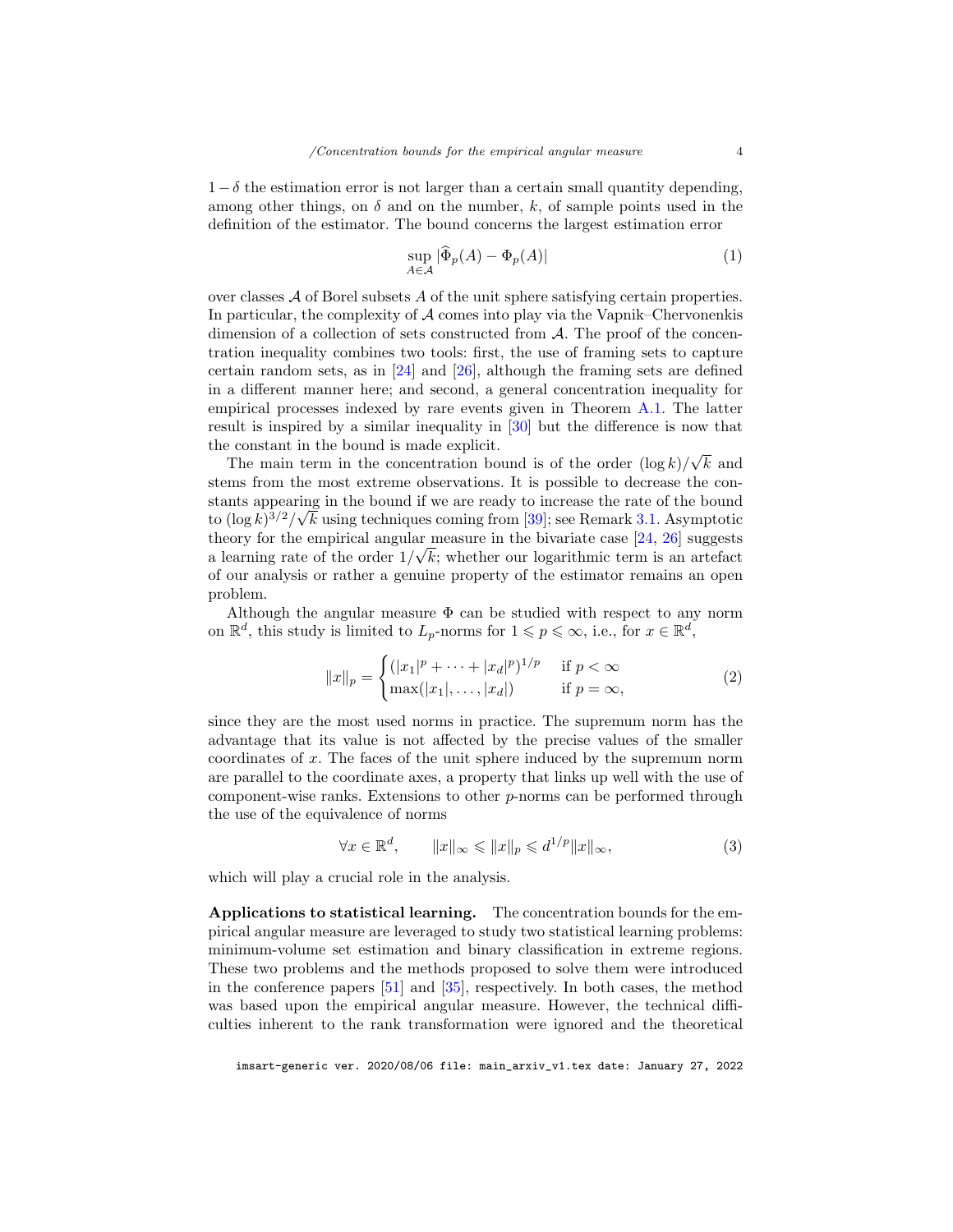analysis was performed as if the marginal distributions are known. Here, we apply concentration inequalities for the empirical angular measure to obtain finite-sample performance guarantees for the rank-based methods.

We briefly describe the two learning problems and the role of the angular measure. For unsupervised anomaly detection, the learning task can be formulated as minimum-volume set estimation on the sphere, that is, the statistical recovery of a Borel set of the sphere with minimum volume but containing a given, large fraction of the total mass of the angular measure [\[51\]](#page-29-2). Any large observation whose angle lies outside the minimum-volume set is considered as a potential anomaly. Concentration inequalities for the uniform estimation error over a class of candidate sets enable us in Section [4.1](#page-15-0) to get statistical guarantees on the minimum-volume set selected within the class on the basis of an estimator of the angular measure.

The second problem concerns binary classification in extreme regions. Empirical risk minimization, which is the main paradigm of statistical learning theory, tends to ignore the predictive performance of candidate classifiers in low-density regions of the input space. Instead, we focus on the probability of classification error in such extreme regions. By controlling the fluctuations of the empirical angular measure, we establish generalization bounds for classifiers obtained by minimizing the empirical classification error based on the most extreme input observations only. In Theorem [4.1,](#page-19-0) we state a bound on the supremum of the empirical risk over a class of candidate classifiers.

Outline. The paper is organized as follows. In Section [2,](#page-4-0) the relevant notions pertaining to multivariate extreme value analysis are briefly recalled. The main result related to the non-asymptotic analysis of the empirical angular measure is formulated in Section [3.](#page-7-0) Section [4](#page-14-0) illustrates the application of the concentration inequalities to two statistical learning problems, minimum-volume set estimation and binary classification in extreme regions. Numerical experiments are presented in Section [5.](#page-20-0) A discussion in Section [6](#page-23-0) concludes the paper. Proofs and some auxiliary results, in particular a general concentration inequality for rare event probabilities, are deferred to the Appendices.

# <span id="page-4-0"></span>2. Upper tail dependence

We set out some basics of multivariate extreme value theory (Sections [2.1](#page-4-1) and [2.2\)](#page-5-0) and recall a rank-based standardization procedure (Section [2.3\)](#page-6-0). Equipped with these notions, we describe the empirical angular measure (Section [2.4\)](#page-7-1). For background, we refer to monographs such as [\[45,](#page-29-0) [2,](#page-26-4) [16\]](#page-27-16).

# <span id="page-4-1"></span>2.1. Regular variation and exponent measure

Let  $X = (X_1, \ldots, X_d)$  be a random vector with law P and continuous marginal cumulative distribution functions  $F_i(u) = \mathbb{P}[X_i \leq u]$  for  $u \in \mathbb{R}$ . We standardize each component of  $X$  to unit-Pareto margins by a combination of the probability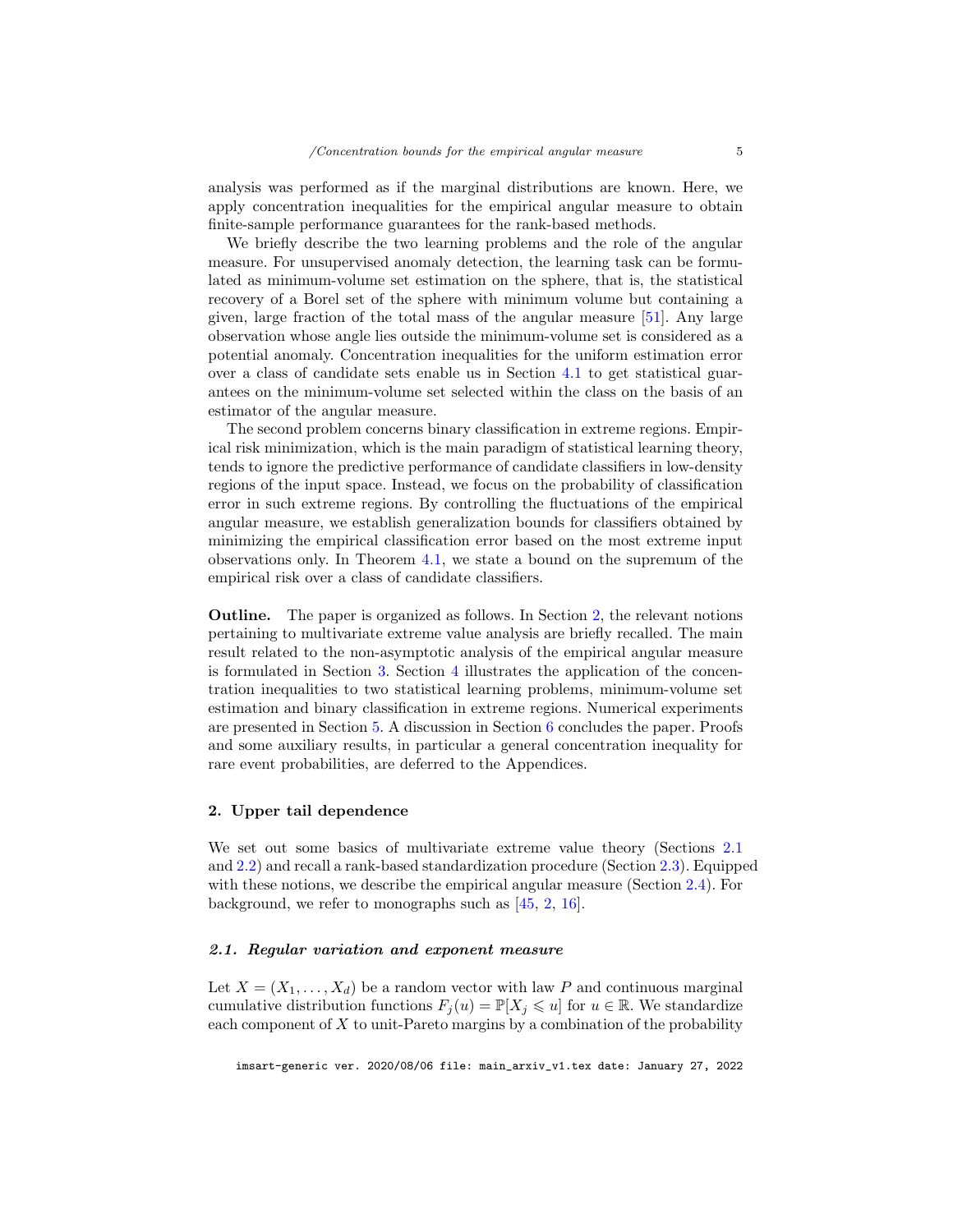integral transform and the quantile transform through  $V_j = 1/(1 - F_j(X_j))$  for  $j=1,\ldots,d.$ 

The working hypothesis in this paper is that the resulting random vector  $V =$  $(V_1, \ldots, V_d)$  is multivariate regularly varying; this formalizes the assumption in point (ii) in the introduction. Specifically, we assume that there exists a nonzero Borel measure  $\mu$  on the punctured orthant  $E = [0, \infty)^d \setminus \{(0, \ldots, 0)\}\$  which is finite on Borel sets bounded away from the origin and such that

<span id="page-5-1"></span>
$$
\lim_{t \to \infty} t \, \mathbb{P}[t^{-1}V \in B] = \mu(B) \tag{4}
$$

for all Borel sets B of E bounded away from the origin and such that  $\mu(\partial B) = 0$ , with  $\partial B$  the topological boundary of B. Convergence in [\(4\)](#page-5-1) for all such B is equivalent to measure convergence  $t \mathbb{P}[t^{-1}V \in \cdot] \to \mu(\cdot)$  as  $t \to \infty$  in the space  $\mathcal{M}_0$  of Borel measures on  $E$  that are finite on Borel sets bounded away from the origin [\[34\]](#page-28-10). Specifically, we have  $\lim_{t\to\infty} t \mathbb{E}[f(t^{-1}V)] = \int_E f d\mu$  for every bounded and continuous real function  $f$  on  $E$  vanishing in a neighbourhood of the origin. Alternatively, multivariate regular variation can be described in the language of vague convergence of Radon measures on the compactified, punctured orthant  $[0,\infty]^d \setminus \{(0,\ldots,0)\}\$  [\[45,](#page-29-0) [46\]](#page-29-5).

The measure  $\mu$  is referred to as the exponent measure because of its appearance in the exponent of the expression of the multivariate extreme value distribution to which the law of  $V$  is attracted. The exponent measure is homogeneous: writing  $\lambda A = {\lambda x : x \in A}$  for  $\lambda > 0$  and  $A \subseteq \mathbb{R}^d$ , we have

<span id="page-5-3"></span>
$$
\forall \lambda > 0, \qquad \mu(\lambda \cdot) = \lambda^{-1} \mu(\cdot). \tag{5}
$$

Its margins are standardized: by [\(4\)](#page-5-1) and since the distribution of each component  $V_i$  is unit-Pareto, we have

<span id="page-5-2"></span>
$$
\forall y \in (0, \infty), \ \forall j \in \{1, \dots, d\}, \qquad \mu(\{x \in E : x_j \geq y\}) = y^{-1}.
$$
 (6)

## <span id="page-5-0"></span>2.2. Angular measure

Here and throughout, let

<span id="page-5-5"></span>
$$
\mathbb{S}_p = \{ x \in [0, \infty)^d : ||x||_p = 1 \},\tag{7}
$$

where  $||x||_p$  has been introduced in [\(2\)](#page-3-0). Consider also the mapping  $\theta_p : E \to \mathbb{S}_p$ that assigns to any vector  $x \in E$  its 'angle'  $\theta_p(x) = x/||x||_p$ .

The angular measure  $\Phi_p$  is defined as the push-forward measure by  $\theta_p$  of the restriction of  $\mu$  to  $\{x \in E : ||x||_p \geqslant 1\}$ : for any Borel set  $A \subseteq \mathbb{S}_p$ , we have

<span id="page-5-4"></span>
$$
\Phi_p(A) = \mu(C_A) \quad \text{where} \quad C_A = \{ x \in E : ||x||_p \geq 1, \ \theta_p(x) \in A \}. \tag{8}
$$

In view of the marginal standardization  $(6)$  and the ensuing identity  $(10)$  below, the total mass  $\Phi_p(\mathbb{S}_p) = \int_{\mathbb{S}_p} ||\theta||_p d\Phi_p(\theta)$  of the angular measure is finite and we have  $1 \leqslant \Phi_p(\mathbb{S}_p) \leqslant d$ .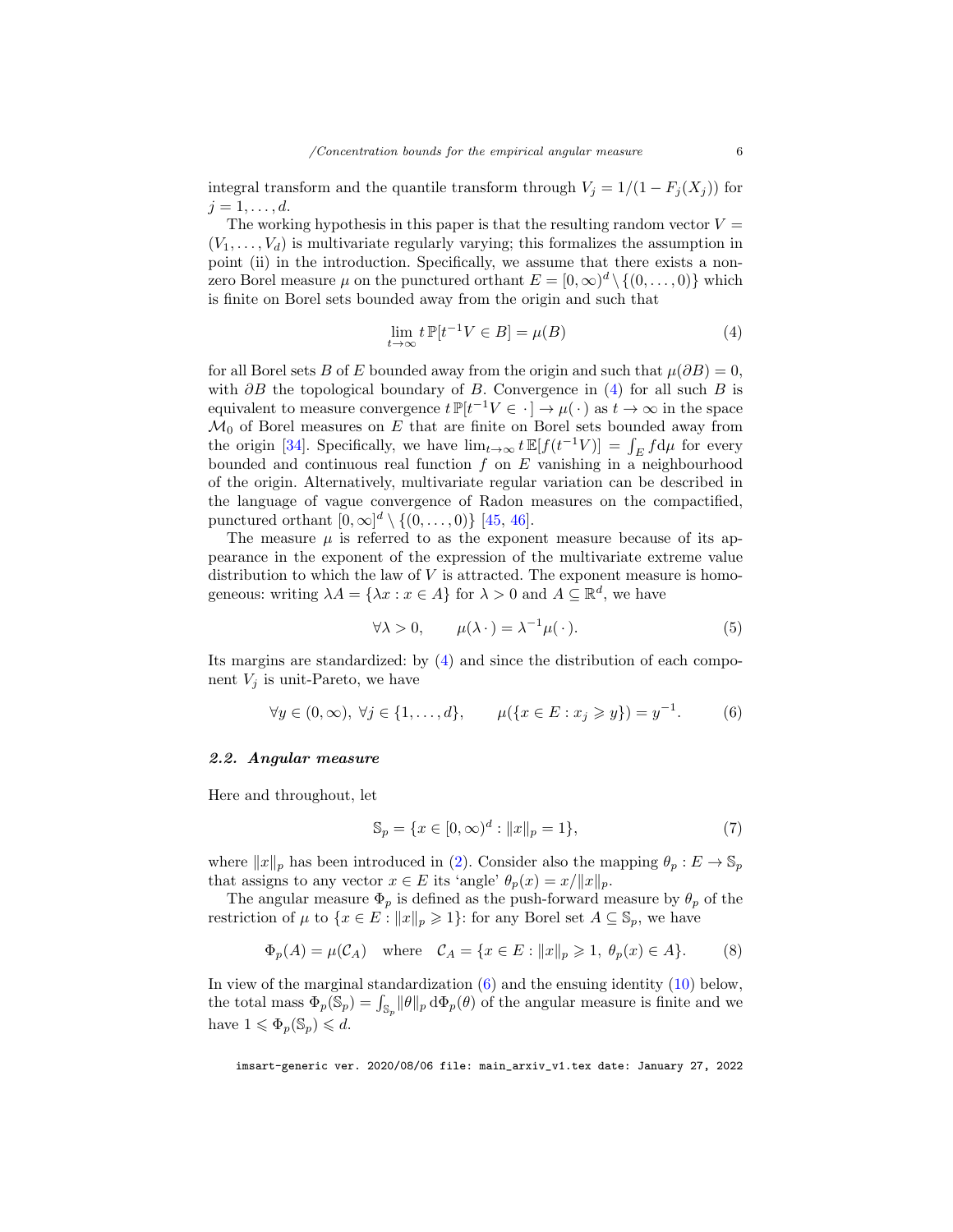The exponent measure  $\mu$  is determined by the angular measure: by homogeneity  $(5)$ ,

$$
\mu({x \in E : ||x||_p \geq u, \theta_p(x) \in A}) = u^{-1} \Phi_p(A)
$$

for every  $u > 0$  and every Borel set  $A \subseteq \mathbb{S}_p$ . More generally, for any non-negative Borel measurable function  $f$  on  $E$ , we have

<span id="page-6-2"></span>
$$
\int_{E} f d\mu = \int_{0}^{\infty} \int_{\mathbb{S}_{p}} f(r\theta) d\Phi_{p}(\theta) \frac{dr}{r^{2}}.
$$
\n(9)

The combination of the marginal standardization [\(6\)](#page-5-2) with the change-ofvariable formula in [\(9\)](#page-6-2) implies the identities

<span id="page-6-1"></span>
$$
\forall j = 1, \dots, d, \qquad \int_{\mathbb{S}_p} \theta_j \, d\Phi_p(\theta) = 1. \tag{10}
$$

In fact, any non-negative Borel measure  $\Phi_p$  on  $\mathbb{S}_p$  satisfying the moment constraints  $(10)$  is the angular measure of some random vector X. Indeed, from such a measure  $\Phi_p$  on  $\mathbb{S}_p$ , we can define a measure  $\mu$  on E through [\(9\)](#page-6-2) and then consider the max-stable distribution with  $\mu$  as exponent measure as in [\[17\]](#page-27-0).

## <span id="page-6-0"></span>2.3. Data standardization and ranks

The component-wise transformation of  $X$  to a vector  $V$  with unit-Pareto margins is formalized by the map  $v : \mathbb{R}^d \to [1, \infty]^d$ , with

<span id="page-6-5"></span>
$$
\forall x \in \mathbb{R}^d, \qquad v(x) = \left(\frac{1}{1 - F_1(x_1)}, \dots, \frac{1}{1 - F_d(x_d)}\right),\tag{11}
$$

with the convention  $1/0 = \infty$ . In this notation, we have  $V = v(X)$ .

Let  $X_1, \ldots, X_n$  be an independent random sample from the law P of X, with  $X_i = (X_{i1}, \ldots, X_{id})$ . Since P is unknown in practice, it is replaced by its empirical version  $P_n(\cdot) = n^{-1} \sum_{i=1}^n \mathbb{1}\{X_i \in \cdot\}$ , where  $\mathbb{1}\{\mathcal{E}\}$  denotes the indicator variable of the event  $\mathcal E$ . In particular, the marginal cumulative distribution functions  $F_j$  are substituted with their empirical counterparts

$$
\widehat{F}_j(t) = \frac{1}{n} \sum_{i=1}^n \mathbbm{1}\{X_{ij} \leq t\}, \text{ for } t \in \mathbb{R} \text{ and } 1 \leq j \leq d,
$$

in order to mimic the aforementioned standardization.

The empirically standardized sample points are

<span id="page-6-4"></span>
$$
\widehat{V}_i = \widehat{v}(X_i) = (\widehat{v}_1(X_{i1}), \dots, \widehat{v}_d(X_{id})), \qquad i = 1, \dots, n
$$
\n(12)

where  $\hat{v}(x) = (\hat{v}_1(x_1), \dots, \hat{v}_d(x_d))$  for all  $x \in \mathbb{R}^d$  and

<span id="page-6-3"></span>
$$
\hat{v}_j(x_j) = \frac{1}{1 - \frac{n}{n+1}\hat{F}_j(x_j)},
$$
\n(13)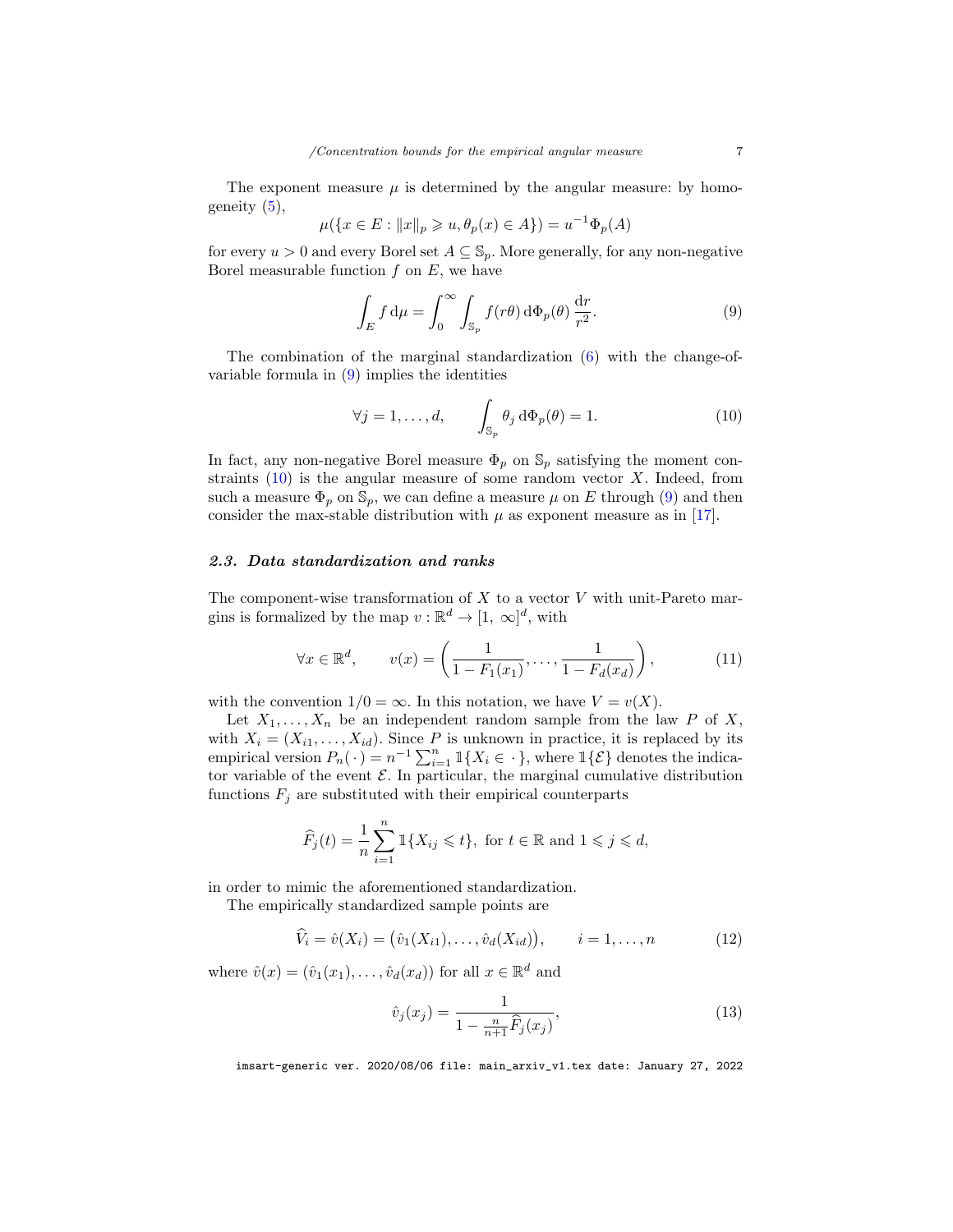for  $j = 1, ..., d$  and  $i = 1, ..., n$ . The factor  $\frac{n}{n+1}$  in [\(13\)](#page-6-3) serves to avoid division by zero in case  $x_j \geq \max(X_{1j}, \ldots, X_{nj}).$ 

We have  $\hat{v}_j(X_{ij}) = 1/(1 - R_{ij}/(n+1))$ , where  $R_{ij} = n\hat{F}_j(X_{ij})$  is the rank of  $X_{ij}$  among  $X_{1j}, \ldots, X_{nj}$ . Any statistic that is a function  $\widehat{V}_1, \ldots, \widehat{V}_n$  depends on the data  $X_1, \ldots, X_n$  only through the component-wise ranks. This will be the case for the empirical angular measure.

## <span id="page-7-1"></span>2.4. The empirical angular measure

Let  $\delta_x$  denote a point mass at x and put

<span id="page-7-4"></span>
$$
\widehat{P}_n = \frac{1}{n} \sum_{i=1}^n \delta_{\widehat{V}_i},\tag{14}
$$

the empirical distribution of the pseudo-observations  $\hat{V}_1, \ldots, \hat{V}_n$  in [\(12\)](#page-6-4). The random measure  $\hat{P}_n$  can be legitimately considered as an estimator of the distribution of  $V$ .

The definition [\(4\)](#page-5-1) of the exponent measure  $\mu$  involves a limit as  $t \to \infty$ . Setting  $t = n/k$  for  $k \in \{1, ..., n\}$  such that both k and  $n/k$  are large yields the empirical exponent measure

<span id="page-7-2"></span>
$$
\widehat{\mu}(B) = \frac{n}{k}\widehat{P}_n(\frac{n}{k}B) = \frac{1}{k}\sum_{i=1}^n \mathbb{1}\{\widehat{V}_i \in (n/k)B\}
$$
\n(15)

for Borel sets  $B \subseteq E$ . Consider a Borel set  $A \subseteq \mathbb{S}_p$  and recall the angular measure  $\Phi_p$  and the cone  $\mathcal{C}_A$  in [\(8\)](#page-5-4). In view of [\(15\)](#page-7-2), the empirical angular measure [\[24\]](#page-27-11) is defined as

<span id="page-7-3"></span>
$$
\widehat{\Phi}_p(A) = \widehat{\mu}(C_A) = \frac{1}{k} \sum_{i=1}^n \mathbb{1}\{\widehat{V}_i \in (n/k)C_A\} = \frac{1}{k} \sum_{i=1}^n \mathbb{1}\{\|\widehat{V}_i\|_p \ge n/k, \theta_p(\widehat{V}_i) \in A\}.
$$
\n(16)

It is the empirical version of the pre-asymptotic angular measure

$$
t\,\mathbb{P}[t^{-1}V\in\mathcal{C}_A]
$$

at level  $t = n/k$ . In the bivariate case, the asymptotic distribution of the empirical angular measure has been investigated in case the sequence  $k = k(n)$ satisfies  $k \to \infty$  and  $k/n \to 0$  as  $n \to \infty$ . The max-norm was considered in [\[24\]](#page-27-11), while the  $L_p$ -norm for  $p \in [1,\infty]$  was studied in [\[26\]](#page-27-12) together with empirical likelihood methods to exploit the moment constraints [\(10\)](#page-6-1).

## <span id="page-7-0"></span>3. Concentration inequalities

Recall the empirical angular measure  $\widehat{\Phi}_p$  in [\(16\)](#page-7-3). Our main result provide a concentration inequality for the uniform deviations

<span id="page-7-5"></span>
$$
\sup_{A \in \mathcal{A}} |\widehat{\Phi}_p(A) - \Phi_p(A)|. \tag{17}
$$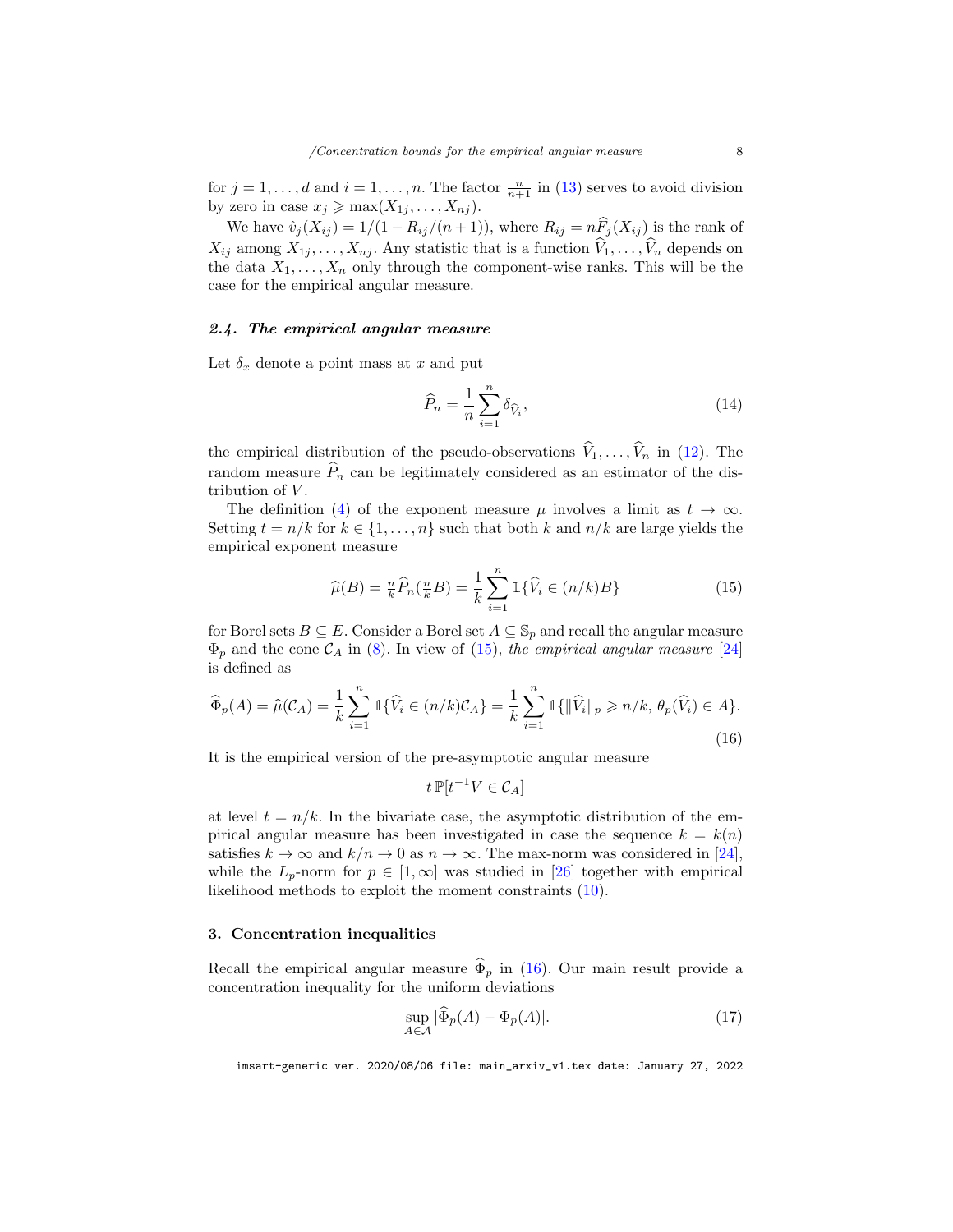The supremum is taken over classes A of Borel sets A of  $\mathcal{S}_p$  in [\(7\)](#page-5-5) satisfying appropriate assumptions. To bound the supremum, the empirical measure is rewritten in terms of random sets which are subsequently framed in between deterministic sets. We first explain the idea behind the framing approach (Section [3.1\)](#page-8-0) before stating our main theorem on concentration bound for the empirical angular measure (Section [3.2\)](#page-9-0). We conclude with examples of collections  $A$  (Section [3.3\)](#page-12-0).

## <span id="page-8-0"></span>3.1. Framing random sets

Since the estimators depend on the data only through the ranks, they are invariant under increasing component-wise transformations. So although the marginal distributions  $F_1, \ldots, F_d$  are unknown, we can and will nevertheless assume that they are unit-Pareto already. In that case, we have  $v(x) = x$  for  $x \in [1, \infty]^d$  in [\(11\)](#page-6-5), so that  $V = v(X) = X$  and  $V_i = v(X_i) = X_i$  for  $i = 1, ..., n$ . In particular, the law of  $V = X$  is P.

Recall  $\widehat{P}_n$  in [\(14\)](#page-7-4) and let  $P_n = n^{-1} \sum_{i=1}^n \delta_{V_i}$  denote the empirical distribution of  $V_1, \ldots, V_n$ . Since  $\widehat{V}_i = \hat{v}(X_i) = \hat{v}(V_i)$ , we have  $\widehat{P}_n = P_n \circ \hat{v}^{-1}$ , that is,  $\widehat{P}_n$  is the push-forward measure of  $P_n$  by  $\hat{v}$ . Up to a scaling factor, the value of the empirical angular measure  $\widehat{\Phi}_p$  in a Borel set A of  $\mathbb{S}_p$  can thus be expressed as  $P_n$  evaluated in the random set

$$
\widehat{\Gamma}_A = \widehat{v}^{-1}(\frac{n}{k}\mathcal{C}_A) = \left\{ x \in E : \ \|\widehat{v}(x)\|_p \geq \frac{n}{k}, \ \theta_p(\widehat{v}(x)) \in A \right\},\tag{18}
$$

where, as before,  $\theta_p(y) = y/||y||_p$  for  $y \in E$ . Indeed, we have

$$
\widehat{\Phi}_p(A) = \frac{n}{k} \widehat{P}_n(\frac{n}{k} \mathcal{C}_A) = \frac{n}{k} P_n(\widehat{v}^{-1}(\frac{n}{k} \mathcal{C}_A)) = \frac{n}{k} P_n(\widehat{\Gamma}_A).
$$

Let A be a class of Borel sets of  $\mathbb{S}_p$ . Following in the footsteps of [\[24\]](#page-27-11) and [\[26\]](#page-27-12), we construct for any  $A \in \mathcal{A}$  two nested deterministic sets  $\Gamma_A^- \subseteq \Gamma_A^+$  framing the cone  $\mathcal{C}_A$ , i.e., such that  $\Gamma_A^- \subseteq \mathcal{C}_A \subseteq \Gamma_A^+$ , and such that on an event that occurs with high probability, we have

<span id="page-8-1"></span>
$$
\forall A \in \mathcal{A}, \qquad \frac{n}{k} \Gamma_A^- \subseteq \widehat{\Gamma}_A \subseteq \frac{n}{k} \Gamma_A^+.
$$
 (19)

On that event, the signed error can then be bounded from above by

$$
\begin{split} \widehat{\Phi}_p(A) - \Phi_p(A) &= \tfrac{n}{k} P_n(\widehat{\Gamma}_A) - \mu(C_A) \leq \tfrac{n}{k} P_n(\tfrac{n}{k}\Gamma_A^+) - \mu(\Gamma_A^-) \\ &\leq \tfrac{n}{k} |P_n(\tfrac{n}{k}\Gamma_A^+) - P(\tfrac{n}{k}\Gamma_A^+) | + |\tfrac{n}{k} P(\tfrac{n}{k}\Gamma_A^+) - \mu(\Gamma_A^+) | + \mu(\Gamma_A^+ \setminus \Gamma_A^-). \end{split}
$$

A lower bound can be derived in a similar way, yielding, on the same event,

<span id="page-8-2"></span>
$$
|\widehat{\Phi}_p(A) - \Phi_p(A)| \le \max_{B \in \{\Gamma_A^+, \Gamma_A^-\}} |\frac{n}{k} P(\frac{n}{k}B) - \mu(B)| \qquad \text{(bias term)}
$$
  
+ 
$$
\max_{B \in \{\Gamma_A^+, \Gamma_A^-\}} \frac{n}{k} |P_n(\frac{n}{k}B) - P(\frac{n}{k}B)| \qquad \text{(stochastic error)}
$$
  
+ 
$$
\mu(\Gamma_A^+ \setminus \Gamma_A^-) \qquad \text{(framing gap).} \qquad \text{(20)}
$$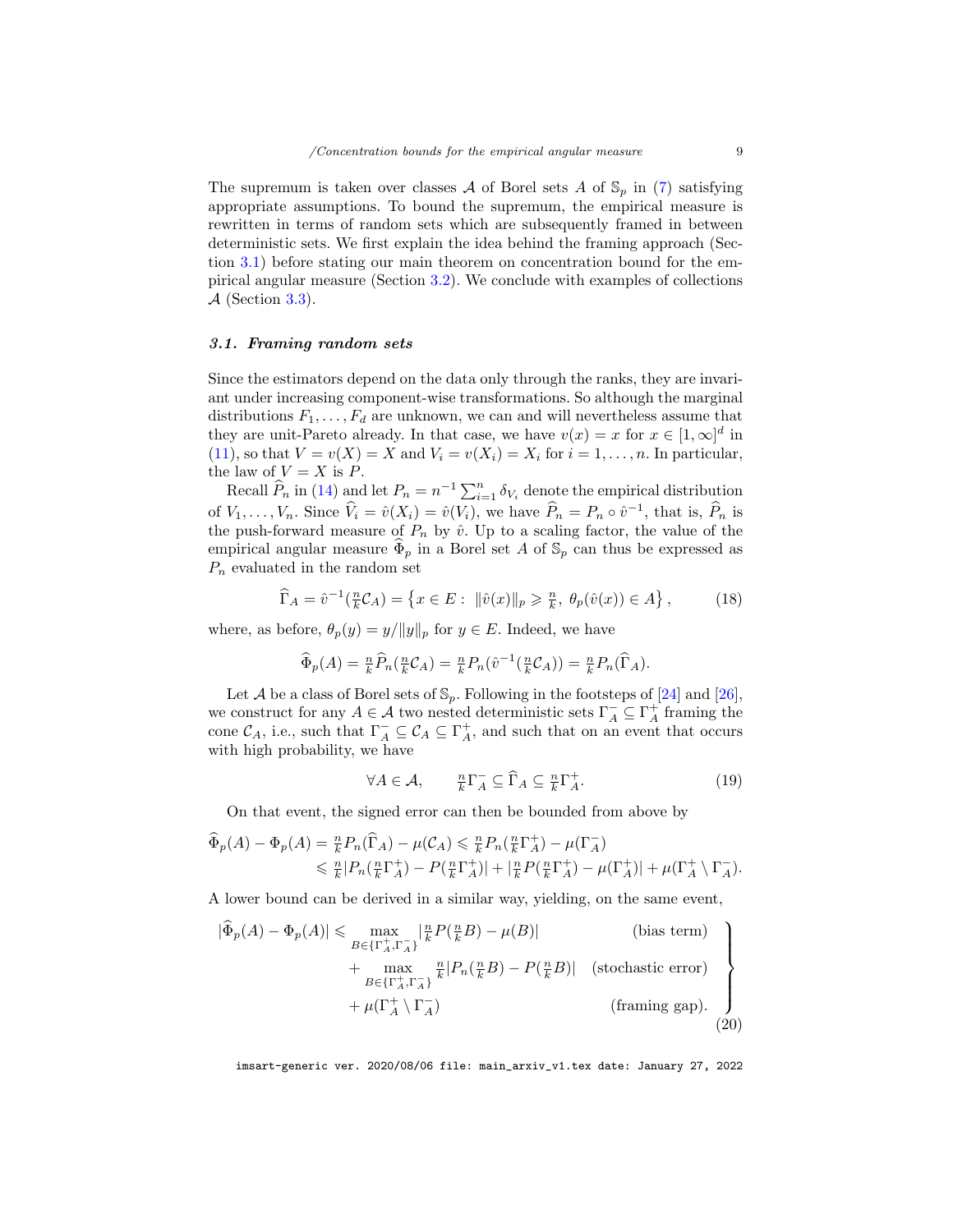Next we will introduce assumptions to enable the construction of the framing sets  $\Gamma_A^-$  and  $\Gamma_A^+$  together with a high-probability event on which [\(19\)](#page-8-1) holds. The task is then to control the three terms on the right-hand side of [\(20\)](#page-8-2) uniformly over  $A \in \mathcal{A}$ . The bias term will be left as such; controlling it is an entirely different subject requiring higher-order multivariate regular variation [\[1,](#page-26-5) [29\]](#page-28-11). Under appropriate complexity assumptions on the class  $A$  and the collection of framing sets, the stochastic error term can be uniformly bounded by means of the concentration inequality for tail empirical processes established in Theorem [A.1.](#page-24-0) Finally, the framing gap can be controlled by ensuring that the set  $\Gamma^+_{A} \setminus \Gamma^-_{A}$  is small.

# <span id="page-9-0"></span>3.2. Concentration bounds for the empirical angular measure

The main result of this paper, Theorem [3.1,](#page-10-0) is stated in this subsection. Let  $\mathbb{B} = [-1, +1]^d$  denote the closed unit ball in  $\mathbb{R}^d$  with respect to the sup-norm  $\|\cdot\|_{\infty}$ . For sets  $A, B \subseteq \mathbb{R}^d$  write  $A + B = \{a + b : a \in A, b \in B\}$ . For  $\varepsilon > 0$  and  $A \subseteq \mathbb{R}^d$ , we thus have  $A + \varepsilon \mathbb{B} = \{x \in \mathbb{R}^d : \exists a \in A, \|x - a\|_{\infty} \leqslant \varepsilon\}.$ 

<span id="page-9-2"></span>Assumption 3.1 (Subsets of the sphere). The class  $A$  is a collection of non-empty Borel sets of  $\mathbb{S}_p$  with the following properties:

- (i) There exists a countable collection  $A_0 \subseteq A$  such that for every  $A \in A$ there is a sequence  $A_n \in \mathcal{A}_0$  such that  $\lim_{n \to \infty} \mathbb{1}\{x \in A_n\} = \mathbb{1}\{x \in A\}$  for every  $x \in A$ .
- (ii) There exists  $\tau \in (0,1)$  such that

<span id="page-9-3"></span>
$$
\forall A \in \mathcal{A}, \qquad A \subseteq \{x \in \mathbb{S}_p : x_1 \wedge \dots \wedge x_d > \tau\} =: \mathbb{S}_p^{\tau}.
$$
 (21)

(iii) There is a constant  $c > 0$  such that for any  $A \in \mathcal{A}$  and  $\varepsilon > 0$ , there exist Borel subsets  $A_+(\varepsilon)$  and  $A_-(\varepsilon)$  of  $\mathbb{S}_p$  satisfying

<span id="page-9-1"></span>
$$
\Phi_p(A_+(\varepsilon) \setminus A_-(\varepsilon)) \leqslant c \,\varepsilon \tag{22}
$$

together with the inclusions

<span id="page-9-4"></span>
$$
(A_{-}(\varepsilon) + \varepsilon \mathbb{B}) \cap \mathbb{S}_p \subseteq A
$$
 and  $(A + \varepsilon \mathbb{B}) \cap \mathbb{S}_p \subseteq A_{+}(\varepsilon).$  (23)

Condition (i) amounts to the pointwise measurability of the indicators  $\{1\} \in$ A} :  $A \in \mathcal{A}$  [\[52,](#page-29-6) Example 2.3.4] and ensures that for any  $A \in \mathcal{A}$  we can find  $A_n \in \mathcal{A}_0$  such that for any finite Borel measure  $\nu$  on  $\mathbb{S}_p$  we have  $\nu(A) =$  $\lim_{n\to\infty}\nu(A_n)$ . The suprema over A in Eq. [\(17\)](#page-7-5) are therefore equal to those over  $A_0$  and are thus measurable. Condition (ii) stipulates that the elements of the class A are bounded away from the  $2^d-1$  faces of the sphere. Though it may be considered as restrictive at first glance, we point out that maximal deviations of the empirical angular measure over classes of Borel subsets of a given face of the sphere correspond to maximal deviations of the empirical angular measure for the corresponding components of  $X$ . The crucial point in Condition (iii) is inequality [\(22\)](#page-9-1), bounding the measure of the difference between the inner and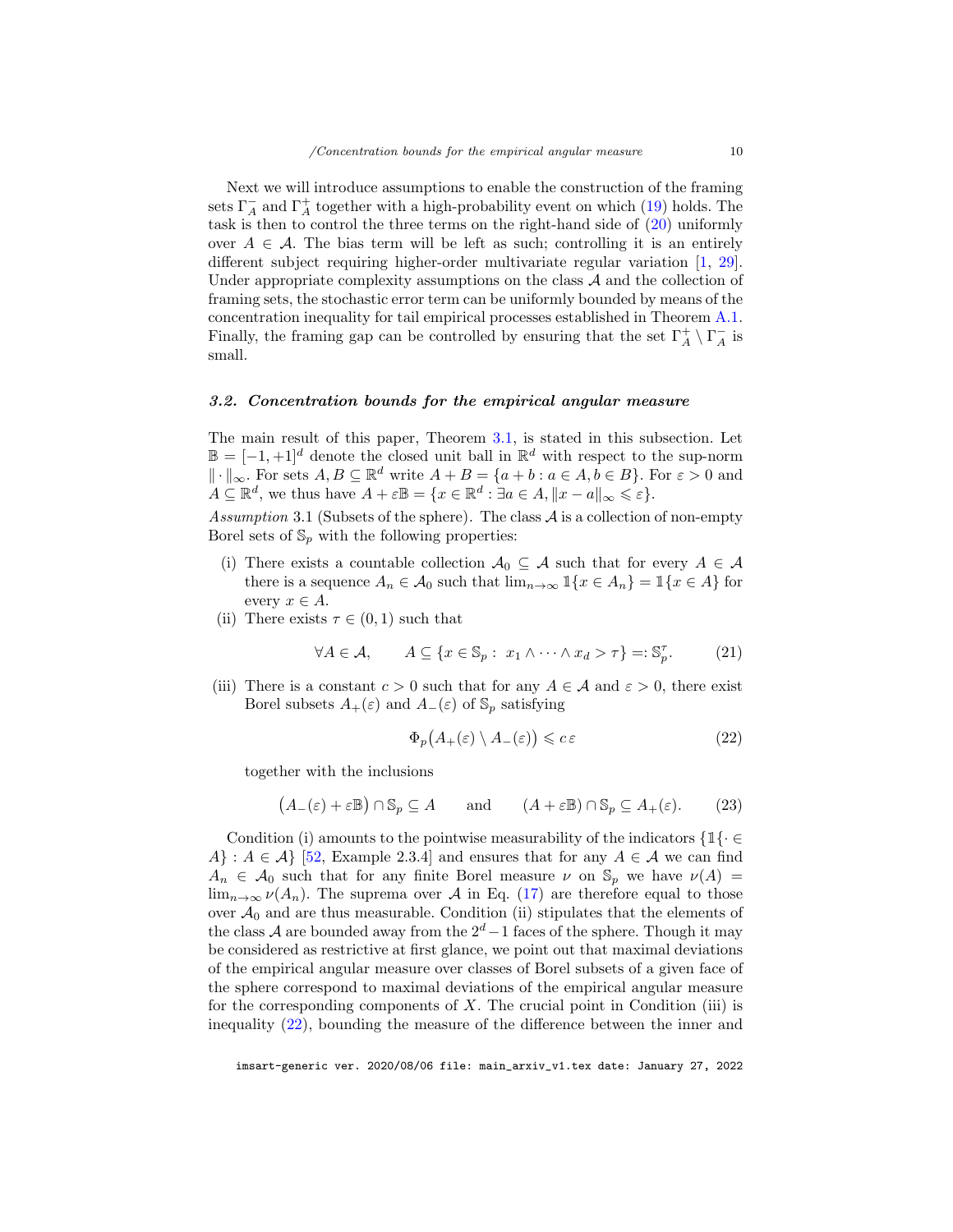outer  $\varepsilon$ -hulls of  $A \in \mathcal{A}$ . The inequality is satisfied if it holds with  $\Phi_p$  replaced by the  $(d-1)$ -dimensional Lebesgue measure on  $\mathbb{S}_p$  and  $\Phi_p$  has a bounded density on  $\mathbb{S}_p^{\tau}$  with respect to this measure.

In order to deal with the estimation error stemming from the use of the marginal empirical distribution functions in [\(13\)](#page-6-3), we frame the cones  $\mathcal{C}_A$  in Eq. [\(8\)](#page-5-4) between slightly smaller and larger sets built from the inner and outer hulls. For  $A \in \mathcal{A}$ ,  $\sigma \in \{-, +\}$  and  $r, h > 0$ , define

$$
\Gamma_A^{\sigma}(r,h) = \left\{ x \in [0,\infty)^d: \ \|x\|_p \geqslant \frac{1}{r}, \ \theta_p(x) \in A_{\sigma}(h||x||_p) \right\}.
$$

For all  $A \in \mathcal{A}$  and  $h > 0$ , we have  $\Gamma_A^-(r, h) \subseteq \mathcal{C}_A$  for  $0 < r \leq 1$  and  $\mathcal{C}_A \subseteq \Gamma_A^+(r, h)$ for  $r \geqslant 1$ . The upper confidence bound at level  $1 - \delta$  for the maximal deviation [\(1\)](#page-3-1) stated in Theorem [3.1](#page-10-0) below is derived from the decomposition [\(20\)](#page-8-2) with framing sets  $\Gamma_A^+(r_+,h)$  and  $\Gamma_A^-(r_-,h)$  for specific choices of  $r_+$ ,  $r_-$  and  $h$ .

To control the stochastic error, we need a handle on the complexity of the collection of framing sets. The Vapnik–Chervonenkis (VC) dimension of a collection  $\mathcal F$  of subsets of some set  $\mathcal X$  is the supremum (possibly infinite) of the set of positive integers n with the property that there exists a subset  $\{x_1, \ldots, x_n\}$ of X with cardinality n such that all  $2^n$  subsets of  $\{x_1, \ldots, x_n\}$  can be written in the form  $\{x_1, \ldots, x_n\} \cap F$  for some  $F \in \mathcal{F}$ . The VC-dimension is a central quantity in statistical learning and empirical process theory as it lies at the basis of many concentration inequalities for empirical distributions, see for instance [\[52,](#page-29-6) [5\]](#page-26-6).

<span id="page-10-1"></span>Assumption 3.2. For any  $r, h > 0$ , the collections  $\{\Gamma_A^-(r, h) : A \in \mathcal{A}\}\$ and  $\{\Gamma_A^+(r, h): A \in \mathcal{A}\}\$  of subsets of E have finite VC-dimension.

In the framing sets  $\Gamma_A^{\sigma}(r, h)$ , the tolerance  $\varepsilon$  for the angle  $\theta_p(x)$  in the inner and outer hulls of a set A depends on the norm  $||x||_p$ . Therefore, in Assump-tion [3.2](#page-10-1) it is not sufficient to assume that the collection  $A$  or even the collection of inner and outer hulls has finite VC-dimension. In Section [3.3](#page-12-0) we provide a realistic example of an angular class A—namely a class defined by linear inequality constraints—where Assumptions [3.1](#page-9-2) and [3.2](#page-10-1) are satisfied.

<span id="page-10-0"></span>**Theorem 3.1.** Let  $X_1, \ldots, X_n$  be an independent random sample from a distribution P on  $\mathbb{R}^d$  with continuous margins and let  $\mu$  be an exponent measure having angular measure  $\Phi_p$  with respect to the  $L_p$ -norm for some  $p \in [1,\infty]$ . Let A be a collection of Borel sets of  $\mathbb{S}_p$  such that Assumptions [3.1](#page-9-2) and [3.2](#page-10-1) are fulfilled. Let  $n, k, \rho$  be such that  $\tau n > k > (3 \vee 6c)$  and  $k/n < \rho < \tau$ . Let  $\delta \in (0,1)$ . Put

$$
\Delta_1 = \Delta_1(k, \delta, \rho) = \frac{1}{\sqrt{k\rho}} \left( 56 + 2\sqrt{\log((d+1)/\delta)} \right) + \frac{2}{3k} \log((d+1)/\delta).
$$

For  $\sigma \in \{-,+\}$  and  $A \in \mathcal{A}$ , abbreviate  $\Gamma^{\sigma}_{A} = \Gamma^{\sigma}_{A}(r_{\sigma}, 3\Delta_1)$  where  $r_{\pm} = 1 \pm \Delta_2$ with  $\Delta_2 = 4(\Delta_1 + 1/k)$ . Then, with probability at least  $1 - \delta$ , the empirical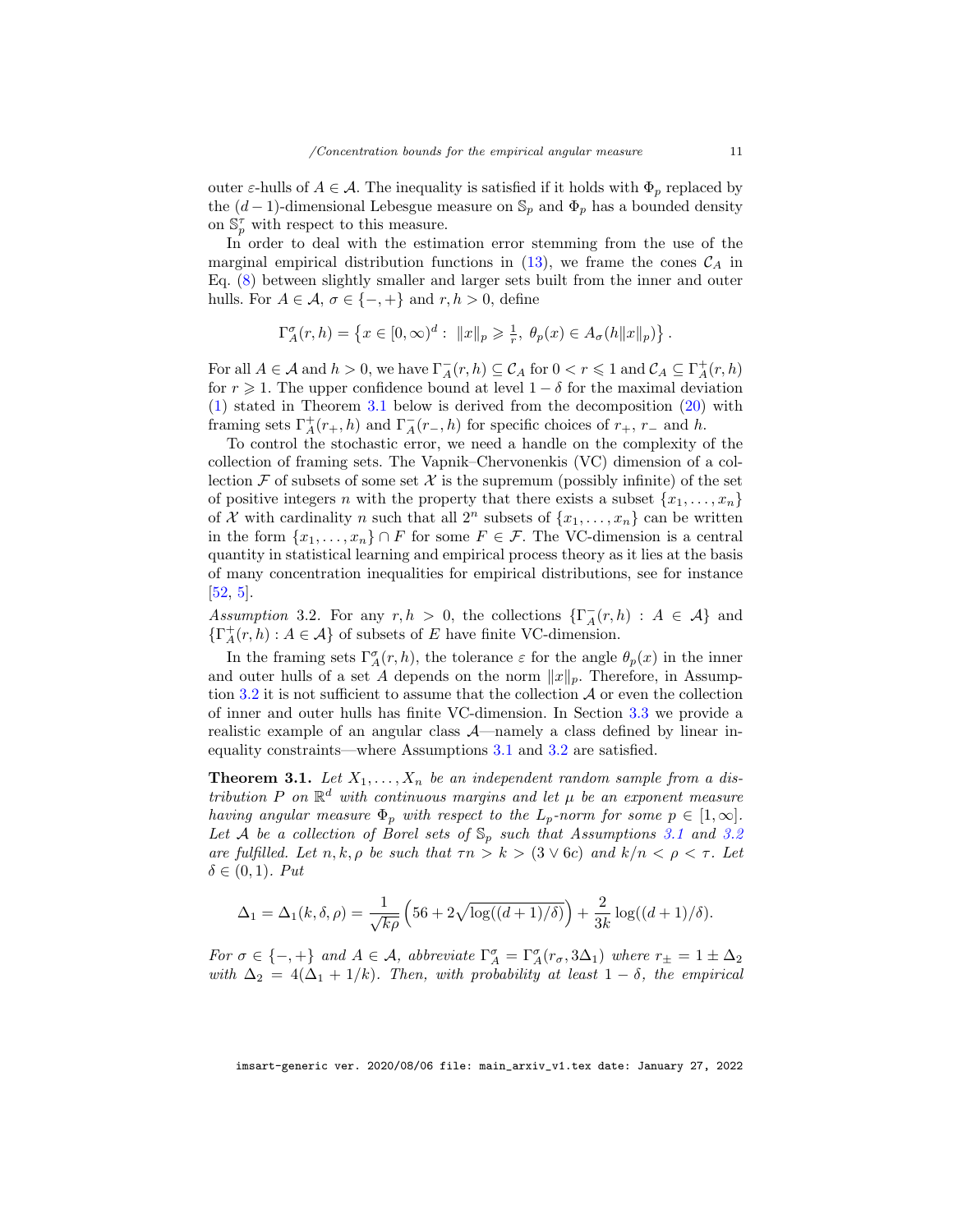angular measure satisfies

<span id="page-11-2"></span>
$$
\sup_{A \in \mathcal{A}} |\widehat{\Phi}_p(A) - \Phi_p(A)| \leq \sup_{A \in \mathcal{A}, \sigma \in \{+, -\}} \left| \frac{n}{k} P(\frac{n}{k} \Gamma_A^{\sigma}) - \mu(\Gamma_A^{\sigma}) \right|
$$
  
+  $\sqrt{\frac{d^{1+1/p}(1 + \Delta_2)}{k}} \left( 56\sqrt{V_{\mathcal{F}}} + 2\sqrt{\log((d+1)/\delta)} \right) + \frac{2 \log(\frac{d+1}{\delta})}{3k}$   
+  $2d\Delta_2 + 3c \left( \log(d/3c) - \log(\Delta_1) + 1 \right) \Delta_1,$  (24)

provided k is sufficiently large so that  $(2/k) \leq \Delta_1 < (1/4 - 1/k) \wedge (1/(3c))$  and  $\rho/(1 - \Delta_1 \rho) \leq \tau$  and where  $V_{\mathcal{F}}$  is the VC-dimension of the collection

<span id="page-11-1"></span>
$$
\{\Gamma_A^- : A \in \mathcal{A}\} \cup \{\Gamma_A^+ : A \in \mathcal{A}\}.
$$
 (25)

The proof is given in Appendix [C](#page-31-0) in the Supplement. Note that  $r_-\leqslant 1\leqslant r_+$ , so that  $\Gamma_A^-(r_-, \bar{h}) \subseteq C_A \subseteq \Gamma_A^+(r_+, \bar{h})$  for all  $\bar{h} > 0$ . In the decomposition [\(20\)](#page-8-2), the framing gap is bounded by  $2d\Delta_2 + 3c(\log(d/3c) - \log(\Delta_1) + 1)\Delta_1$  while the estimation error is bounded by

$$
\sqrt{\frac{d^{1+1/p}(1+\Delta_2)}{k}} \left(56\sqrt{V_{\mathcal{F}}} + 2\sqrt{\log((d+1)/\delta)}\right) + \frac{2}{3k} \log((d+1)/\delta)
$$

with probability larger than  $1 - \delta$ . This term is the one appearing in the concentration inequality for empirical processes over collections of sets of extreme values proved in Theorem [A.1](#page-24-0) applied to the collection  $\{(n/k)\Gamma^{\sigma}_A(r_{\sigma},3\Delta_1)\,:\,$  $\sigma \in \{+, -\}, \ A \in \mathcal{A}\}.$  By Assumption [3.2,](#page-10-1) the collection in [\(25\)](#page-11-1) has a finite VC-dimension: For two collections  $\mathcal{F}_1$  and  $\mathcal{F}_2$  of subsets of a set X with finite VC-dimensions  $d_1$  and  $d_2$ , respectively, the VC dimension of  $\mathcal{F}_1 \cup \mathcal{F}_2$  is bounded by  $d_1 + d_2 + 1$  [\[43,](#page-28-12) Exercise 3.24]. Note that the bound is a decreasing function of the norm index p. It is related to the shape of the associated sphere  $\mathbb{S}_p$ , which is easier to work with if more aligned with the axes.

For fixed  $\rho$  and  $\delta$ , when ignoring the bias term, the bound on the right-hand side of [\(24\)](#page-11-2) is of the order

$$
\Delta_1 \log(1/\Delta_1) = O\left(\frac{\log k}{\sqrt{k}}\right), \text{ as } k \to \infty. \tag{26}
$$

Even though  $\Delta_1$  and  $\Delta_2$  are of the optimal order O(1/ √  $(k)$ , the factor  $\log k$ shows up: its presence is caused by the framing gap, the third line in both [\(20\)](#page-8-2) and [\(24\)](#page-11-2).

<span id="page-11-0"></span>Remark 3.1 (Other concentration inequalities). The constant 56 appearing in the error stems comes from the use of chaining techniques as in [\[40,](#page-28-13) Theorems 1.16–17]. Relying instead on concentration inequalities for rare events derived recently in [\[39\]](#page-28-9), it is possible to reduce the constant at the price of an rived recently in [39], it is possible to reduce the constant at the price of an additional logarithmic factor  $\sqrt{\log k}$ , which, for realistic values of k, may well be smaller than the constant involved in our bound. However, the bound would become more complicated and less accurate from an asymptotic point of view.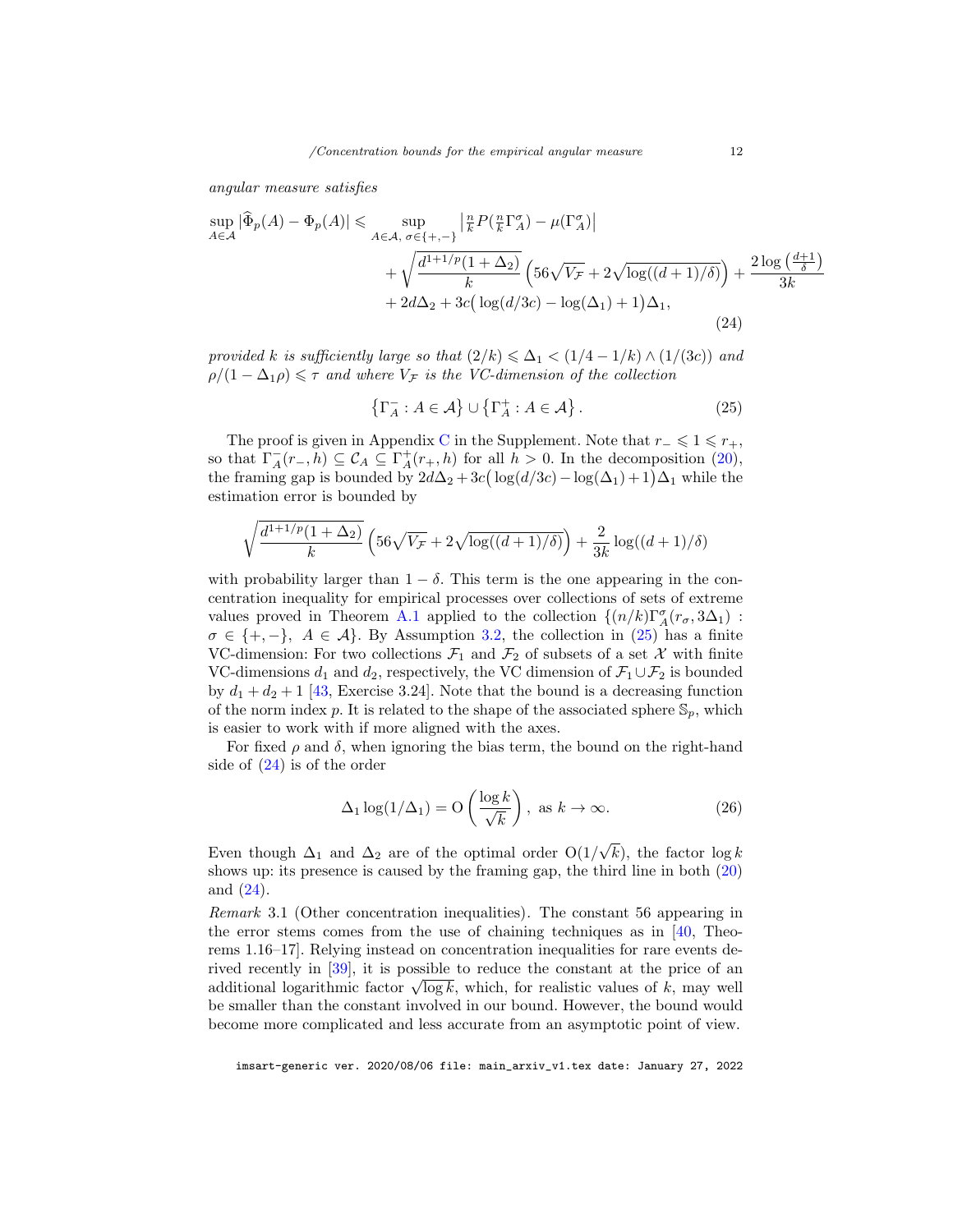The term  $\Delta_1$  in Theorem [3.1](#page-10-0) comes from the application of Theorem [A.1](#page-24-0) to the tails of the empirical margins  $\tilde{F}_j$ . As observed by an anonymous Referee, other concentration inequalities exist for such one-dimensional tail empirical processes, see for instance Inequality 1 on page 446 in [\[50\]](#page-29-7).For finite samples, some of these inequalities may be sharper than the one we used; nevertheless, the convergence rate as a function of  $k$  would not improve since chaining is already optimal in that respect.

Remark 3.2 (Bias term and penultimate angular measure). As Theorem [3.1](#page-10-0) is not concerned with asymptotics, we did not actually have to assume that  $\Phi_p$  is the angular measure of P. The link between P and  $\Phi_p$  is quantified rather by the bias term  $\sup_{A,\sigma} |\frac{n}{k} P(\frac{n}{k} \Gamma_A^{\sigma}) - \mu(\Gamma_A^{\sigma})|$ . Even if P has an angular measure of its own, it may be different from the one appearing in the theorem. This flexibility allows for viewing the empirical angular measure as an estimator of a penultimate angular measure, that is, the one for which the induced bias term is minimal.

## <span id="page-12-0"></span>3.3. Examples of collections of subsets of the sphere

This section aims at verifying that Assumptions [3.1](#page-9-2) and [3.2](#page-10-1) are met when working with a class of sets which is defined by a finite number of linear inequality contraints. This setting relates to a wide range of statistical machine learning algorithms such as logistic regression, classification and regression trees or linear discriminant analysis. Recall  $\mathbb{S}_p^{\tau}$  in [\(21\)](#page-9-3). The scalar product and the Euclidean norm on  $\mathbb{R}^d$  are denoted by  $\langle x, y \rangle$  and  $||x||_2 = \sqrt{\langle x, x \rangle}$ , respectively.

<span id="page-12-1"></span>Example 3.1 (Linear restrictions). Fix  $\tau \in (0,1)$  and consider the collection

$$
\mathcal{A} = \left\{ A_{a,\beta,\tau} : (a,\beta) \in \mathbb{R}^d \times \mathbb{R}, \|a\|_2 = 1 \right\}
$$

of Borel subsets of  $\mathbb{S}_p^{\tau}$  defined via

$$
A_{a,\beta} = \{x \in \mathbb{S}_p : \langle a, x \rangle \leq \beta\},\newline A_{a,\beta,\tau} = A_{a,\beta} \cap \mathbb{S}_p^{\tau}.
$$

We first consider Assumption [3.1.](#page-9-2) Restricting a and  $\beta$  to have rational coordinates yields a countable collection  $\mathcal{A}_0 \subset \mathcal{A}$  satisfying item (i) in Assumption [3.1.](#page-9-2) Item (ii) is satisfied by definition. For  $A_{a,\beta,\tau} \in \mathcal{A}$  and  $\varepsilon > 0$ , define the inner and outer hulls

$$
A_{a,\beta,\tau;-}(\varepsilon) = A_{a,\beta-\sqrt{d}\varepsilon,\tau+\varepsilon},
$$
  

$$
A_{a,\beta,\tau;+}(\varepsilon) = A_{a,\beta+\sqrt{d}\varepsilon,\tau-\varepsilon},
$$

with the convention that  $\mathbb{S}_p^v = \mathbb{S}_p$  if  $v < 0$  (a case which arises if  $\varepsilon > \tau$ ). We show that item (iii) in Assumption [3.1](#page-9-2) is satisfied, provided the angular measure  $\Phi_p$  has a bounded density on  $\mathbb{S}_p^{\tau}$  with respect to  $(d-1)$ -dimensional Lebesgue measure. First, we show the inclusions [\(23\)](#page-9-4).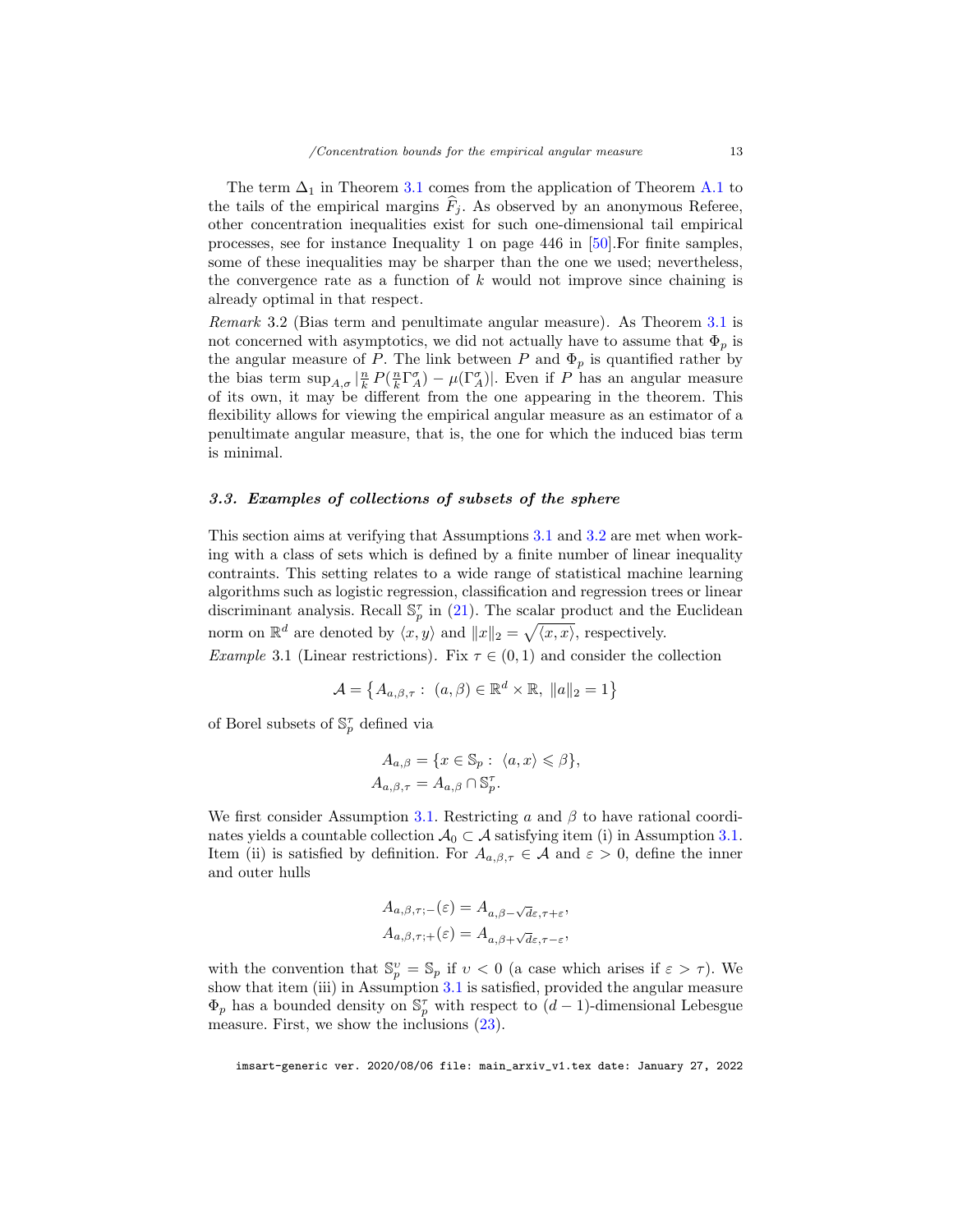• For  $x \in A_{a,\beta,\tau,-}(\varepsilon)$  and for  $y \in \mathbb{S}_p$  such that  $||y-x||_{\infty} \leq \varepsilon$ , we have  $y \in A_{a,\beta,\tau}$ : indeed,

$$
y_1 \wedge \cdots \wedge y_d \geqslant x_1 \wedge \cdots \wedge x_d - \varepsilon > \tau + \varepsilon - \varepsilon = \tau
$$

as well as (by equivalence of norms [\(3\)](#page-3-2))

$$
\langle a, y \rangle = \langle a, x \rangle + \langle a, y - x \rangle \leq \beta - \sqrt{d\varepsilon} + ||a||_2 ||y - x||_2 \leq \beta - \sqrt{d\varepsilon} + \sqrt{d}||y - x||_{\infty} \leq \beta.
$$

This is the first inclusion in [\(23\)](#page-9-4).

• For  $x \in A_{a,\beta,\tau}$  and for  $y \in \mathbb{S}_p$  such that  $||y - x||_{\infty} \leq \varepsilon$ , we have

$$
y_1 \wedge \cdots \wedge y_d \geq x_1 \wedge \cdots \wedge x_d - \varepsilon > \tau - \varepsilon
$$

so that  $y \in \mathbb{S}_p^{\tau-\varepsilon}$  (if  $\varepsilon > \tau$  this trivial since  $\mathbb{S}_p^v = \mathbb{S}_p$  for  $v < 0$ ) together with

$$
\langle a, y \rangle = \langle a, x \rangle + \langle a, y - x \rangle \le \beta + ||a||_2 ||y - x||_2 \le \beta + \sqrt{d} ||y - x||_{\infty} \le \beta + \sqrt{d} \varepsilon.
$$

This implies the second inclusion in [\(23\)](#page-9-4).

The difference between the inner and outer hulls is

$$
A_{a,\beta,\tau;+}(\varepsilon)\setminus A_{a,\beta,\tau;-}(\varepsilon)\subseteq \left\{x\in\mathbb{S}_p:\ \beta-\sqrt{d}\varepsilon\lt\langle a,x\rangle\leqslant\beta+\sqrt{d}\varepsilon\right\}\cup(\mathbb{S}_p^{\tau-\varepsilon}\setminus\mathbb{S}_p^{\tau+\varepsilon}).
$$

Since  $||a||_2 = 1$ , the  $(d - 1)$ -dimensional Lebesgue measure of the set on the right-hand side is bounded by a constant multiple of  $\varepsilon$ .

Next we show that Assumption [3.2](#page-10-1) is satisfied. The VC-dimension is preserved under bijections. We identify  $E = [0, \infty)^d \setminus \{(0, \ldots, 0)\}\$  with the product set  $(0, \infty) \times \mathbb{S}_p$  via  $x \mapsto (\|x\|_p, x/\|x\|_p)$ . In the latter space, we need to establish the finiteness of the VC-dimensions of the collections  $\{ \Upsilon_A^-(r, h) : A \in \mathcal{A} \}$  and  $\{\Upsilon_A^+(r, h) : A \in \mathcal{A}\}\$ for fixed  $r, h > 0$ , where

$$
\Upsilon_A^{\sigma}(r,h) = \left\{(u,\theta) \in (\frac{1}{r},\infty) \times \mathbb{S}_p : \ \theta \in A_{\sigma}(hu)\right\}
$$

for  $\sigma \in \{-, +\}$  and  $A \in \mathcal{A}$ . For  $A = A_{a,\beta,\tau}$  we have

$$
\theta \in A_{-}(hu) \iff \left[\theta_1 \wedge \cdots \wedge \theta_d \geq \tau + hu \text{ and } \langle a, \theta \rangle \leq \beta - \sqrt{d}hu\right].
$$

This corresponds to  $d+1$  linear inequality constraints on  $(u, \theta)$  as  $(a, \beta)$  ranges over  $\mathbb{R}^d \times \mathbb{R}$ . The VC dimension of  $\{\Upsilon_A(r, h) : A \in \mathcal{A}\}\)$  as a collection of subsets of  $(0, \infty) \times \mathbb{S}_p$  is therefore finite [\[52,](#page-29-6) Lemma 2.6.17 and Exercise 14 on page 152], and the same is then true for  $\{\Gamma^-_A(r, h) : A \in \mathcal{A}\}\)$  as a collection of subsets of  $E$ . The argument for the outer hulls is similar.

<span id="page-13-0"></span>*Example* 3.2 (Stability under intersections). Let  $\mathcal{A}_1$  and  $\mathcal{A}_2$  be two collections of Borel subsets of  $\mathbb{S}_p$  satisfying Assumptions [3.1](#page-9-2) and [3.2.](#page-10-1) We show that the same is true for the collection of intersections

$$
\mathcal{A}_1 \sqcap \mathcal{A}_2 = \{A_1 \cap A_2: A_1 \in \mathcal{A}_1, A_2 \in \mathcal{A}_2\}.
$$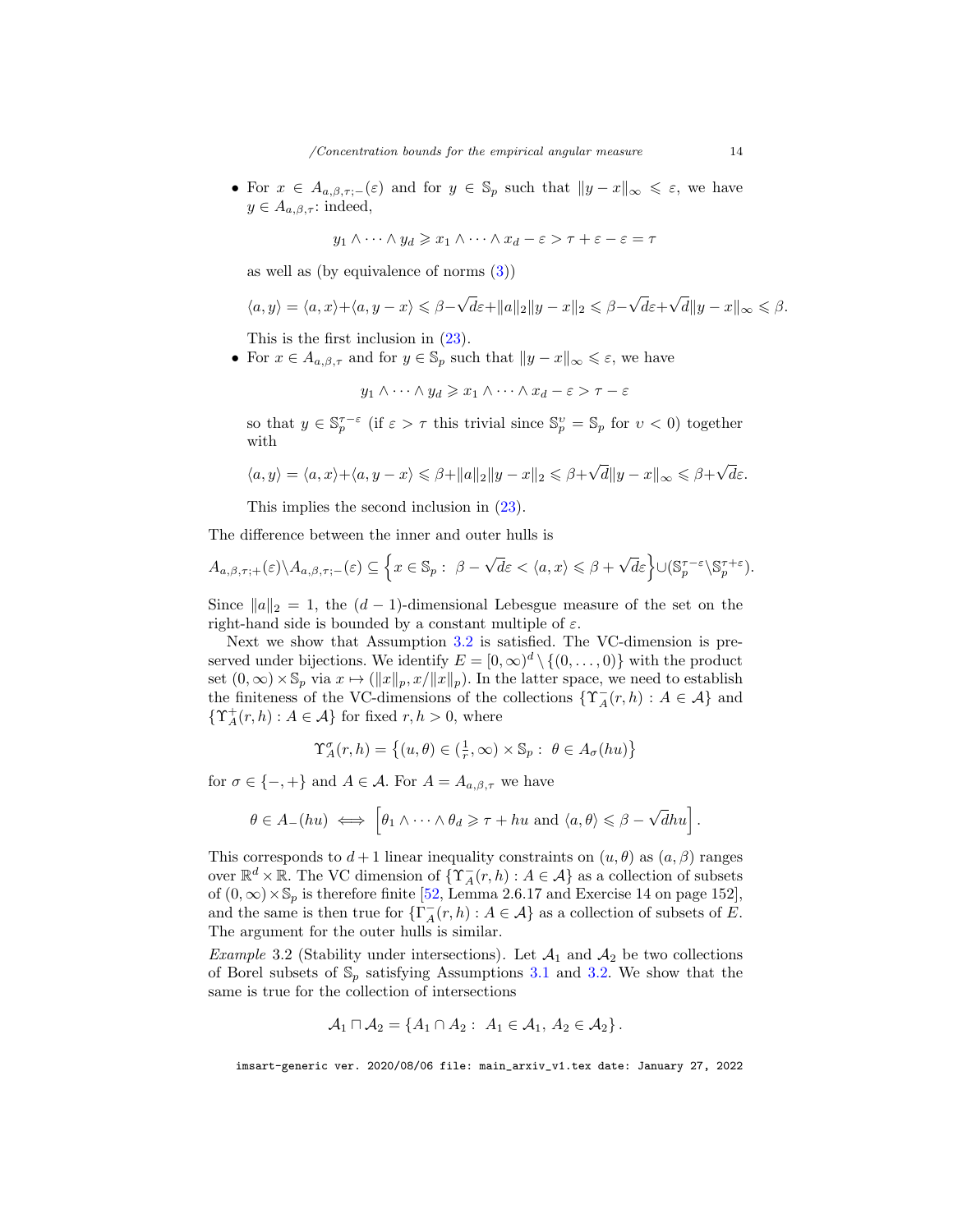In Assumption [3.1,](#page-9-2) item (i) follows by considering the countable collection of intersections  $A_{1,0} \sqcap A_{2,0}$ , where  $A_{j,0}$  is the countable subset of  $A_j$  for  $j \in \{1,2\}$ . Item (ii) is trivially satisfied. Regarding (iii): given  $A_j \in \mathcal{A}_j$  with inner and outer hulls  $A_{j,\sigma}(\varepsilon)$ , the inner and outer hulls of  $A_1 \cap A_2$  can chosen to be  $A_{1,-}(\varepsilon) \cap A_1$  $A_{2,-}(\varepsilon)$  and  $A_{1,+}(\varepsilon) \cap A_{2,+}(\varepsilon)$ . The two inclusions [\(23\)](#page-9-4) are straightforward to verify. The measure of the set difference between the inner and outer hulls can be controlled via

$$
(A_{1,+}(\varepsilon) \cap A_{2,+}(\varepsilon)) \setminus (A_{1,-}(\varepsilon) \cap A_{2,-}(\varepsilon)) \subseteq (A_{1,+}(\varepsilon) \setminus A_{1,-}(\varepsilon)) \cup (A_{2,+}(\varepsilon) \setminus A_{2,-}(\varepsilon)).
$$

If  $c_1$  and  $c_2$  denote the constants on the right-hand of [\(22\)](#page-9-1) for  $\mathcal{A}_1$  and  $\mathcal{A}_2$ , respectively, then  $c_1 + c_2$  is a valid constant for  $\mathcal{A}_1 \sqcap \mathcal{A}_2$ .

To show that the collections of framing sets derived from the inner and outer hulls thus constructed have a finite VC-dimension (Assumption [3.2\)](#page-10-1), it suffices to observe that, by definition,

$$
\Gamma_{A_1\cap A_2}^\sigma(r,h)=\Gamma_{A_1}^\sigma(r,h)\cap \Gamma_{A_2}^\sigma(r,h)
$$

and thus

$$
\{\Gamma_A^{\sigma}(r,h):A\in \mathcal{A}_1\sqcap \mathcal{A}_2\}=\{\Gamma_{A_1}^{\sigma}(r,h):A_1\in \mathcal{A}_1\}\sqcap \{\Gamma_{A_2}^{\sigma}(r,h):A_2\in \mathcal{A}_2\}.
$$

The collection on the left-hand side has a finite VC-dimension since, by assumption, each of the two collections on the right-hand side has a finite VC-dimension; see for instance [\[52,](#page-29-6) Lemma 2.6.17].

Example 3.3 (Stability under unions). The stability property in Example [3.2](#page-13-0) continues to hold for the collection of unions

$$
\mathcal{A}_1 \sqcup \mathcal{A}_2 = \{A_1 \cup A_2 : A_1 \in \mathcal{A}_1, A_2 \in \mathcal{A}_2\}.
$$

The inner and outer hulls of a union  $A_1 \cup A_2$  are now defined as the unions of the inner and outer hulls of  $A_1$  and  $A_2$ . The verification of Assumptions [3.1](#page-9-2) and [3.2](#page-10-1) is completely similar. In combination with Example [3.1,](#page-12-1) this property covers classifiers built from decision trees with a given depth. The leaves of such a tree correspond to unions of rectangles, the maximum number of rectangles in the union being determined by the tree depth. Decision trees appear in our numerical experiments.

## <span id="page-14-0"></span>4. Applications to statistical learning

We illustrate how a concentration inequality such as the one in Theorem [3.1](#page-10-0) is useful to establish sound non-asymptotic guarantees for the validity of certain statistical learning procedures relying on the empirical angular measure and recently introduced in the literature. Two algorithmic approaches are analyzed in Sections [4.1](#page-15-0) and [4.2.](#page-16-0) The first one covers the minimum-volume set estimation methodology of [\[51\]](#page-29-2) in order to perform (unsupervised) anomaly detection among extreme observations while the second one consists of a learning procedure proposed in [\[35\]](#page-28-6) to perform (supervised) binary classification in extreme regions.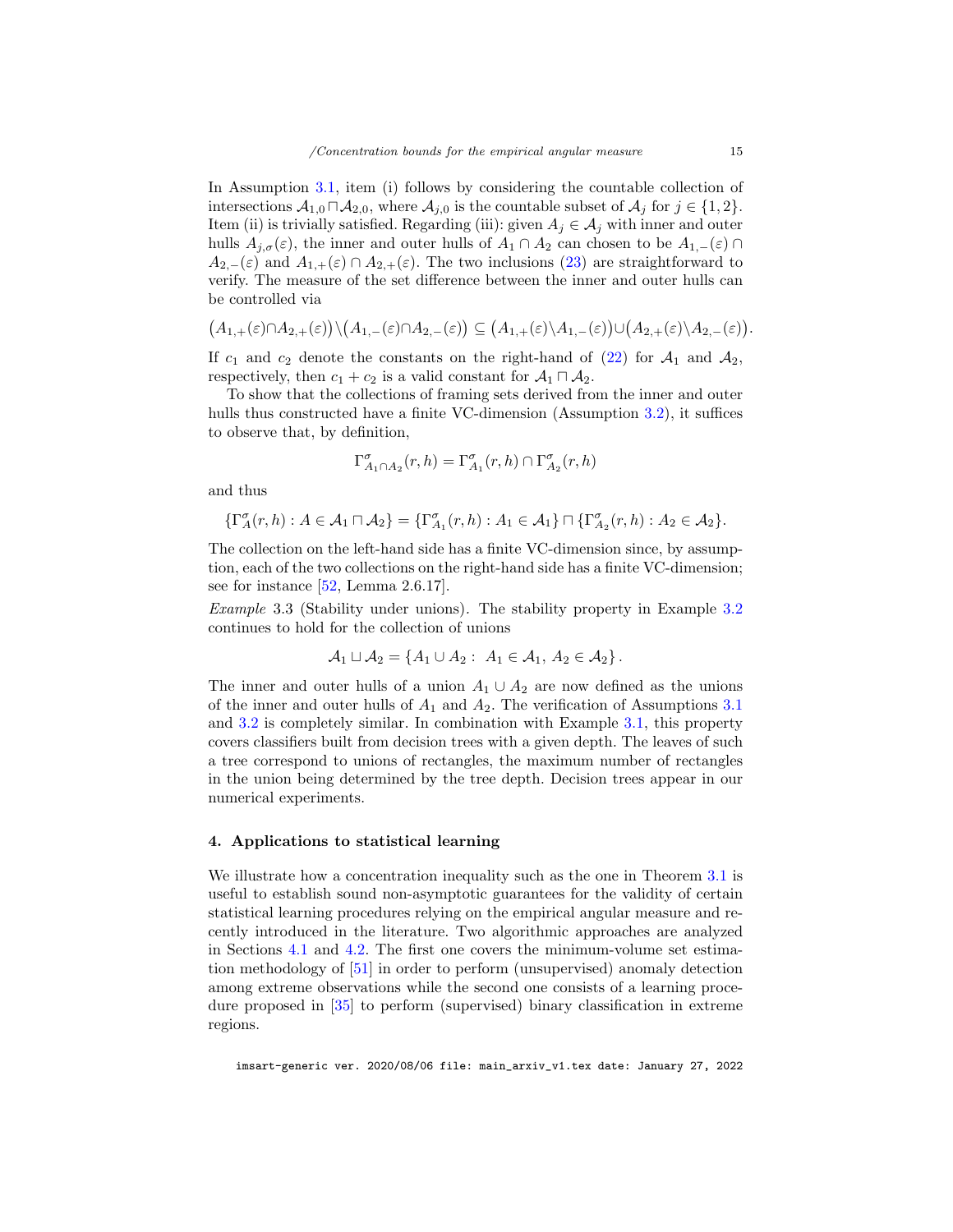#### <span id="page-15-0"></span>4.1. Minimum-volume set estimation

To illustrate the usefulness of bounds on the supremum in [\(1\)](#page-3-1), consider the problem of estimating a minimum-volume set [\[20,](#page-27-17) [44\]](#page-28-14), such sets extending the notion of univariate quantiles. In the context of the angular measure for multivariate upper extremes, the question is to find a Borel set  $\Omega$  of the unit sphere  $\mathbb{S}_p$  in  $[0,\infty)^d$  with minimal volume  $\lambda(\Omega)$ —with  $\lambda$  some reference measure such as the  $(d-1)$ -dimensional Hausdorff measure—but still having content  $\Phi_p(\Omega)$ not smaller than some pre-specified lower limit  $\alpha \in (0, \Phi_n(\mathbb{S}_n))$ . In [\[51\]](#page-29-2), such a set is used for the purpose of (unsupervised) anomaly detection in extreme regions. As  $\Omega$  is supposed to contain a large fraction  $\Phi_p(\Omega)/\Phi_p(\mathbb{S}_p)$  of the possible directions of extreme points, a new such point is deemed to be a potential anomaly if it lies in a direction outside  $\Omega$ . The fact that  $\Omega$  has minimal volume  $\lambda(\Omega)$  means that the critical region  $\mathbb{S}_p \setminus \Omega$  to detect suspicious points is as large as possible.

As  $\Phi_p$  is unknown,  $\Omega$  needs to be learned from a training sample. Although  $\Omega$ may be characterized as a certain super-level set of the density of  $\Phi_p$  with respect to the reference measure  $\lambda$ , a more practical approach than estimating this density, especially in high dimensions, is to limit the search to an algorithmically manageable collection  $\mathcal A$  of Borel subsets of  $\mathbb S_p$ . Let  $\hat{\Phi}_p$  be any estimator of  $\Phi_p$ , not necessarily the empirical angular measure. Following the logic in [\[49\]](#page-29-8), let  $\ddot{A}$ solve the empirical angular minimum-volume set problem

$$
\min\{\lambda(A): A \in \mathcal{A}, \hat{\Phi}_p(A) \geq \alpha - \psi\}
$$

where  $\psi \in (0, \alpha)$  is a tolerance parameter. The price to pay for having to estimate the angular measure is that the minimal required content  $\alpha$  has been relaxed to  $\alpha - \psi$ .

Bounds on the largest estimation error of  $\hat{\Phi}_p$  over A are helpful to provide probabilistic guarantees for  $\hat{A}$ . Suppose that, on some event  $\mathcal{E}$ , we have

<span id="page-15-3"></span>
$$
\sup_{A \in \mathcal{A}} |\hat{\Phi}_p(A) - \Phi_p(A)| \le \psi.
$$
 (27)

Then, on the same event  $\mathcal{E}$ , we obviously have

<span id="page-15-1"></span>
$$
\Phi_p(\hat{A}) \ge \hat{\Phi}_p(\hat{A}) - \psi \ge \alpha - 2\psi \tag{28}
$$

as well as

<span id="page-15-2"></span>
$$
\lambda(\hat{A}) \le \inf \{ \lambda(A) : A \in \mathcal{A}, \Phi_p(A) \ge \alpha \}. \tag{29}
$$

Indeed, on  $\mathcal{E}$ , the collection  $\{A \in \mathcal{A} : \Phi_p(A) \geq \alpha\}$  is contained in  $\{A \in \mathcal{A} : \Phi_p(A) \geq \alpha\}$  $\hat{\Phi}_p(A) \geq \alpha - \psi$  so that the infimum of  $\lambda(A)$  for A in the latter collection must be the smaller one. By  $(28)$ , the empirical solution  $\hat{A}$  is guaranteed to have at least content  $\alpha - 2\psi$  under  $\Phi_p$ , while according to [\(29\)](#page-15-2), the volume of  $\hat{A}$  is smaller than the one of the actual minimum-volume set under  $\Phi_p$ .

Concentration inequalities for the supremum of  $|\hat{\Phi}_p(A) - \Phi_p(A)|$  over  $A \in \mathcal{A}$ provide the existence, for a given  $\delta > 0$ , of a scalar  $\psi \equiv \psi(\delta)$  such that [\(27\)](#page-15-3) holds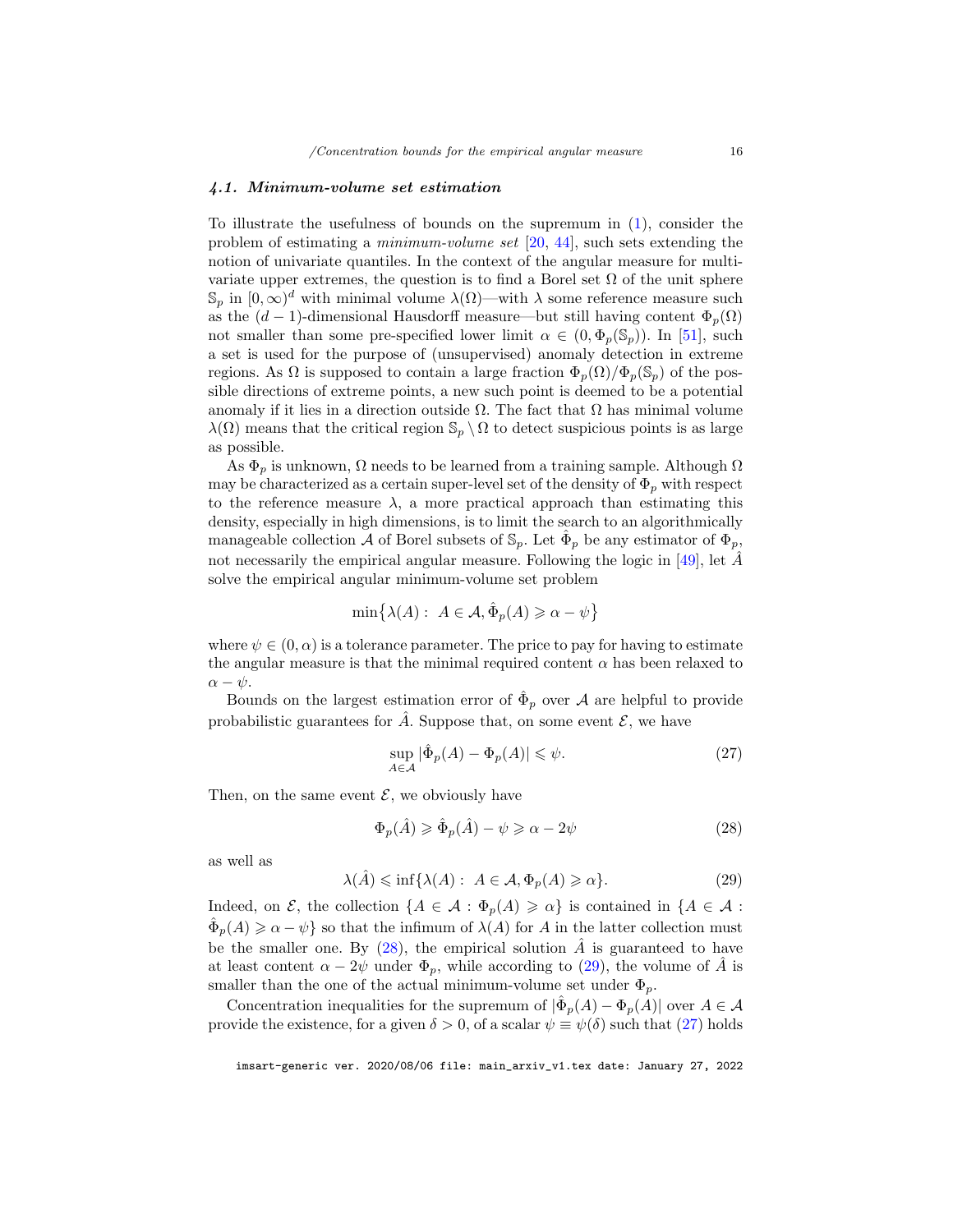on an event with probability at least  $1-\delta$ . It follows that, with high probability, the empirical minimum-volume set  $\tilde{A}$  satisfies [\(28\)](#page-15-1) and [\(29\)](#page-15-2). Provided  $\psi$  and  $\delta$  are both small, the combination of both properties justifies the use of A as an approximation to the true but unknown minimum-volume set under  $\Phi_p$ . For the empirical angular measure, a valid choice for the tolerance parameter  $\psi(\delta)$ is given by the upper bound in Theorem [3.1.](#page-10-0)

# <span id="page-16-0"></span>4.2. Classification in extreme regions

We apply Theorem [3.1](#page-10-0) to binary classification in extreme regions. In [\[35\]](#page-28-6) this problem was investigated in case the marginal distributions of the predictor variables are known so that a standardized vector with exact unit-Pareto margins is observable. Here we assume the margins are unknown and employ a rank-based standardization instead.

First we recall the set-up of  $[35]$ . Consider a random pair  $(V, Y)$  where Y in  $\{-1,1\}$  is the label to be predicted and V in  $[0,\infty)^d$  is the vector of predictors (features). The goal is to learn a classifier  $g : [0, \infty)^d \to \{-1, 1\}$  such that the classification risk for feature vectors  $V$  far away from the origin is small. Let  $\rho = \mathbb{P}[Y = 1]$  and assume  $0 < \rho < 1$ .

The starting point in [\[35\]](#page-28-6) is to assume a conditional version of the regular variation condition [\(4\)](#page-5-1): there exist non-zero Borel measures  $\mu_+$  and  $\mu_-$  on  $E =$  $[0, \infty)^d \setminus \{0\}$  that are finite on Borel sets bounded away from the origin and such that

<span id="page-16-1"></span>
$$
\lim_{t \to \infty} t \, \mathbb{P}[t^{-1}V \in B \mid Y = \sigma 1] = \mu_{\sigma}(B) \tag{30}
$$

for  $\sigma \in \{-,+\}$  and Borel sets  $B \subseteq E$  bounded away from the origin satisfying  $\mu_{\sigma}(\partial B) = 0$ . The angular measure associated to the  $L_p$ -norm of  $\mu_{\sigma}$  is

$$
\Phi_p^{\sigma}(A) = \mu_{\sigma}(\mathcal{C}_A), \quad \text{for } \sigma \in \{-,+\} \text{ and Borel sets } A \subseteq \mathbb{S}_p,
$$

with  $C_A$  as in [\(8\)](#page-5-4). By [\(30\)](#page-16-1), the unconditional distribution of V is regularly varying as in [\(4\)](#page-5-1) with limit measure  $\mu = \rho \mu_{+} + (1 - \rho) \mu_{-}$  and angular measure  $\Phi_p = \rho \Phi_p^+ + (1 - \rho) \Phi_p^-$ .

In [\[35\]](#page-28-6) it was assumed that an independent random sample  $\{(V_i, Y_i)\}_{i=1}^n$ from the law of  $(V, Y)$  is given. Here, instead, the set-up is that we observe an independent random sample  $\{(X_i,Y_i)\}_{i=1}^n$  from the distribution of  $(X,Y)$  and that [\(30\)](#page-16-1) holds with  $V = v(X)$ , where v is defined via the probability integral transform in [\(11\)](#page-6-5). This means that the classifier will have to be learned from the pairs  $(V_i, Y_i)$  where  $V_i = \hat{v}(X_i)$  in [\(12\)](#page-6-4) is based on the rank transform.

We emphasize that the marginal distribution functions  $F_i$  in the definition of  $v$  are not conditioned upon  $Y$ . Indeed, for a new observation, marginal standardization will have to be carried out without the knowledge of the label to be predicted.

In [\[35\]](#page-28-6) the focus is on the conditional classification risk above level  $t > 0$  of a classifier  $g : [0, \infty)^d \setminus \{0\} \to \{-1, 1\}$  defined on the standardized input V:

<span id="page-16-2"></span>
$$
L_t^{\text{cond}}(g) = \mathbb{P}[Y \neq g(V) \mid ||V||_p > t],\tag{31}
$$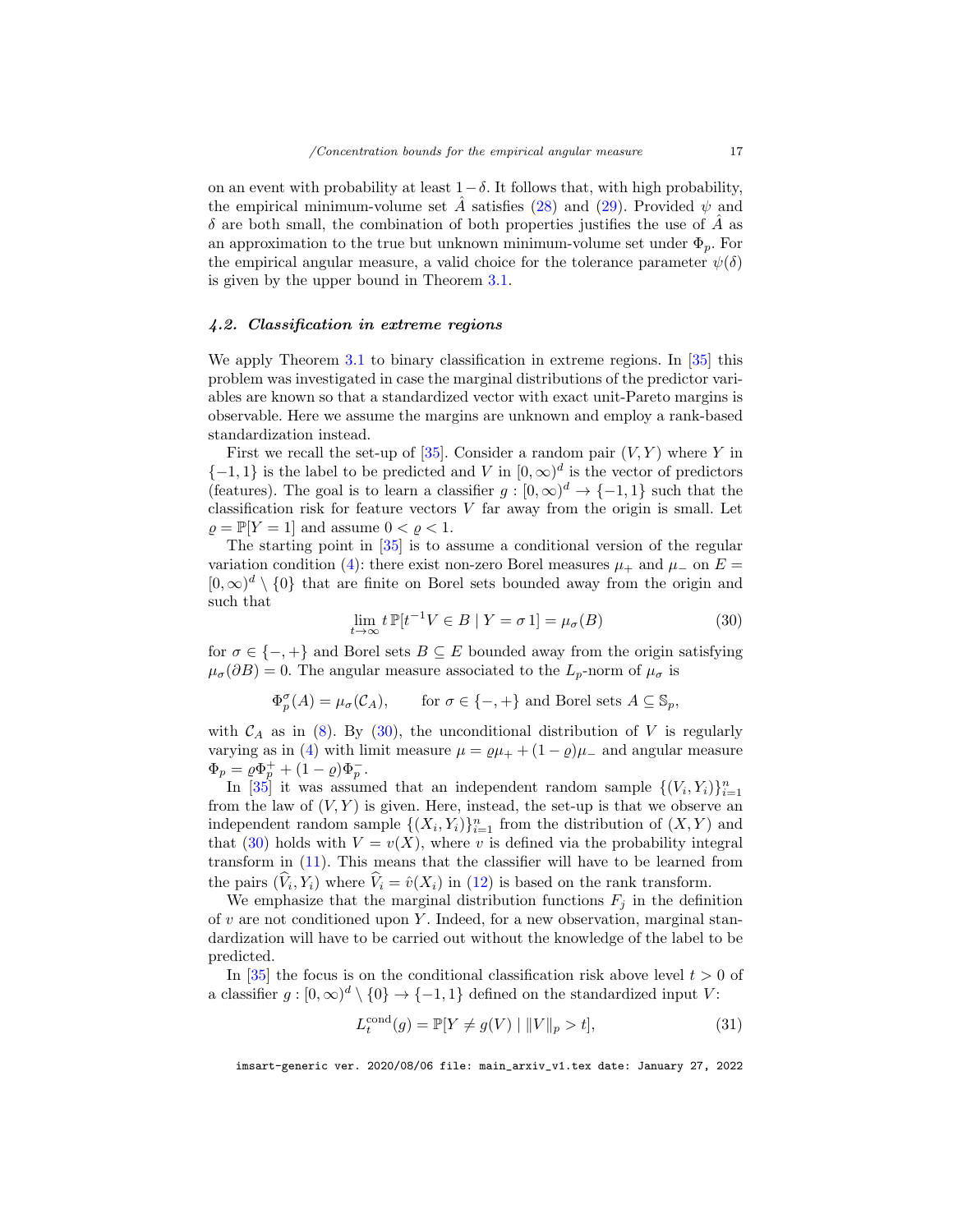Let G be a pre-defined family of classifiers g and let  $L_t^{\text{cond}^*} = \inf_{g \in \mathcal{G}} L_t^{\text{cond}}(g)$  be the smallest conditional classification risk for classifiers in  $\mathcal{G}$ . The purpose is to learn from the training sample a classifier  $\hat{g} \in \mathcal{G}$  such that for large t the excess risk  $L_t^{\text{cond}}(\hat{g}) - L_t^{\text{cond}*}$  is small.

In [\[35\]](#page-28-6) it is argued that, asymptotically, attention can be restricted to angular classifiers g, that is, for which  $g(x) = g(\theta_p(x))$  with  $\theta_p(x) = x/||x||_p$  for  $x \in E$ . Their analysis involves a random pair  $(V_{\infty}, Y_{\infty})$  whose distribution is the weak limit as  $t \to \infty$  of  $(t^{-1}V, Y)$  conditionally on  $||V||_p > t$ , a limit which exists thanks to [\(30\)](#page-16-1). Let  $\eta(x) = \mathbb{P}[Y = 1 | V = x]$  denote the regression function of  $(V, Y)$  and let  $\eta_{\infty}(x) = \mathbb{P}[Y_{\infty} = 1 | V_{\infty} = x]$  be the one of  $(V_{\infty}, Y_{\infty})$ . The respective Bayes classifiers are

<span id="page-17-2"></span>
$$
g^*(x) = \mathbb{1}\{\eta(x) \geq 1/2\},
$$
  
\n
$$
g^*_{\infty}(x) = \mathbb{1}\{\eta_{\infty}(x) \geq 1/2\}.
$$
\n(32)

Note that  $g^*$  minimizes the conditional risk  $L_t^{\text{cond}}$  for any  $t > 0$ . Assume that when  $||x||_p$  is large,  $\eta(x)$  and  $\eta_\infty(x)$  are uniformly close:

<span id="page-17-1"></span>
$$
\sup_{x \in [0,\infty)^d: \|x\|_p \geqslant t} |\eta(x) - \eta_\infty(x)| \to 0 \quad \text{ as } t \to \infty.
$$
 (33)

Then by Theorem 1 in [\[35\]](#page-28-6), (i) the asymptotic Bayes classifier  $g^*_{\infty}$  is angular, and (ii) the latter's excess conditional risk over the actual Bayes classifier  $g^*$ vanishes in the limit, that is,  $L_t^{\text{cond}}(g_{\infty}^*) - L_t^{\text{cond}}(g^*) \to 0$  as  $t \to \infty$ .

These properties motivate restricting the search to a class  $\mathcal G$  of candidate classifiers g depending on the angle only. Theorem 2 in  $[35]$  provides a concentration inequality for the excess risk of the empirical risk minimizer  $\hat{g}_k \in \mathcal{G}$ learned from a sample  $\{(V_i, Y_i)\}_{i=1}^n$ , using only those points for which  $||V_i||_p$ belongs to a top fraction among those observed. Here, we intend to do the same but for the rank-based transformed feature vectors  $V_i = \hat{v}(X_i)$  in [\(12\)](#page-6-4).

**Classification risk and angular measure.** For  $g$  in a class of angular classifiers  $\mathcal{G}$ , recall the conditional classification risk  $L_t^{\text{cond}}(g)$  above level t in [\(31\)](#page-16-2) and define its unconditional version by

<span id="page-17-3"></span>
$$
L_t(g) = t \mathbb{P}[\|V\|_p \ge t] L_t^{\text{cond}}(g) = t \mathbb{P}[g(V) \ne Y, \|V\|_p \ge t]. \tag{34}
$$

The multiplicative factor  $t \mathbb{P}[\|V\|_p \geq t]$  converges to  $\Phi_p(\mathbb{S}_p)$  and does not change the minimizer in the class  $G$ . Working with the unconditional version  $L_t(g)$ rather than with  $L_t^{\text{cond}}(g)$  simplifies the analysis that follows.

In view of Assumption [3.1](#page-9-2) required in Section [3,](#page-7-0) we exclude from our empirical risk minimization (ERM) strategy those feature vectors whose angle (after standardization) is too close to the boundary of the unit sphere. Let  $\tau \in (0,1)$ and recall  $\mathbb{S}_p^{\tau}$  in [\(21\)](#page-9-3). We have

<span id="page-17-0"></span>
$$
L_t(g) = L_t^{>\tau}(g) + L_t^{\leqslant \tau}(g)
$$
\n(35)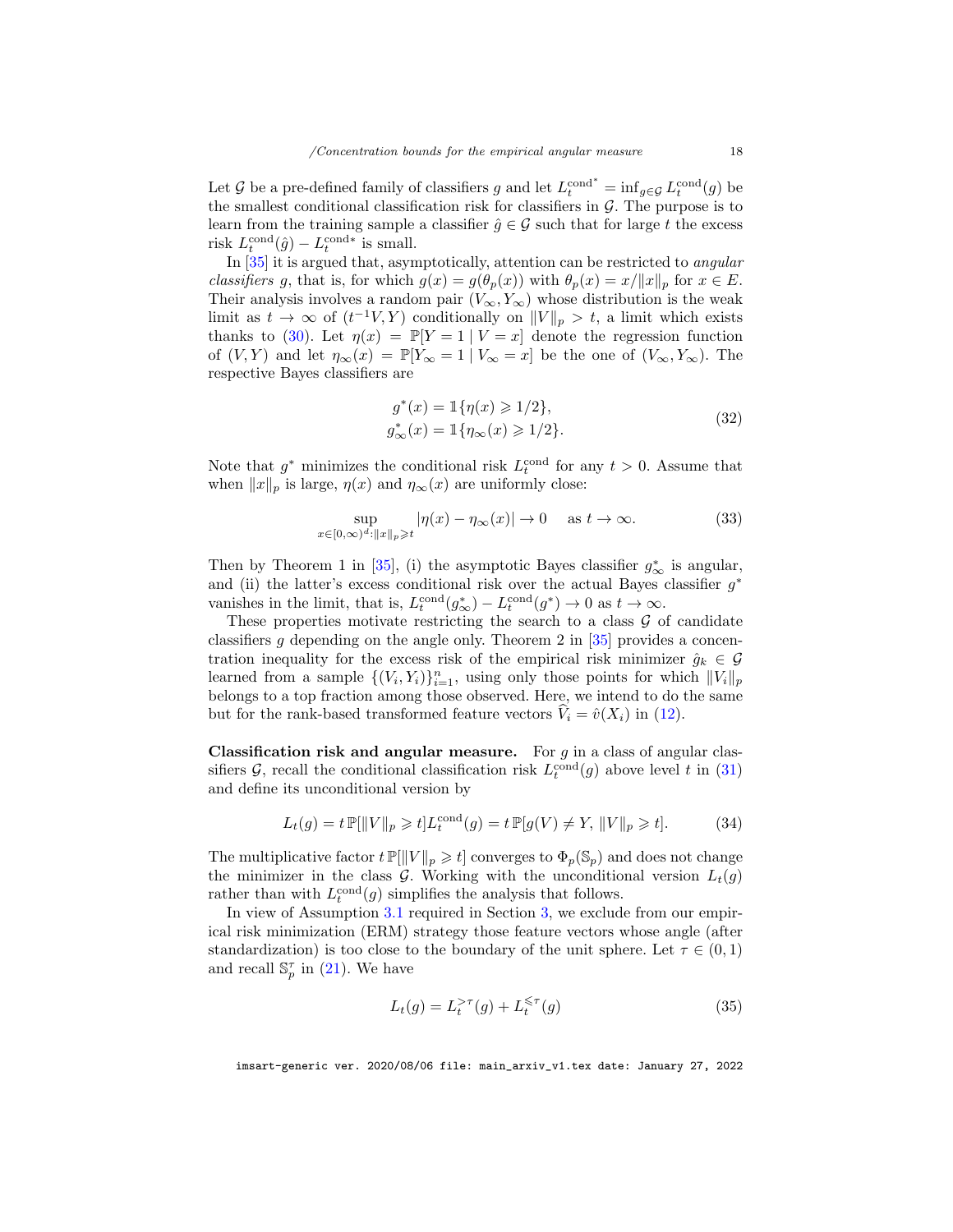with

$$
L_t^{\geq \tau}(g) = t \mathbb{P}[g(V) \neq Y, \theta_p(V) \in \mathbb{S}_p^{\tau}, ||V||_p \geq t],
$$
  

$$
L_t^{\leq \tau}(g) = t \mathbb{P}[g(V) \neq Y, \theta_p(V) \notin \mathbb{S}_p^{\tau}, ||V||_p \geq t].
$$

The regions of the sphere  $\mathbb{S}_p$  labeled +1 and -1 by  $g \in \mathcal{G}$  are denoted by

$$
\mathbb{S}_p^{\sigma}(g) = \{ x \in \mathbb{S}_p : g(x) = \sigma \mathbf{1} \}, \quad \text{for } \sigma \in \{-, +\}.
$$

We work hereafter under the following smoothness assumption. Let ∂A denote the boundary of a set A.

<span id="page-18-0"></span>Assumption 4.1 (Smoothness). The scalar  $\tau \in (0,1)$  is such that  $\Phi_p(\partial \mathbb{S}_p^{\tau}) = 0$ and the class G is such that  $\Phi_p(\partial \mathbb{S}_p^+(g)) = \Phi_p(\partial \mathbb{S}_p^-(g)) = 0$  for all  $g \in \mathcal{G}$ .

<span id="page-18-1"></span>Lemma 4.1. If the conditional regular variation property [\(30\)](#page-16-1) and Assump-tion [4.1](#page-18-0) hold, then for any angular classifier  $g \in \mathcal{G}$ ,

$$
\begin{aligned} &\lim_{t\to\infty}L_t^{>\tau}(g)=L_{\infty}^{>\tau}(g):=\varrho\Phi_p^+(\mathbb{S}_p^-(g)\cap\mathbb{S}_p^{\tau})+(1-\varrho)\Phi_p^-(\mathbb{S}_p^+(g)\cap\mathbb{S}_p^{\tau}),\\ &\lim_{t\to\infty}L_t^{\leqslant\tau}(g)=L_{\infty}^{\leqslant\tau}(g):=\varrho\Phi_p^+(\mathbb{S}_p^-(g)\setminus\mathbb{S}_p^{\tau})+(1-\varrho)\Phi_p^-(\mathbb{S}_p^+(g)\setminus\mathbb{S}_p^{\tau}), \end{aligned}
$$

and thus

$$
\lim_{t \to \infty} L_t(g) = L_{\infty}(g) := \rho \Phi_p^+(\mathbb{S}_p^-(g)) + (1 - \rho) \Phi_p^-(\mathbb{S}_p^+(g)).
$$

The proof is deferred to Appendix [D.](#page-36-0) The idea of the decomposition [\(35\)](#page-17-0) is to discard points with angle outside  $\mathbb{S}_p^{\tau}$ . If  $\Phi_p$  is concentrated on the interior of  $\mathbb{S}_p$ , the corresponding loss term  $L_t^{\leqslant \tau}(g)$  can be expected to be small for  $\tau$  close zero, since

$$
\sup_{g \in \mathcal{G}} L_t^{\leq \tau}(g) \leq t \, \mathbb{P}[\theta_p(V) \notin \mathbb{S}_p^{\tau}, \, \|V\|_p > t] \to \Phi_p(\mathbb{S}_p \setminus \mathbb{S}_p^{\tau}), \qquad \text{as } t \to \infty.
$$

ERM classifier and decomposition of the excess risk. Given  $0 < \tau < 1$ and integers  $1 < k \leq n$ , define the empirical risk of a classifier  $g \in \mathcal{G}$  by

<span id="page-18-2"></span>
$$
\widehat{L}^{\tau}(g) = \frac{1}{k} \sum_{i=1}^{n} \mathbb{1}\{g(\widehat{V}_{i}) \neq Y_{i}, \theta_{p}(\widehat{V}_{i}) \in \mathbb{S}_{p}^{\tau}, \|\widehat{V}_{i}\|_{p} \geqslant n/k\}.
$$
 (36)

Assuming a minimizer exists, the ERM classifier is defined as

$$
\hat{g}_k^{\tau} \in \argmin_{g \in \mathcal{G}} \widehat{L}^{\tau}(g).
$$

Otherwise, introduce a tolerance parameter and consider an approximate minimizer instead.

Recall  $L_{\infty}$  in Lemma [4.1.](#page-18-1) A consequence of Theorem 1 in [\[35\]](#page-28-6) is that if [\(33\)](#page-17-1) holds, the Bayes classifier  $g^*_{\infty}$  in [\(32\)](#page-17-2) minimizes  $L_{\infty}$  over all measurable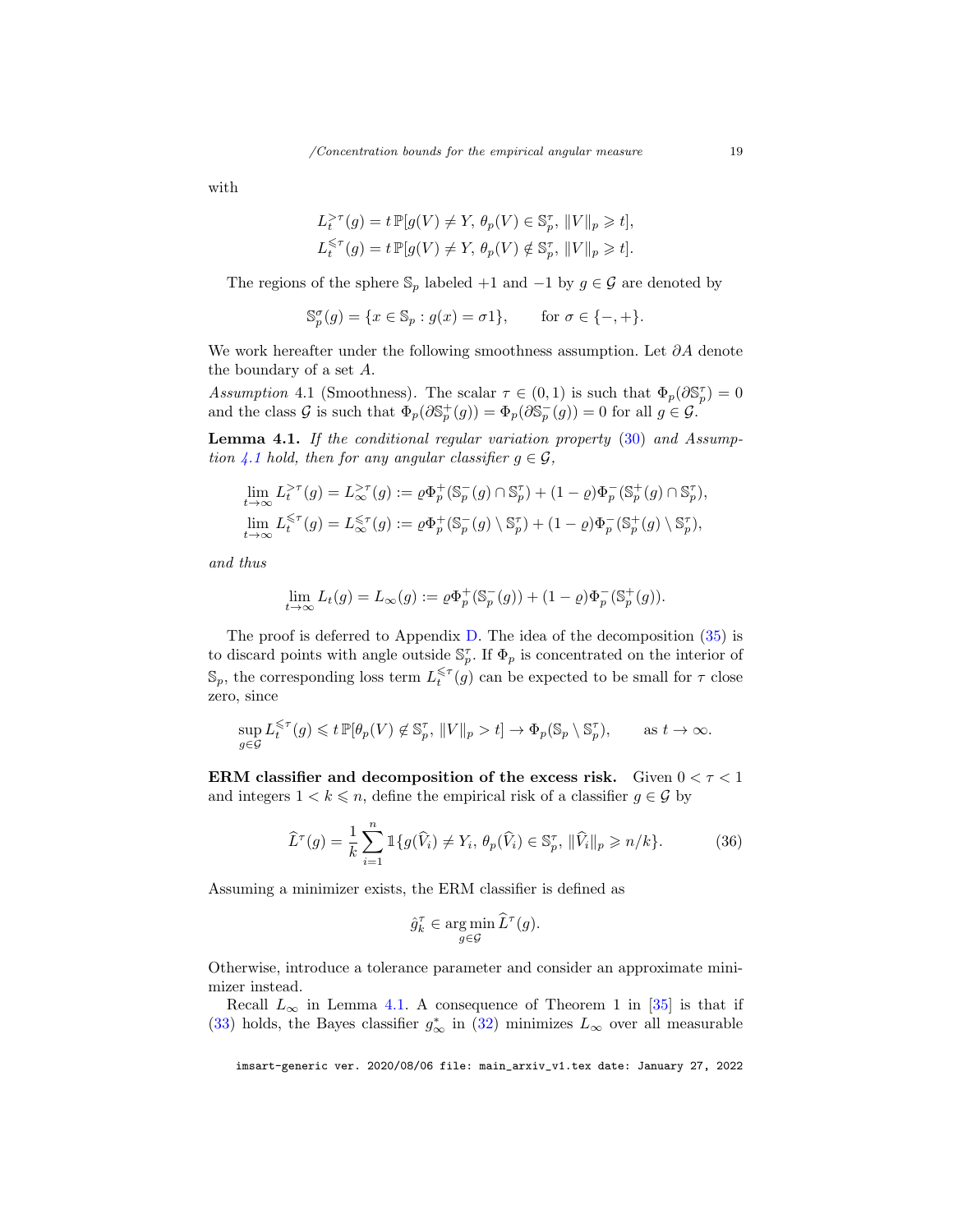classifiers. One way to measure the performance of the ERM classifier  $\hat{g}_k^{\tau}$  is via the asymptotic excess risk

$$
L_\infty(\hat{g}_k^\tau) - \inf_{g \in \mathcal{G}} L_\infty(g).
$$

The latter can be bounded in terms of the supremum deviation of the empirical and asymptotic risks over  $\mathcal{G}$ : since  $\widehat{L}^{\tau}(\hat{g}_k^{\tau})$  is equal to the infimum of  $\widehat{L}^{\tau}(g)$  over  $g \in \mathcal{G}$ , we have

<span id="page-19-1"></span>
$$
L_{\infty}(\hat{g}_k^{\tau}) - \inf_{g \in \mathcal{G}} L_{\infty}(g) \leq 2 \sup_{g \in \mathcal{G}} |\widehat{L}^{\tau}(g) - L_{\infty}(g)|. \tag{37}
$$

Our main purpose is therefore to obtain a concentration inequality for the supremum on the right-hand side of this inequality.

In our context, the supremum deviation itself decomposes further, since for all  $g \in \mathcal{G}$ , we have  $L^{\leqslant \tau}_{\infty}(g) \leqslant \Phi_p(\mathbb{S}_p \setminus \mathbb{S}_p^{\tau})$  and thus

<span id="page-19-2"></span>
$$
\sup_{g \in \mathcal{G}} |\widehat{L}^{\tau}(g) - L_{\infty}(g)| \leq \sup_{g \in \mathcal{G}} |\widehat{L}^{\tau}(g) - L_{\infty}^{> \tau}(g)| + \Phi_{p}(\mathbb{S}_{p} \setminus \mathbb{S}_{p}^{\tau}). \tag{38}
$$

The term  $\Phi_p(\mathbb{S}_p \setminus \mathbb{S}_p^{\tau})$  may be viewed as an additional bias term which vanishes as  $\tau \to 0$  provided  $\Phi_p$  is concentrated on the interior of  $\mathbb{S}_p$ . On the other hand, the upper bounds in Theorem [3.1](#page-10-0) and Theorem [4.1](#page-19-0) grow roughly as  $1/\sqrt{\tau}$  as  $\tau \to 0$ . The choice of  $\tau$  thus constitutes an additional bias-variance compromise.

Lemma [D.1](#page-37-0) in Appendix [D](#page-36-0) parallels Lemma [4.1](#page-18-1) by relating the empirical risk  $\widehat{L}^{\tau}(g)$  to the empirical angular measures of the positive and negative instances,

<span id="page-19-3"></span>
$$
\widehat{\Phi}_p^{\sigma}(A) = \frac{1}{k_{\sigma}} \sum_{i=1}^n \mathbb{1}\{Y_i = \sigma \mathbb{1}\} \mathbb{1}\{\theta_p(\widehat{V}_i) \in A, \|\widehat{V}_i\|_p \ge n/k\}, \quad A \subseteq \mathbb{S}_p, \sigma \in \{-, +\},
$$
\n(39)

where  $k_{\sigma} = kn_{\sigma}/n$  and  $n_{\sigma} = \sum_{i=1}^{n} \mathbb{1}\{Y_i = \sigma 1\}$  is the number of points such that  $Y_i = \sigma 1$ .

In view of the error decomposition  $(37)$ – $(38)$ , we state our main result in terms of the maximum deviation  $\sup_{g \in \mathcal{G}} |\widetilde{L}^{\tau}(g) - L_{\infty}^{>\tau}(g)|$ , following the techniques from Section [3.](#page-7-0)

<span id="page-19-0"></span>**Theorem 4.1** (Deviations of the empirical tail risk). Let  $G$  be a class of angular classifiers. Consider the collection  $\mathcal{A} = \{ \mathbb{S}_p^+(g) \cap \mathbb{S}_p^{\tau} : g \in \mathcal{G} \} \cup \{ \mathbb{S}_p^-(g) \cap \mathbb{S}_p^{\tau} : g \in \mathcal{A} \}$  $g \in \mathcal{G}$ . If Assumptions [3.1](#page-9-2) and [3.2](#page-10-1) relative to the class A and the unconditional angular measure  $\Phi_p$  are satisfied and if the conditional regular variation assumption [\(30\)](#page-16-1) and Assumption [4.1](#page-18-0) hold, then, with probability at least  $1 - \delta$ ,

$$
\sup_{g \in \mathcal{G}} |\widehat{L}^{\tau}(g) - L^{\geq \tau}_{\infty}(g)| \leq 2(\text{error} + \text{bias II} + \text{gap})
$$

where error and gap are nearly the same as in Theorem [3.1](#page-10-0) ( $\delta$  has been halved in the error term), that is,

error = 
$$
\sqrt{\frac{d^{1+1/p}(1+\Delta_2)}{k}} \left(56\sqrt{V_{\mathcal{F}}} + 2\sqrt{\log(2(d+1)/\delta)}\right) + \frac{2}{3k}\log(2(d+1)/\delta),
$$
  
gap =  $2d\Delta_2 + 3c\left(\log(d/3c) - \log(\Delta_1) + 1\right)\Delta_1$ ,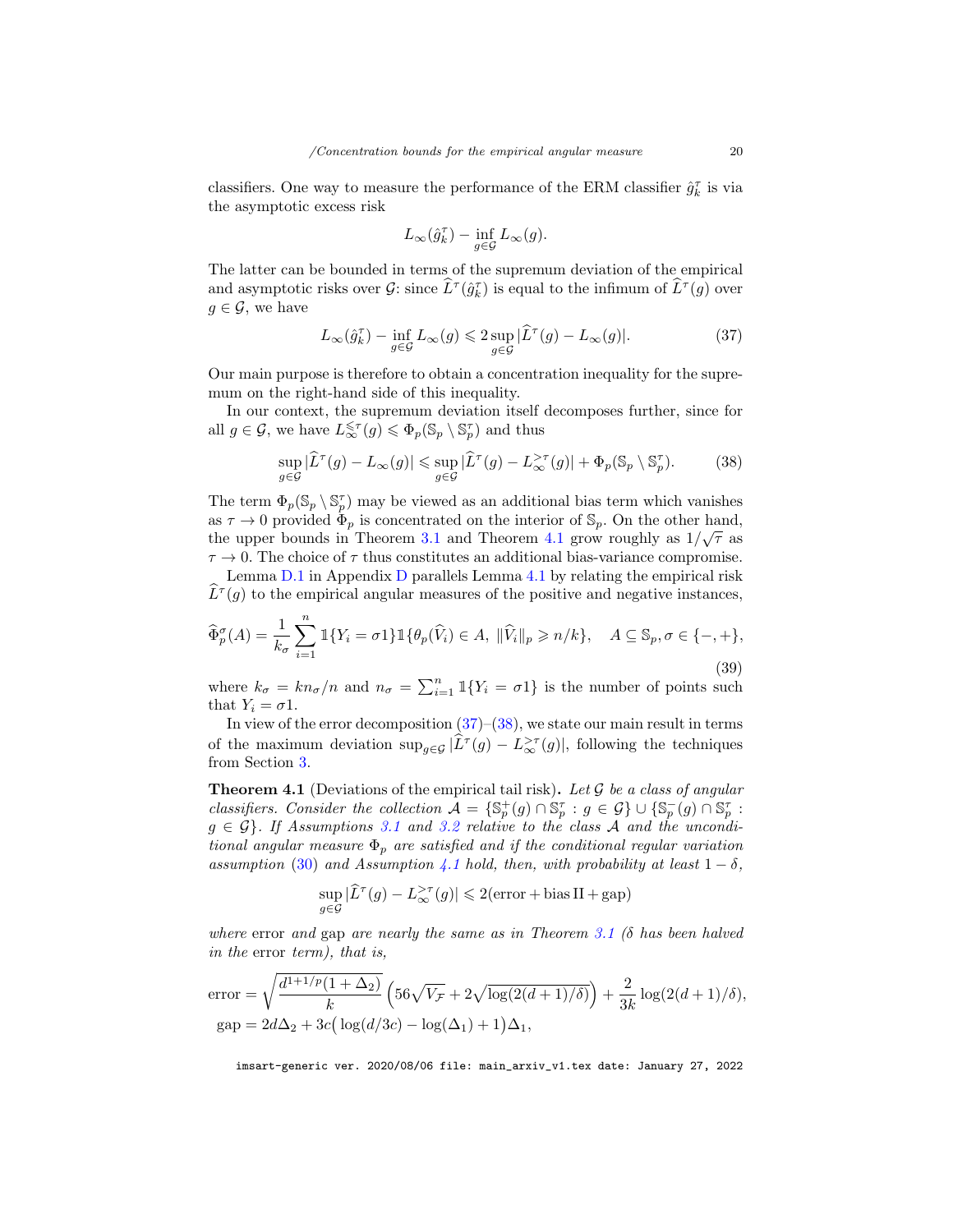with  $\Delta_1, \Delta_2$  and  $V_{\mathcal{F}}$  as defined in Theorem [3.1,](#page-10-0) and

bias II = 
$$
\sup \{ \left| \frac{n}{k} \mathbb{P}[V \in \frac{n}{k}B, Y = \sigma 1] - \mathbb{P}[Y = \sigma 1] \mu_{\sigma}(B) \right| :
$$
  
  $B = \Gamma_A^+$  or  $B = \Gamma_A^-$  for some  $A \in \mathcal{A}$  and  $\sigma \in \{-, +\} \}.$ 

The proof relies on the relationships between the (empirical) classification risks and the (empirical) angular measure pointed out in Lemmata [4.1](#page-18-1) and [D.1,](#page-37-0) which imply that

$$
\begin{aligned} |\widehat{L}^\tau(g)-L^{\gt,\tau}_\infty(g)|\leqslant \Big|\frac{n_+}{n}\widehat{\Phi}^+_p(\mathbb{S}^-_p(g)\cap\mathbb{S}^\tau_p)-\varrho\Phi^+_p(\mathbb{S}^-_p(g)\cap\mathbb{S}^\tau_p)\Big|\\ &\qquad+\Big|\frac{n_-\}{n}\widehat{\Phi}^-_p(\mathbb{S}^+_p(g)\cap\mathbb{S}^\tau_p)-(1-\varrho)\Phi^-_p(\mathbb{S}^+_p(g)\cap\mathbb{S}^\tau_p)\Big| \end{aligned}
$$

for  $q \in \mathcal{G}$ . The right-hand side of the latter display is then bounded uniformly in  $g \in \mathcal{G}$  by adapting the proof of Theorem [3.1;](#page-10-0) see Appendix [D](#page-36-0) in the Supplement for details.

## <span id="page-20-0"></span>5. Simulation experiments

Our experiments aim at illustrating the influence of the threshold  $\tau$  introduced in Equation [\(21\)](#page-9-3) on the supremum error  $\sup_{A \in \mathcal{A}_p} |\Phi_p(A) - \Phi_p(A)|$ . For a simple class of sets  $\mathcal{A}_p$ , we will demonstrate empirically that the supremum error increases as  $\tau$  decreases. This finding suggests that this additional parameter is not a mere artifact from our proof.

We report the results of Monte Carlo experiments on simulated data. The setting is such that  $\Phi_n(A)$  can be approximated with arbitrary precision by Monte Carlo sampling, the standardization  $v$  to unit-Pareto margins can be computed analytically, and the bias term in the upper bounds of Theorems [3.1](#page-10-0) is zero. The estimation error then only stems from the stochastic error and framing gap in [\(20\)](#page-8-2) leading to the terms on the second and third lines in [\(24\)](#page-11-2).

The experiments were implemented in Python 3 using the packages numpy, scipy, matplotlib, and scikit-learn. The computer code to reproduce the experi-ments is publicly available online.<sup>[1](#page-20-1)</sup>

Experimental setting. We consider angular measures with respect to the  $L_p$ -norm for  $p \in \{1, 2, \infty\}$  and we limit ourselves to dimensions  $d \in \{2, \ldots, 5\}$ , higher dimensions requiring much more computational effort to evaluate the supremum error on the class of sets described below.

The different classes  $\mathcal{A}_p$  for different values of p are all obtained by projection of a single class A defined on the L<sub>∞</sub>-sphere. Namely, let  $\theta_p(x) = ||x||_p^{-1}x$  for  $x \in \mathbb{R}^d \setminus \{0\}$ . Recall  $\mathbb{S}_p^{\tau} = \mathbb{S}_p \cap (\tau, \infty)^d$ . Fix  $0 < \tau < 1$ . For a class A of sets on  $\mathbb{S}_{\infty}^{\tau}$ , we define  $\mathcal{A}_p = \{ \theta_p(A) \cap \mathbb{S}_p^{\tau}, A \in \mathcal{A} \}$  for  $p \in [1, \infty]$ . We choose the class  $\tilde{\mathcal{A}}$  on  $\mathbb{S}_{\infty}^{\tau}$  as the finite collection of hyper-rectangles forming a regular grid on

<span id="page-20-1"></span><sup>1</sup><https://github.com/Hamid-Jalalzai/>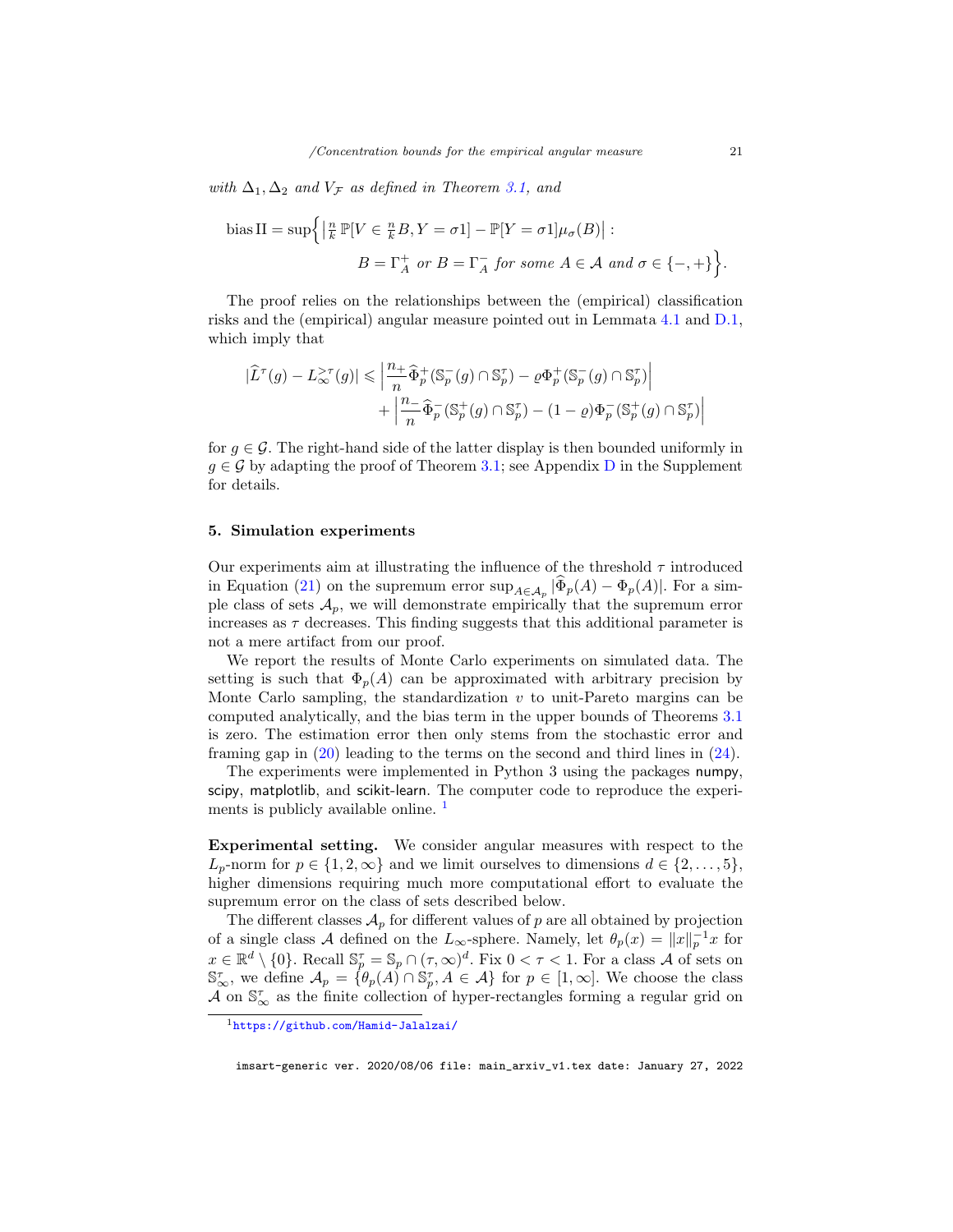$\mathbb{S}_{\infty}^{\tau}$  with side length  $h = (1 - \tau)/S$  with  $S = 10$ . Each set  $A \in \mathcal{A}$  is of the form  $A = A_1 \times \cdots \times A_d$ , where, for some  $j_0 \in \{1, \ldots, d\}$  and some integer vector  $(i_j)_{j\in\{1,\ldots,d\}\neq j_0} \in \{0,1,\ldots,S-1\}^{d-1}$ , we have

$$
A_j = \begin{cases} \{1\} & \text{if } j = j_0, \\ (\tau + i_j h, \tau + (i_j + 1)h) & \text{if } j \neq j_0. \end{cases}
$$

We consider an independent random sample  $X_1, \ldots, X_n$  drawn from the distribution of a random vector  $X = R\Theta$  where R and  $\Theta$  are independent, the random variable R follows a unit-Pareto distribution on  $[1,\infty)$  and  $\Theta$  follows a symmetric Dirichlet distribution on the unit simplex  $\{x \in [0,1]^d : x_1 + \cdots + x_d = 1\}$ with parameter  $(\nu, \ldots, \nu)$  for some concentration parameter  $\nu > 0$ . The larger  $ν$ , the stronger  $Θ$  is concentrated around the barycenter  $(1/d, \ldots, 1/d)$ .

In this setting, all statistics involved in our analysis are easily computable. The following facts are an immediate consequence of Lemma [E.1](#page-40-0) in the supplement. Let  $A \subseteq \mathbb{S}_p^{\tau}$  be a Borel set with  $\tau \in (0,1)$  and recall  $\mathbb{S}_p^{\tau}$  in [\(21\)](#page-9-3).

• The true  $\Phi_p(A)$  may be approached with arbitrary precision by the Monte Carlo estimator

<span id="page-21-0"></span>
$$
\Phi_{p,\text{MC}}(A) = \frac{d}{N} \sum_{i=1}^{N} \mathbb{1}\{X_i' \in \mathcal{C}_A\} = \frac{d}{N} \sum_{i=1}^{N} \mathbb{1}\{\Theta_i'/\|\Theta_i'\|_p \in A, R_i'\|\Theta_i'\|_p \ge 1\},\tag{40}
$$

where  $X'_{i} = (R'_{i}, \Theta'_{i})$  for  $i \in \{1, ..., N\}$  is another independent random sample from the law of  $(R, \Theta)$ . The Monte Carlo estimator is unbiased and has variance bounded by  $d^2/(4N)$ .

• We have  $\Phi_p(A) = \frac{n}{k} \mathbb{P}[V \in \frac{n}{k} C_A]$  as soon as  $n/k > d/\tau$ , so that the bias term in Theorem [3.1](#page-10-0) is null under the latter condition.

**Results.** We choose a sample size of  $n = 10^4$  and we let  $k = 100$  in dimension  $d \in \{2, \ldots, 5\}$ . The Monte Carlo parameter N in  $(40)$  is set to  $10^7$ . The Dirichlet concentration parameter is chosen as  $\nu = 1/10$  so that the angular measure is concentrated near the boundaries of the positive orthant.

Figure [1](#page-22-0) displays the supremum errors  $\sup_{A \in \mathcal{A}_p} |\Phi_p(A) - \Phi_p(A)|$  averaged over 500 independent replications as a function of the parameter  $\tau$ . The latter varies in the range  $\left[dk/n, 0.1\right]$  in line with Lemma [E.1,](#page-40-0) for the reason explained above. The average errors of all three estimators  $\hat{\Phi}_p$  decrease for larger values of  $\tau$  in line with our theoretical findings. Note that the errors also decrease when the dimension increases. This is a direct consequence of the definition of the class A, forming a rectangular grid on the sphere  $\mathbb{S}^{\tau}_{\infty}$  consisting of  $d \times 10^{d-1}$  subsets (each face requires  $10^{d-1}$  rectangles to be covered) so that the grid becomes finer as the dimension increases and the  $\Phi_p$ -mass of the sets A considered in the supremum error is decreasing.

Of particular interest is the behaviour of the different norms. The error associated to the  $L_2$ -norm and the  $L_{\infty}$ -norm behave similarly while the one linked to the  $L_1$ -norm seems quite different. Moreover, the nature of the difference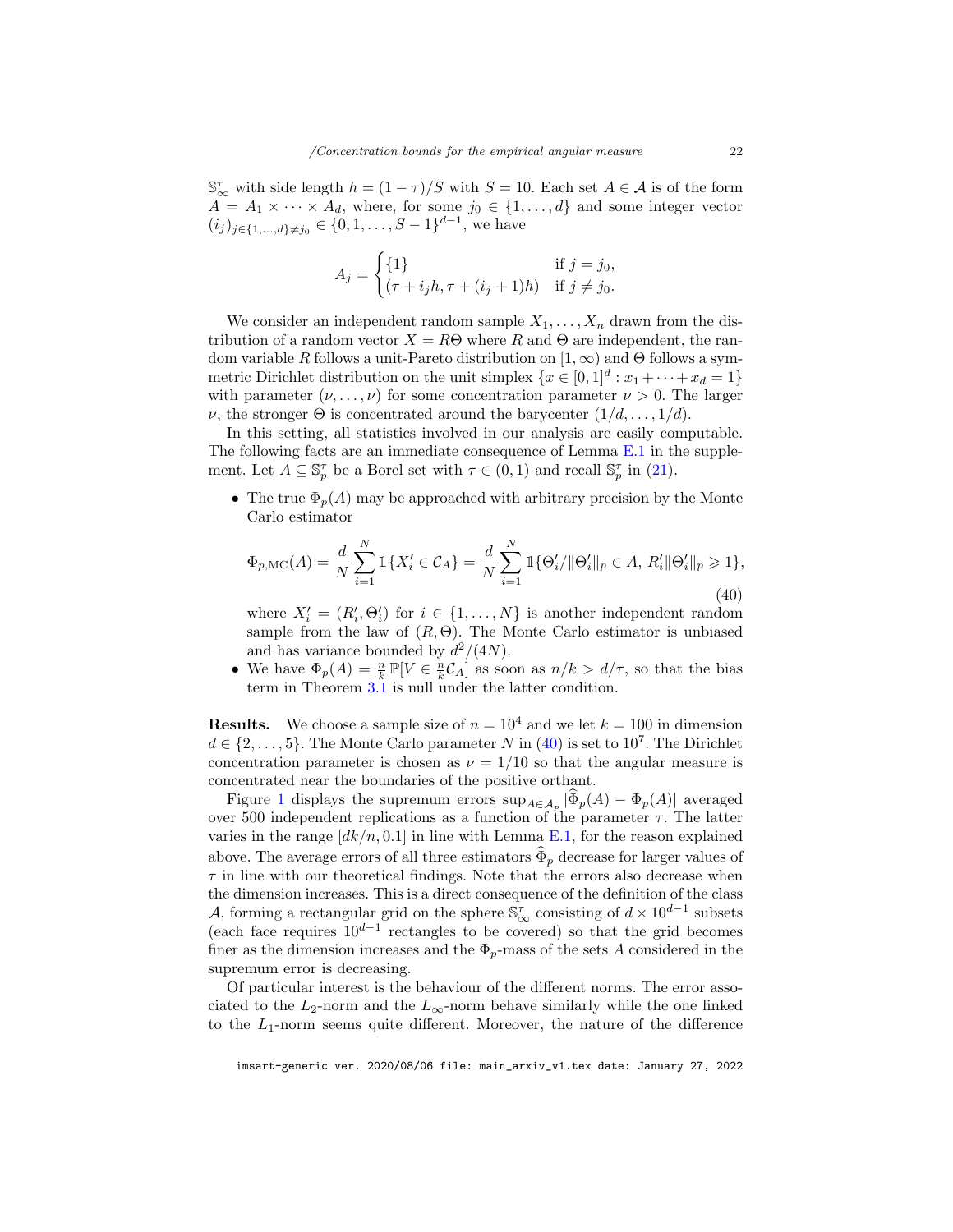<span id="page-22-0"></span>

Fig 1: Average errors  $\sup_{A \in \mathcal{A}} |\Phi_p(A) - \Phi_p(A)|$  with  $p \in \{1, 2, \infty\}$ , in dimension  $d = 2$  (top left panel),  $d = 3$  (top right panel), dimension  $d = 4$  (bottom left panel) and  $d = 5$  (bottom right panel), as a function of  $\tau$ . Colored intervals represent standard deviations of the errors over 500 independent replications.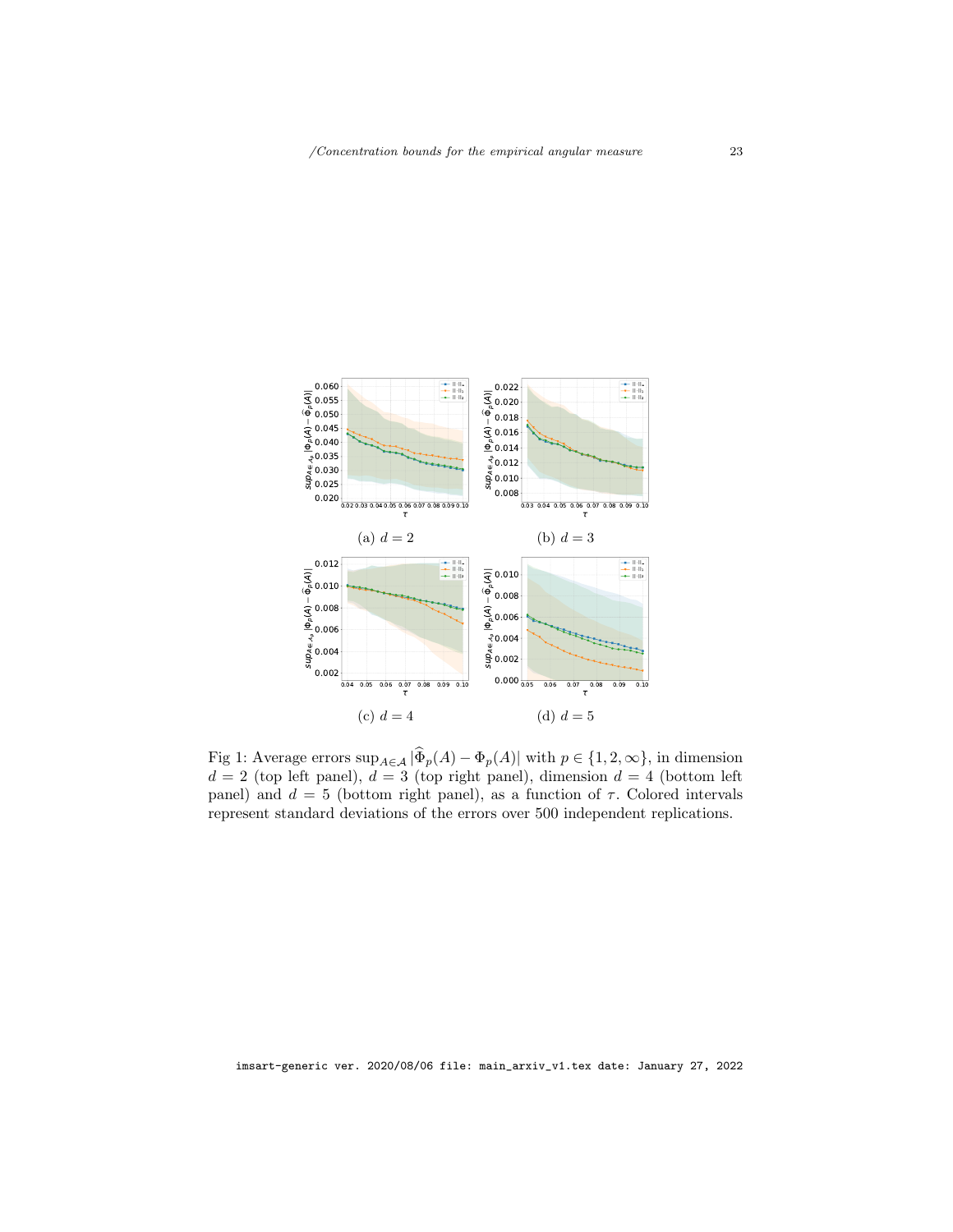<span id="page-23-1"></span>

Fig 2: Restriction to coordinates larger than  $\tau$  has an heavier impact on the  $L_1$ sphere than on the  $L_2$ -sphere and the  $L_{\infty}$ -sphere, which touch each other near the coordinate axes (left panel). The cone  $\{x \in [0, \infty)^p : ||x||_p \geq 1, x \in \theta_p(A)\}\$ generated by the projection  $\theta_p(A)$  of a set  $A \subseteq \mathbb{S}_{\infty}^{\tau}$  onto  $\mathbb{S}_{p}^{\tau}$  is largest when the  $L_1$ -norm is considered (right panel).

changes with the dimension. An explanation of these phenomena is depicted in Figure [2.](#page-23-1) Since the estimation error of  $\Phi_p$  is measured with a supremum and increases while  $\tau$  decreases, it suggests that this supremum is realized near the boundary of the considered subset  $\mathbb{S}_p^{\tau}$  of the sphere, i.e., near the intersections with the coordinate axes. In this region, the  $L_2$ -sphere and the  $L_{\infty}$ -sphere are close to each other, the latter being even tangent to the former in dimension  $d = 2$ . The L<sub>1</sub>-sphere is quite different there since it forms a 45<sup>°</sup> angle with the  $L_{\infty}$ -sphere. This explains why the error behaves so differently when the  $L_1$ -norm is considered. The fact that it becomes smaller in higher dimension can be understood as follows. Two forces play an opposite role in making the  $L_1$ -sphere different from the others: on the one hand, as illustrated in the left panel of Figure [2,](#page-23-1) censuring coordinates smaller than  $\tau$  has a higher impact on the  $L_1$ -sphere since it looses more volume than the others, on the other hand, as illustrated in the right panel, the cones  $C_A$  generated by the projection of a set  $A \subseteq \mathbb{S}_{\infty}^{\tau}$  are larger for  $p = 1$  than for  $p = 2$  or  $p = \infty$ . The first force tends to reduce the  $\Phi_1$ -mass of the  $L_1$ -sphere while the second tends to increase it. Following the results of Figure [1,](#page-22-0) the latter is dominated by the former when the dimension increases.

## <span id="page-23-0"></span>6. Conclusion

We derived non-asymptotic guarantees in the form of concentration inequalities for the rank-based empirical angular measure with respect to any  $L_p$ -norm,  $p \in [1,\infty]$ . The bounds are valid in any dimension and concern the supremum error over certain collections of subsets of the  $L_p$ -sphere. Apart from a logarithmic term, the bounds match the convergence rate known in the bivariate case [\[24,](#page-27-11) [26\]](#page-27-12). Two applications to statistical learning based on observations in extreme regions were worked out: minimum-volume set estimation and binary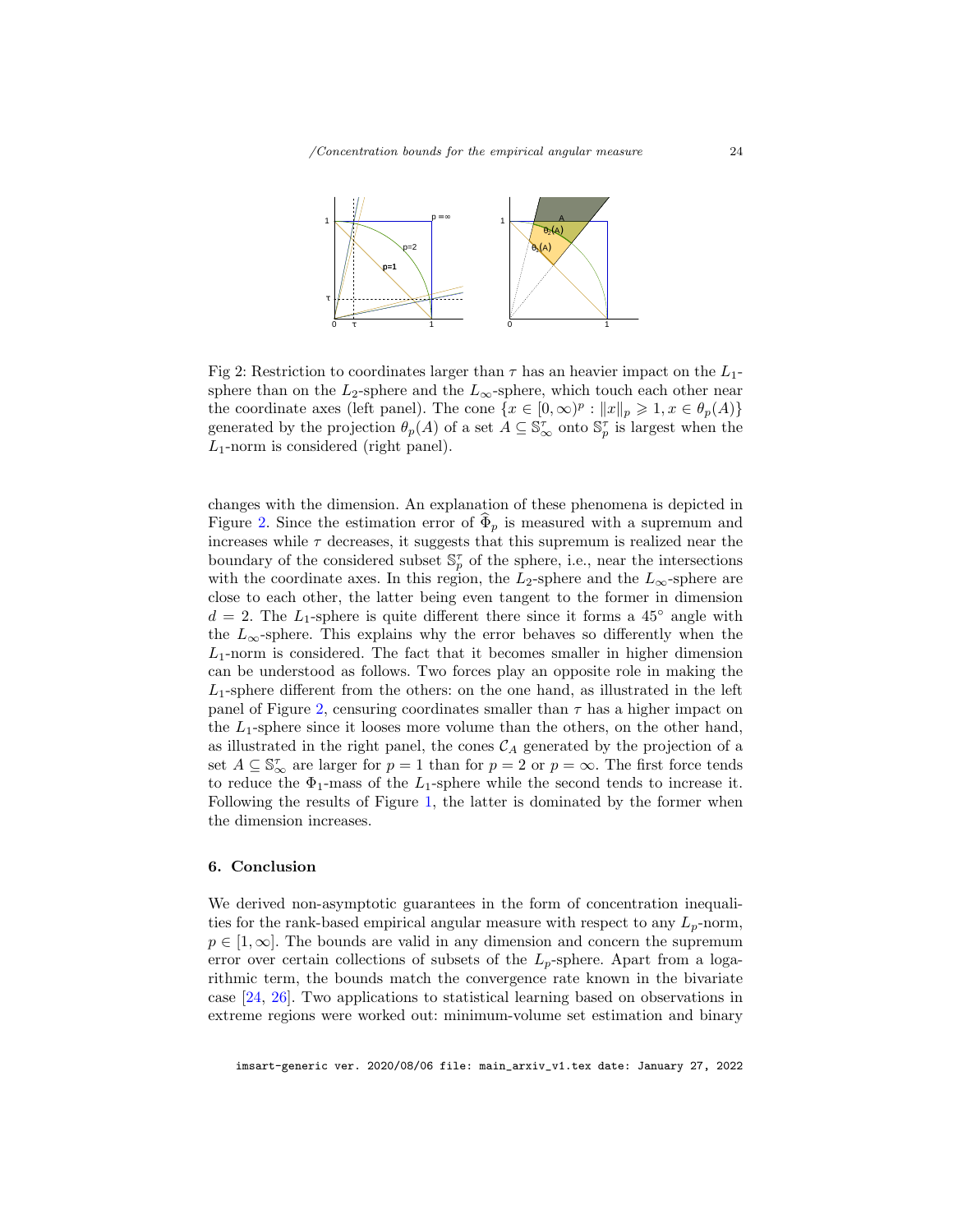classification.

It would be interesting to be able to complement our upper bounds with lower bounds on the estimation error. Sharp bounds would provide guidance on the choice of the threshold parameter k, ideally in an adaptive manner as in  $[4]$ .

The results are limited to subsets of the relative interior of the unit sphere to avoid non-extreme components, which are difficult to manage. Allowing for sets touching the boundary constitutes an important but challenging avenue left for further research. A numerical experiment has been provided to illustrate the influence of this restriction on the estimation error, for different norms and dimensions.

The application to classification was limited to two balanced classes. Extensions to multiple classes and to unbalanced situations can be worked out in the same way. Of an altogether different nature, however, is the prediction of a continuous response from observations in extreme regions. The latter would require concentration inequalities for the empirical angular measure evaluated on collections of functions more general than set indicators. This topic has not yet even been broached in the bivariate case.

## Appendix A: Concentration inequality for rare events

The main concentration tool that we use in the proof of Theorem [3.1](#page-10-0) is the following. Since the result may be of independent interest, we provide a detailed proof.

<span id="page-24-0"></span>**Theorem A.1.** Let  $P_n$  denote the empirical distribution of an independent random sample  $\xi_1, \ldots, \xi_n$  from a distribution P on some measurable space X. Let A be a VC-class of measurable subsets of X with VC-dimension  $V_A$ . Let B be a measurable subset containing  $\bigcup_{A \in \mathcal{A}} A$  and write  $\kappa = P(B)$ . Then, for all  $\delta \in (0,1)$ , there exists an event with probability at least  $1-\delta$  on which we have

$$
\sup_{A \in \mathcal{A}} |P_n(A) - P(A)| \leqslant \sqrt{\frac{\kappa}{n}} \left( 56\sqrt{V_{\mathcal{A}}} + 2\sqrt{\log(1/\delta)} \right) + \frac{2}{3n} \log(1/\delta).
$$

In [\[30,](#page-28-8) Theorem 1], a similar inequality is derived, but with a generic constant C that is not made explicit. Just before their Lemma 14, there is a reference to [\[37\]](#page-28-15) providing bounds on the expectation of a symmetrized supremum, but from that source, the value of the constant looks near impossible to trace. We follow an alternative route to obtain that value via Theorems 1.16–17 in [\[40\]](#page-28-13), giving an explicit bound for the expectation of a symmetrized supremum in terms of an integral over covering numbers of the class of sets. In turn, the covering numbers of such a class can be bounded explicitly in terms of its VC-dimension. In this way, the constant C can be made explicit. Its value is most likely not optimal but, should a sharp value for the constant be found in the future, it can be substituted in our result.

We now give the proof of Theorem [A.1.](#page-24-0) It is based on a McDiarmid's concentration inequality for the supremum around its expected value in [\[41\]](#page-28-16), extending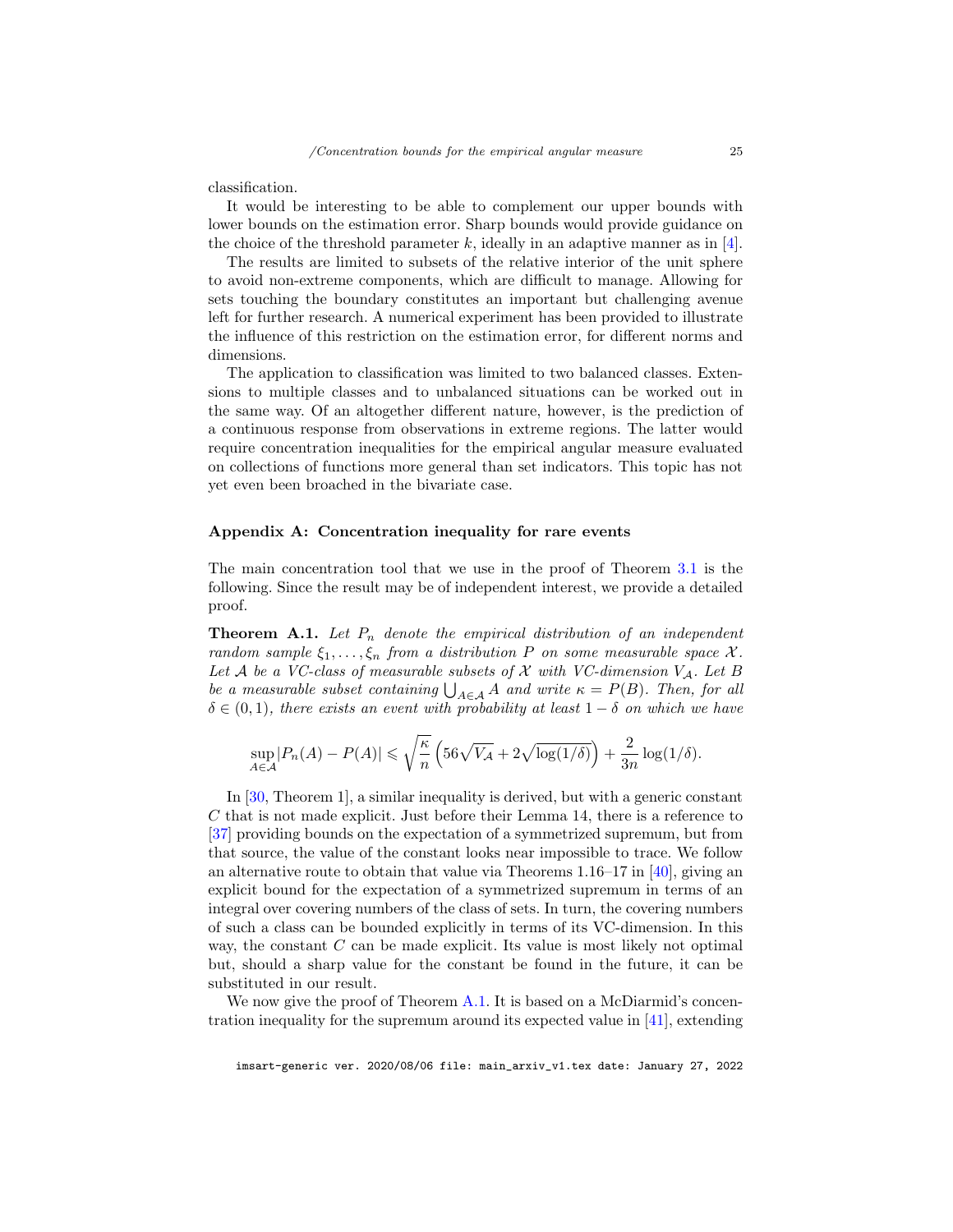Bernstein's classical inequality and recalled in [\[30,](#page-28-8) Proposition 11]. We rewrite it in a form which is more convenient for us [\[39,](#page-28-9) Proposition 5].

<span id="page-25-0"></span>**Proposition A.1.** Under the assumptions of Theorem [A.1,](#page-24-0) for all  $\delta \in (0,1)$ , there exists an event with probability at least  $1 - \delta$  on which we have

$$
\sup_{A \in \mathcal{A}} |P_n(A) - P(A)| \leq 2\sqrt{\frac{\kappa}{n} \log(1/\delta)} + \frac{2}{3n} \log(1/\delta) + \mathbb{E}\left[\sup_{A \in \mathcal{A}} |P_n(A) - P(A)|\right].
$$

*Proof of Theorem [A.1.](#page-25-0)* Apply Proposition A.1. To bound the remaining expectation, we make use of Theorem 1.16 in [\[40\]](#page-28-13), which relies on a chaining argument to ensure that

<span id="page-25-2"></span>
$$
\mathbb{E}\left[\sup_{A\in\mathcal{A}}|P_n(A) - P(A)|\right] \leq \frac{24}{\sqrt{n}} \max_{x_1,\dots,x_n\in\mathcal{X}} \int_0^1 \sqrt{\log(2\mathcal{N}(r,\mathcal{A}(x_1^n)))} \, \mathrm{d}r,\tag{41}
$$

where  $\mathcal{N}(r, \mathcal{A}(x_1^n))$  is the *covering number* (the smallest number of balls of radius r needed to cover a set) of the set  $\mathcal{A}(x_1^n) := \{(\mathbb{1}_A(x_i))_{i=1}^n : A \in \mathcal{A}\} \subseteq \{0,1\}^n$ with respect to the metric  $\rho(b,c) = n^{-1/2} ||b - c||_2$  for  $b, c \in \{0,1\}^n$ , see [\[40,](#page-28-13) page 29] for definitions and notation. Haussler  $[33]$  showed that, if A has a finite VC-dimension, then the associated covering number is bounded in the following way: for any  $0 < r \leq 1$ ,

<span id="page-25-1"></span>
$$
\mathcal{N}(r, \mathcal{A}(x_1^n)) \leqslant e(V_{\mathcal{A}} + 1) \left(\frac{2e}{r^2}\right)^{V_{\mathcal{A}}}.\tag{42}
$$

Using [\(42\)](#page-25-1) in [\(41\)](#page-25-2) we can bound the integral as follows: for any points  $x_1, \ldots, x_n \in$  $\mathcal{X}$ , we have

$$
\int_0^1 \sqrt{\log(2\mathcal{N}(r, \mathcal{A}(x_1^n)))} \, dr \leqslant \int_0^1 \sqrt{\log(2e(V_{\mathcal{A}} + 1)) + V_{\mathcal{A}} \log(2e/r^2)} \, dr
$$
  

$$
\leqslant \sqrt{V_{\mathcal{A}}} \int_0^1 \sqrt{3\log 2 + 2 - 2\log r} \, dr
$$
  

$$
= \sqrt{V_{\mathcal{A}}} \left( \sqrt{b} + \sqrt{2\pi} e^{b/2} \left( 1 - F(\sqrt{b}) \right) \right),
$$

with  $b = 3 \log 2 + 2$  and where F denotes the standard normal cumulative distribution function; the second line follows from the fact that the map  $v \in [1,\infty) \mapsto$  $v^{-1}$  log(1 + v) is decreasing while the last line is an explicit computation. Since for every  $x > 0$ , we have  $1 - F(x) \leq \frac{1}{\sqrt{2}}$  $\frac{1}{x\sqrt{2\pi}}\exp(-x^2/2)$ , it follows that

$$
\int_0^1 \sqrt{\log(2\mathcal{N}(r, \mathcal{A}(x_1^n)))} \, dr \leqslant \sqrt{V_{\mathcal{A}}} \left(\sqrt{b} + \frac{1}{\sqrt{b}}\right) \leqslant 2.27\sqrt{V_{\mathcal{A}}}.
$$

Combining this result and [\(41\)](#page-25-2), we finally get

<span id="page-25-3"></span>
$$
\mathbb{E}\left[\sup_{A\in\mathcal{A}}|P_n(A) - P(A)|\right] \leqslant 55\sqrt{\frac{V_{\mathcal{A}}}{n}}.\tag{43}
$$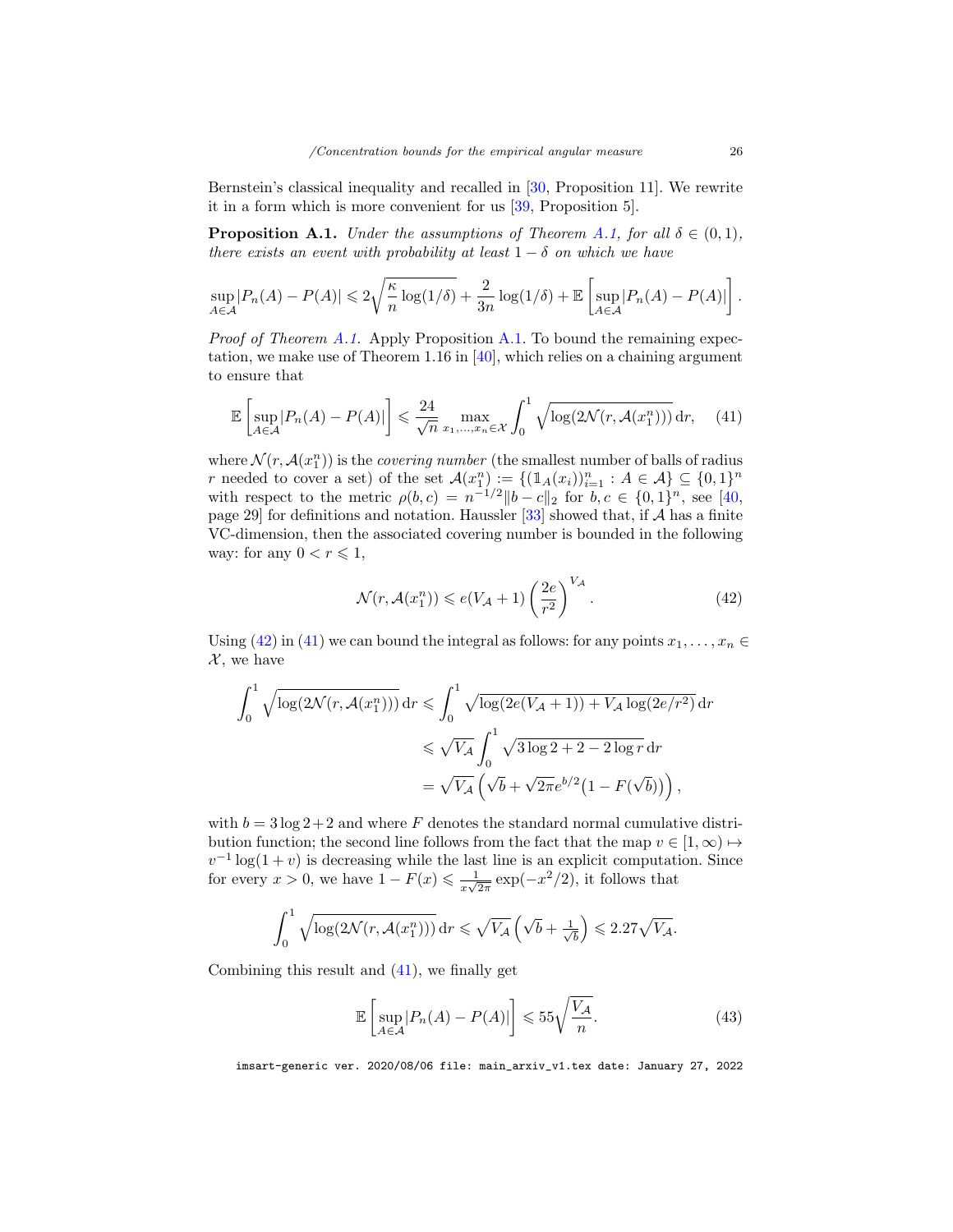This bound is of the right order but does not use the extreme nature of the events in the class  $A$ . To this end, we use the same *conditioning trick* as in [\[39,](#page-28-9)] Lemma 2, which states that if  $K = \sum_{i=1}^{n} \mathbb{1}\{X_i \in B\}$ , we have the distributional equality

$$
\left[ (P_n(A))_{A \in \mathcal{A}} \, \Big| \, K = k \right] \stackrel{d}{=} \left( \frac{k}{n} P_k^Y(A) \right)_{A \in \mathcal{A}}
$$

where  $P_k^Y$ , for  $k \in \{1, ..., n\}$ , is the empirical measure associated to an independent random sample  $Y_1, \ldots, Y_k$  from the conditional distribution  $P(\cdot | B)$ . It easily follows that (see [\[39,](#page-28-9) Lemma 6])

$$
\mathbb{E}\left[\sup_{A\in\mathcal{A}}|P_n(A)-P(A)|\right]\leqslant\mathbb{E}\left[\frac{K}{n}\mathbb{E}\left[\sup_{A\in\mathcal{A}}|P_K^Y(A)-P(A\mid B)|\mid K\right]\right]+\sqrt{\frac{\kappa}{n}}.
$$

The conditional expectation on the right-hand side is bounded by means of [\(43\)](#page-25-3), giving

$$
\mathbb{E}\left[\frac{K}{n}\mathbb{E}\left[\sup_{A\in\mathcal{A}}|P_K^Y(A) - P(A \mid B)|\middle|K\right]\right] \leq \mathbb{E}\left[\frac{K}{n}\cdot 55\sqrt{\frac{V_{\mathcal{A}}}{K}}\right] \leqslant \frac{55}{n}\sqrt{V_{\mathcal{A}}}\sqrt{\mathbb{E}[K]} \leqslant 55\sqrt{\frac{\kappa}{n}V_{\mathcal{A}}}
$$

in view of Jensen's inequality and  $\mathbb{E}[K] = n\kappa$ . Combining everything and using the fact that  $V_A \geq 1$ , we get the result. The proof is complete.  $\Box$ 

## References

- <span id="page-26-5"></span>[1] Beirlant, J., Escobar-Bach, M., Goegebeur, Y. and Guillou, A. (2016). Bias-corrected estimation of stable tail dependence function. Journal of Multivariate Analysis 143 453-466.
- <span id="page-26-4"></span>[2] Beirlant, J., Goegebeur, Y., Segers, J. and Teugels, J. (2005). Statistics of Extremes: Theory and Applications. Wiley Series in Probability and Statistics.
- <span id="page-26-2"></span>[3] BOLDI, M. O. and DAVISON, A. C. (2007). A mixture model for multivariate extremes. 69 217–229.
- <span id="page-26-7"></span>[4] Boucheron, S. and Thomas, M. (2015). Tail index estimation, concentration and adaptivity. Electronic Journal of Statistics 9 2751–2792.
- <span id="page-26-6"></span>[5] BOUSQUET, O., BOUCHERON, S. and LUGOSI, G. (2004). Introduction to Statistical Learning Theory. In Advanced Lectures on Machine Learning, (O. Bousquet, U. von Luxburg and G. Rätsch, eds.). Lecture Notes in  $Ar$ tificial Intelligence 3176 169-207. Springer, Berlin.
- <span id="page-26-3"></span>[6] BÜCHER, A., SEGERS, J. and VOLGUSHEV, S.  $(2014)$ . When uniform weak convergence fails: Empirical processes for dependence functions and residuals via epi- and hypographs. The Annals of Statistics 42 1598–1634.
- <span id="page-26-0"></span>[7] CASTRO CAMILO, D. and DE CARVALHO, M. (2017). Spectral density regression for bivariate extremes. Stochastic Environmental Research and Risk Assessment volume 31 1603–1613.
- <span id="page-26-1"></span>[8] CHAUTRU, E. (2015). Dimension reduction in multivariate extreme value analysis. Electronic Journal of Statistics 9 383–418.

imsart-generic ver. 2020/08/06 file: main\_arxiv\_v1.tex date: January 27, 2022

,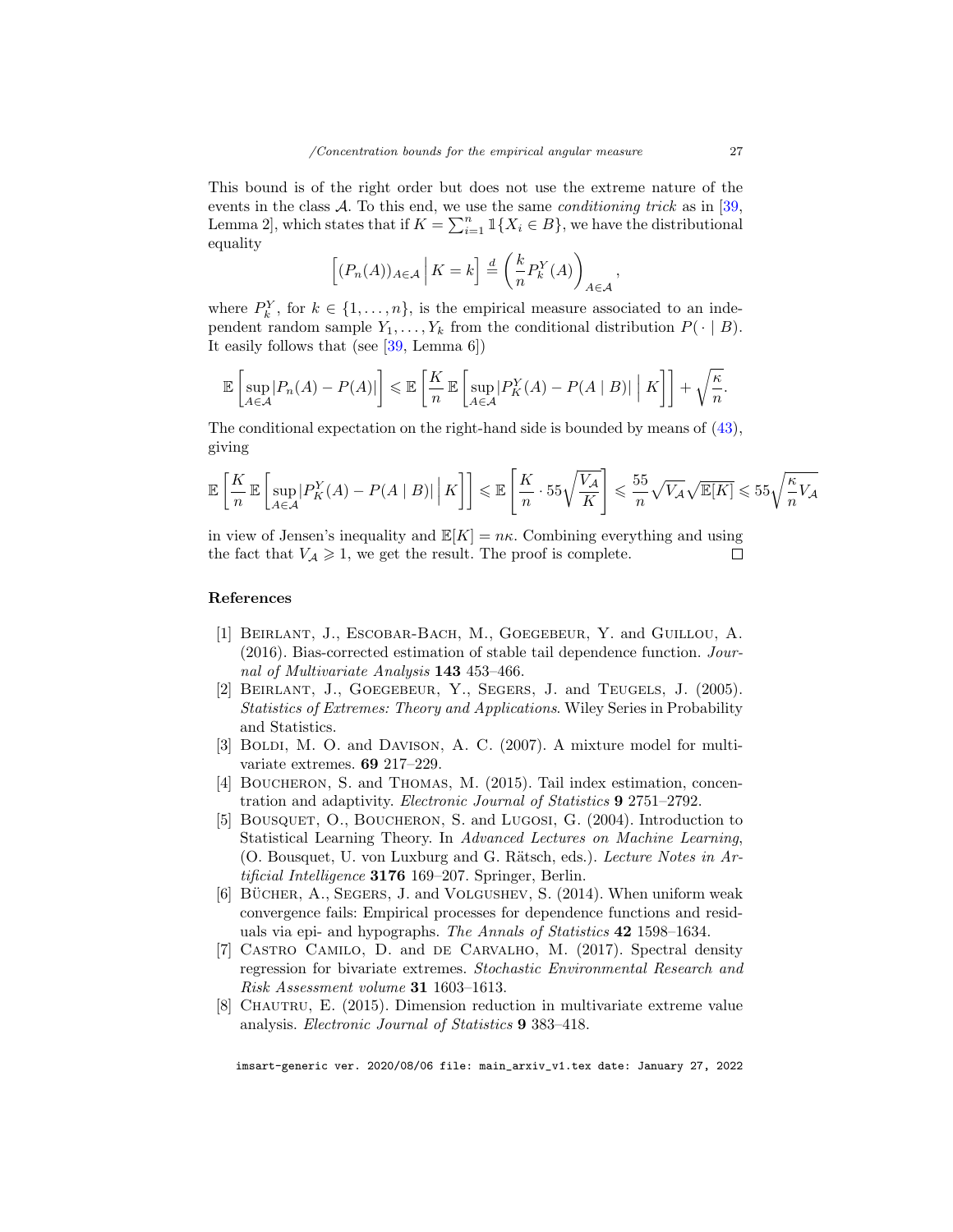- <span id="page-27-9"></span>[9] Coles, S. G. and Tawn, J. A. (1991). Modelling extreme multivariate events. Journal of the Royal Statistical Society. Series B (Statistical Methodology) 53 377–392.
- <span id="page-27-10"></span>[10] Cooley, D., Davis, R. A. and Naveau, P. (2010). The pairwise beta distribution: A flexible parametric multivariate model for extremes. Journal of Multivariate Analysis 101 2103–2117.
- <span id="page-27-7"></span>[11] COOLEY, D. and THIBAUD, E. (2019). Decompositions of dependence for high-dimensional extremes. Biometrika 106 587–604.
- <span id="page-27-1"></span>[12] Das, B., Mitra, A. and Resnick, S. (2013). Living on the multidimensional edge: seeking hidden risks using regular variation. Advances in Applied Probability 45 139–163.
- <span id="page-27-5"></span>[13] DE CARVALHO, M. and DAVISON, A. C. (2014). Spectral density ratio models for multivariate extremes. Journal of the American Statistical Association 109 764–776.
- <span id="page-27-14"></span>[14] DE CARVALHO, M., OUMOW, B., SEGERS, J. and WARCHOL, M.  $(2013)$ . A Euclidean likelihood estimator for bivariate tail dependence. Communications in Statistics – Theory and Methods 42 1176–1192.
- <span id="page-27-2"></span>[15] DE HAAN, L. and DE RONDE, J. (1998). Sea and wind: multivariate extremes at work. Extremes 1 7–45.
- <span id="page-27-16"></span>[16] de Haan, L. and Ferreira, A. (2007). Extreme Value Theory: An Introduction. Springer Science & Business Media.
- <span id="page-27-0"></span>[17] de Haan, L. and Resnick, S. I. (1977). Limit theory for multivariate sample extremes. Zeitschrift für Wahrscheinlichkeitstheorie und verwandte Gebiete 40 317–337.
- <span id="page-27-3"></span>[18] DE HAAN, L. and SINHA, A. K. (1999). Estimating the probability of a rare event. The Annals of Statistics 27 732–759.
- <span id="page-27-8"></span>[19] Drees, H. and Sabourin, A. (2019). Principal component analysis for multivariate extremes. (to appear) https://arxiv.org/abs/1906.11043.
- <span id="page-27-17"></span>[20] EINMAHL, J. H. J. and MASON, D. M. (1992). Generalized quantile process. The Annals of Statistics 20 1062–1078.
- <span id="page-27-13"></span>[21] Einmahl, J. H., Krajina, A. and Segers, J. (2012). An M-estimator for tail dependence in arbitrary dimensions. The Annals of Statistics 40 1764–1793.
- <span id="page-27-6"></span>[22] Einmahl, J. H. J., de Haan, L. and Krajina, A. (2013). Estimating extreme bivariate quantile regions. Extremes 16 121–145.
- <span id="page-27-4"></span>[23] EINMAHL, J. H. J., DE HAAN, L. and LI, D. (2006). Weighted approximations of tail copula processes with application to testing the bivariate extreme value condition. The Annals of Statistics 34 1987–2014.
- <span id="page-27-11"></span>[24] Einmahl, J. H. J., de Haan, L. and Piterbarg, V. I. (2001). Nonparametric estimation of the spectral measure of an extreme value distribution. The Annals of Statistics 29 1401–1423.
- <span id="page-27-15"></span>[25] Einmahl, J. H. J., de Haan, L. and Sinha, A. K. (1997). Estimating the spectral measure of an extreme value distribution. Stochastic Processes and their Applications 70 143–171.
- <span id="page-27-12"></span>[26] Einmahl, J. H. J. and Segers, J. (2009). Maximum empirical likelihood estimation of the spectral measure of an extreme-value distribution. The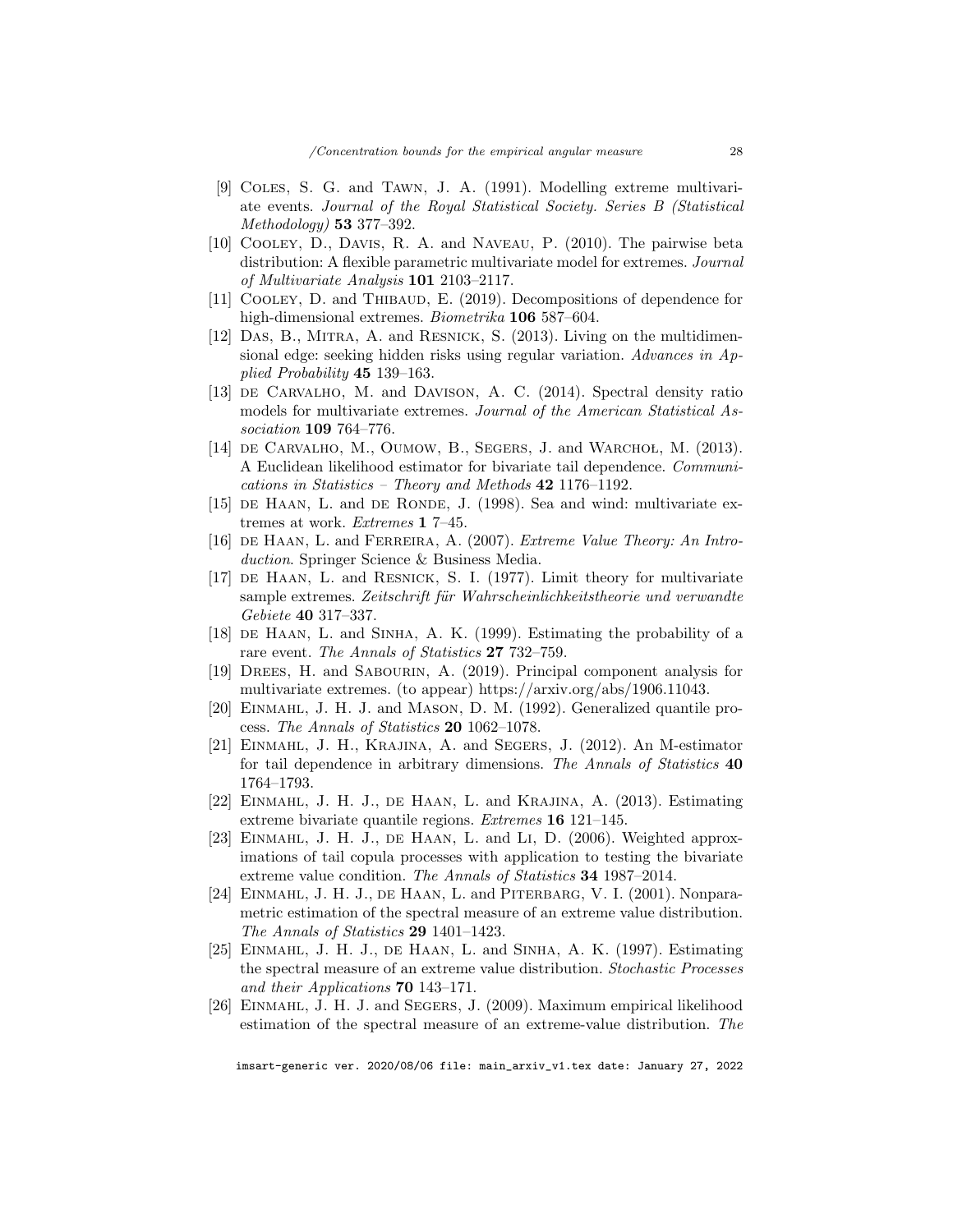Annals of Statistics 37 2953–2989.

- <span id="page-28-0"></span>[27] ENGELKE, S. and IVANOVS, J. (2017). Robust bounds in multivariate extremes. Annals of Applied Probability 27 3706–3734.
- <span id="page-28-3"></span>[28] ENGELKE, S. and IVANOVS, J. (2021). Sparse structures for multivariate extremes. Annual Review of Statistics and Its Application 8 241–270.
- <span id="page-28-11"></span>[29] FOUGÈRES, A.-L., DE HAAN, L. and MERCADIER, C. (2015). Bias correction in multivariate extremes. The Annals of Statistics 43 903–934.
- <span id="page-28-8"></span>[30] GOIX, N., SABOURIN, A. and CLÉMENCON, S. (2015). Learning the Dependence Structure of Rare Events: a Nonasymptotic Study. In Proceedings of the International Conference on Learning Theory, COLT'15.
- <span id="page-28-5"></span>[31] GOIX, N., SABOURIN, A. and CLÉMENCON, S.  $(2017)$ . Sparse representation of multivariate extremes with applications to anomaly detection. Journal of Multivariate Analysis 161 12–31.
- <span id="page-28-7"></span>[32] Guillou, A., Naveau, P. and You, A. (2015). A folding methodology for multivariate extremes: estimation of the spectral probability measure and actuarial applications. Scandinavian Actuarial Journal 2015 549–572.
- <span id="page-28-17"></span>[33] Haussler, D. (1995). Sphere packing numbers for subsets of the Boolean n-cube with bounded Vapnik-Chervonenkis dimension. Journal of Combinatorial Theory, Series A 69 217-232.
- <span id="page-28-10"></span>[34] HULT, H. and LINDSKOG, F. (2006). Regular variation for measures on metric spaces. Publications de l'Institut Mathematique 94 121–140.
- <span id="page-28-6"></span>[35] JALALZAI, H., CLÉMENÇON, S. and SABOURIN, A. (2018). On Binary Classification in Extreme Regions. In Advances in Neural Information Processing Systems 3092–3100.
- <span id="page-28-4"></span>[36] JANSSEN, A. and WAN, P. (2020). k-means clustering of extremes. Electronic Journal of Statistics 14 1211–1233.
- <span id="page-28-15"></span>[37] KOLTCHINSKII, V. (2006). Local Rademacher complexities and oracle inequalities in risk minimization (with discussion). The Annals of Statistics 34 2593–2706.
- <span id="page-28-2"></span>[38] Lehtomaa, J. and Resnick, S. I. (2020). Asymptotic independence and support detection techniques for heavy-tailed multivariate data. *Insurance*: Mathematics and Economics 93 262–277.
- <span id="page-28-9"></span>[39] Lhaut, S., Sabourin, A. and Segers, J. (2021). Uniform concentration bounds for frequencies of rare events. arXiv:2110.05826.
- <span id="page-28-13"></span>[40] Lugosi, G. (2002). Pattern classification and learning theory. In Principles of nonparametric learning (Udine, 2001). CISM Courses and Lect. 434 1– 56. Springer, Vienna. [MR1987656](http://www.ams.org/mathscinet-getitem?mr=1987656)
- <span id="page-28-16"></span>[41] McDIARMID, C. (1998). Concentration. In *Probabilistic methods for algo*rithmic discrete mathematics. Algorithms Combin. 16 195–248. Springer, Berlin. [MR1678578](http://www.ams.org/mathscinet-getitem?mr=1678578)
- <span id="page-28-1"></span>[42] MEYER, N. and WINTENBERGER, O. (2019). Sparse regular variation. https://arxiv.org/abs/1907.00686.
- <span id="page-28-12"></span>[43] MOHRI, M., ROSTAMIZADEH, A. and TALWALKAR, A. (2018). Foundations of Machine Learning. Adaptive Computation and Machine Learning. MIT Press, Cambridge, MA.
- <span id="page-28-14"></span>[44] POLONIK, W. (1997). Minimum volume sets and generalized quantile pro-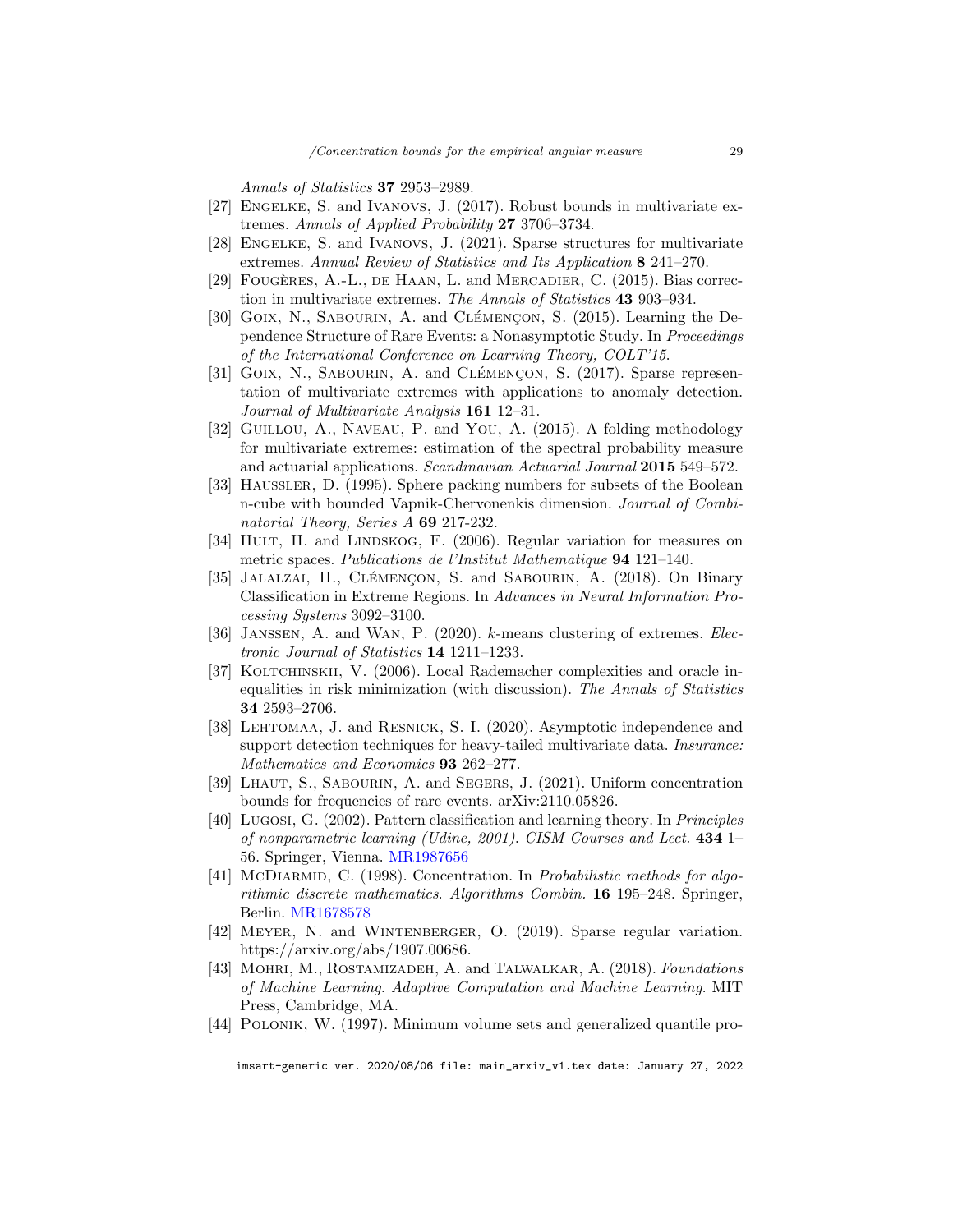cesses. Stochastic Processes and their Applications 69 1–24.

- <span id="page-29-0"></span>[45] Resnick, S. I. (1987). Extreme Values, Regular Variation, and Point Processes 4. Springer-Verlag, New York.
- <span id="page-29-5"></span>[46] Resnick, S. I. (2007). Heavy-Tail Phenomena: Probabilistic and Statistical Modeling. Springer Science & Business Media.
- <span id="page-29-4"></span>[47] SABOURIN, A. (2015). Semi-parametric modeling of excesses above high multivariate thresholds with censored data. Journal of Multivariate Analysis 136 126–146.
- <span id="page-29-3"></span>[48] Sabourin, A. and Naveau, P. (2014). Bayesian Dirichlet mixture model for multivariate extremes: A re-parametrization. Computational Statistics & Data Analysis 71 542–567.
- <span id="page-29-8"></span>[49] SCOTT, C. and NOWAK, R. (2006). Learning minimum volume sets. *Jour*nal of Machine Learning Research 7 665–704.
- <span id="page-29-7"></span>[50] SHORACK, G. R. and WELLNER, J. A. (2009). *Empirical Processes with* Applications to Statistics. Society for Industrial and Applied Mathematics.
- <span id="page-29-2"></span>[51] THOMAS, A., CLEMENCON, S., GRAMFORT, A. and SABOURIN, A. (2017). Anomaly Detection in Extreme Regions via Empirical MV-sets on the Sphere. In Proceedings of the 20th International Conference on Artificial Intelligence and Statistics (A. SINGH and J. ZHU, eds.). Proceedings of Machine Learning Research 54 1011–1019. PMLR, Fort Lauderdale, FL, USA.
- <span id="page-29-6"></span>[52] van der Vaart, A. W. and Wellner, J. A. (1996). Weak Convergence and Empirical Process. With Applications to Statistics. Springer-Verlag, New York.
- <span id="page-29-1"></span>[53] WADSWORTH, J. L., TAWN, J. A., DAVISON, A. C. and ELTON, D. M. (2017). Modelling across extremal dependence classes. Journal of the Royal Statistical Society. Series B (Statistical Methodology) 79 149–175.

# Appendix B: Auxiliary results

We will use the following minor results in the proof of Theorem [3.1.](#page-10-0)

<span id="page-29-9"></span>**Lemma B.1.** Let  $x, v \in [1, \infty)^d$ ,  $p \in [1, \infty]$  and  $h \in [0, 1/2)$ . If

$$
\forall j \in \{1, \ldots, d\}, \qquad \left|\frac{x_j}{v_j} - 1\right| \leq h,
$$

then

$$
\left| \frac{\|v\|_p}{\|x\|_p} - 1 \right| \leqslant \frac{h}{1-h} =: \Delta < 1,
$$

which implies

$$
\forall r > 0 : ||x||_p \geqslant \frac{r}{1-\Delta} \implies ||v||_p \geqslant r \implies ||x||_p \geqslant \frac{r}{1+\Delta}.
$$

*Proof.* By hypothesis, for every  $j \in \{1, \ldots, d\}$ , we have

$$
1-h\leqslant \frac{x_j}{v_j}\leqslant 1+h,
$$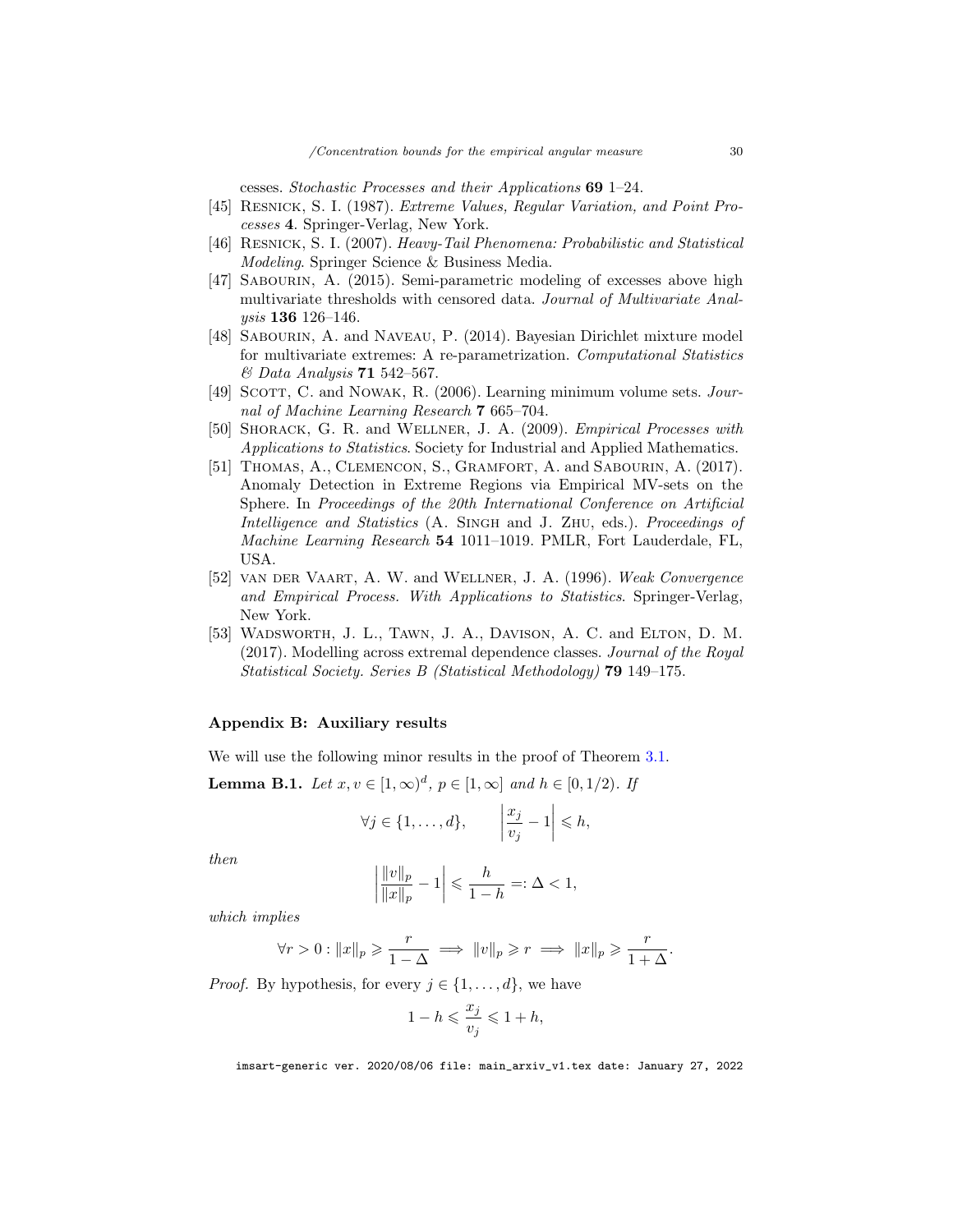hence

$$
\frac{1}{1+h} \leqslant \frac{v_j}{x_j} \leqslant \frac{1}{1-h}
$$

and we deduce

$$
\left|\frac{v_j}{x_j} - 1\right| \leqslant \frac{h}{1 - h}
$$

.

In particular,

$$
\forall j \in \{1, \ldots, d\} : \qquad |v_j - x_j| \leqslant \frac{h}{1 - h} x_j.
$$

Taking the  $p$ -th power on each side, summing over  $j$  and taking the  $p$ -th square root leads to

$$
|\|v\|_p - \|x\|_p| \leqslant \|v - x\|_p \leqslant \frac{h}{1 - h} \|x\|_p.
$$

This shows the first part of the lemma. To obtain the second part, just note that the first part guarantees that

$$
||x||_p(1-\Delta)\leqslant ||v||_p\leqslant ||x||_p(1+\Delta),
$$

Those inequalities imply the second statement.

<span id="page-30-0"></span>**Lemma B.2.** For every  $j \in \{1, ..., d\}$  and  $x_j > 0$ , we have

$$
\left|\frac{x_j}{\hat{v}_j(x_j)}-1\right| \leqslant |x_j P_{n,j}((x_j,\infty))-1|+\frac{|x_j-1|}{n}.
$$

*Proof.* By definition of the transform  $\hat{v}$ , we have for every  $j \in \{1, ..., d\}$  and  $x_j > 0$ :

$$
\hat{v}_j(x_j) = \frac{1}{1 - \frac{n}{n+1}\hat{F}_j(x_j)} = \frac{n+1}{nP_{n,j}((x_j, \infty)) + 1}.
$$

Therefore, by the triangle inequality,

$$
\begin{aligned}\n\left| \frac{x_j}{\hat{v}_j(x_j)} - 1 \right| &= \left| \frac{x_j \left( n P_{n,j}((x_j, \infty)) + 1 \right)}{n+1} - 1 \right| = \left| \frac{x_j \left( n P_{n,j}((x_j, \infty)) + 1 \right) - (n+1)}{n+1} \right| \\
&= \left| \frac{n \left( x_j P_{n,j}((x_j, \infty)) - 1 \right) + (x_j - 1)}{n+1} \right| \\
&\leq |x_j P_{n,j}((x_j, \infty)) - 1| + \frac{|x_j - 1|}{n}.\n\end{aligned}
$$

<span id="page-30-1"></span>**Lemma B.3.** Let  $\|\cdot\|$  be a norm on a real vector space and write  $\theta(z) = z/\|z\|$ for non-zero vector  $z$ . For non-zero vectors  $x$  and  $y$ , we have

$$
\|\theta(x) - \theta(y)\| \leq 2\frac{\|x - y\|}{\|x\| \vee \|y\|}.
$$

imsart-generic ver. 2020/08/06 file: main\_arxiv\_v1.tex date: January 27, 2022

 $\Box$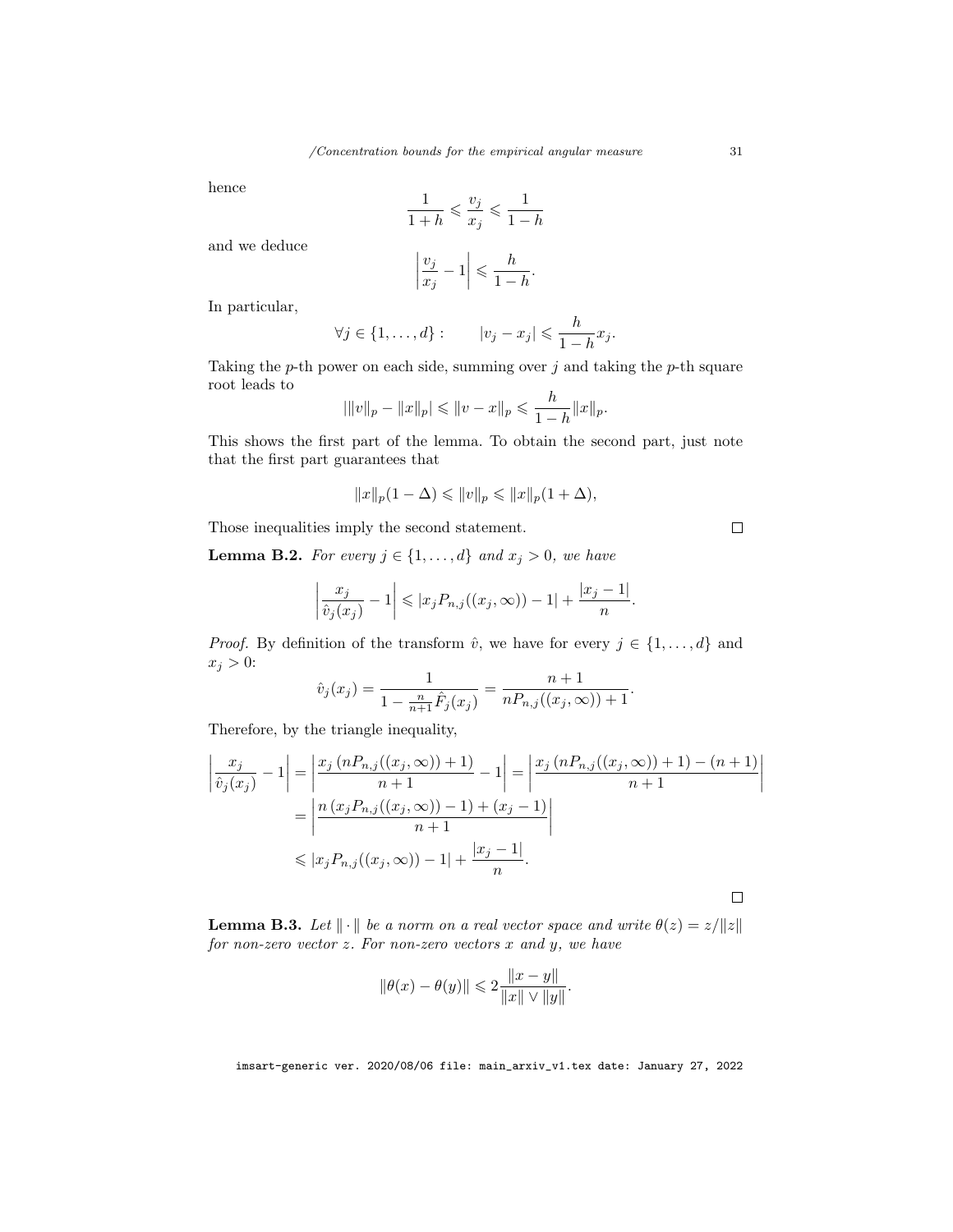*Proof.* Since  $\theta(\cdot)$  is scale-invariant, we can divide both x and y by  $||x|| \vee ||y||$ without changing the two sides of the inequality. For the sake of the proof we can thus assume that  $||x|| = 1 \ge ||y|| > 0$ , in which case we need to show that

$$
||x - \theta(y)|| \leq 2||x - y||.
$$

By the triangle inequality, we have

$$
||x - \theta(y)|| \le ||x - y|| + ||y - \theta(y)||
$$

and

$$
||y - \theta(y)|| = \left|1 - \frac{1}{||y||}\right||y|| = ||y|| - 1| = ||y|| - ||x||| \le ||y - x||.
$$

## <span id="page-31-0"></span>Appendix C: Empirical angular measure: Proof of Theorem [3.1](#page-10-0)

*Proof of Theorem [3.1.](#page-10-0)* The empirical exponent and angular measures  $\hat{\mu}$  and  $\Phi_p$ only depend on the sample  $X_1, \ldots, X_n$  through the transformed data

$$
\widehat{F}_j(X_{ij}) = \frac{1}{n} \sum_{t=1}^n \mathbb{1} \{ X_{tj} \leq X_{ij} \}
$$

for  $i = 1, \ldots, n$  and  $j = 1, \ldots, d$ . The sum of indicators is equal to the rank of  $X_{ij}$  within  $X_{1j}, \ldots, X_{nj}$ . As the marginal cumulative distribution function  $F_j$ is continuous, the ranks of  $X_{1j}, \ldots, X_{nj}$  are with probability one equal to those of  $V_{1j}, \ldots, V_{nj}$ , where  $V_{ij} = 1/(1 - F_j(X_{ij}))$ . Hence, even though the margins  $F_1, \ldots, F_d$  are unknown, the fact that  $\hat{\mu}$  and  $\hat{\Phi}_p$  are rank statistics implies that for the sake of the proof, we may and will henceforth assume that the margins  $F_1, \ldots, F_d$  are unit-Pareto.

Abbreviate  $\Gamma_A^{\pm} = \Gamma_A^{\pm}(r_{\pm}, 3\Delta_1)$  with  $r_{\pm} = 1 \pm \Delta_2$  and  $0 < \Delta_1, \Delta_2 < 1$  are as in the statement of the theorem. Since  $r_-\leqslant 1\leqslant r_+$ , we have

$$
\forall A \in \mathcal{A}, \qquad \Gamma_A^- \subseteq \mathcal{C}_A \subseteq \Gamma_A^+.
$$

We shall construct an event  $\mathcal{E}_1$  with probability at least  $1-d\delta/(d+1)$ , on which we have

<span id="page-31-1"></span>
$$
\forall A \in \mathcal{A}, \qquad \frac{n}{k} \Gamma_A^- \subseteq \widehat{\Gamma}_A \subseteq \frac{n}{k} \Gamma_A^+.
$$
 (44)

Then, on the event  $\mathcal{E}_1$ , the decomposition [\(20\)](#page-8-2) of the estimation error holds true. We treat the three terms involved in the decomposition in turn. At the end, we construct the event  $\mathcal{E}_1$  with the required properties.

**Bias term.** Taking the supremum over  $A \in \mathcal{A}$  immediately yields the first term on the right-hand side of the bound [\(24\)](#page-11-2).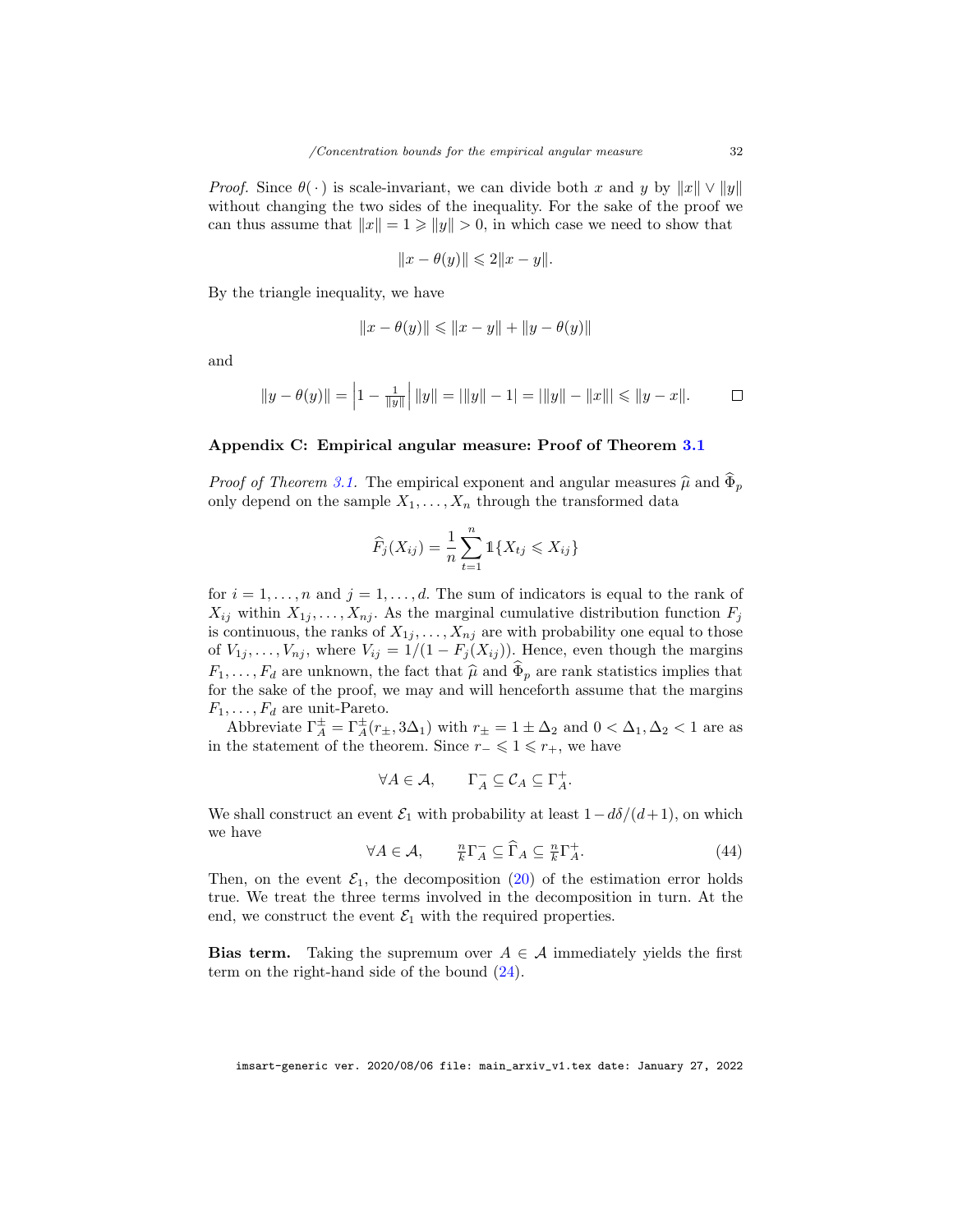Stochastic error. We apply Theorem [A.1](#page-24-0) to the collection

<span id="page-32-1"></span>
$$
\mathcal{F} = \left\{ \frac{n}{k} \Gamma_A^{\sigma} : \sigma \in \{-, +\}, A \in \mathcal{A} \right\},\tag{45}
$$

which has finite VC dimension  $V_{\mathcal{F}}$  in view of Assumption [3.2](#page-10-1) and the paragraph following Theorem [3.1;](#page-10-0) the rescaling by the factor  $n/k$  obviously does not change the VC dimension. For every  $A \in \mathcal{A}$ , we have

$$
\frac{n}{k}\Gamma_A^- \subseteq \frac{n}{k}\Gamma_A^+ \subseteq \left\{x \in [0,\infty)^d: \|x\|_p \geqslant \frac{n}{k}\frac{1}{1+\Delta_2}\right\}.
$$

By the equivalence of norms  $(3)$ , since the margins of P are unit-Pareto, it follows that the probability  $\kappa$  appearing in Theorem [A.1](#page-24-0) applied to  $\mathcal F$  is bounded by

<span id="page-32-2"></span>
$$
P\left[\bigcup_{j=1}^{d} \left\{ x \in [0,\infty)^{d} : x_j \geqslant \frac{n}{k} \frac{1}{d^{1/p}(1+\Delta_2)} \right\} \right] \leqslant d^{1+1/p} (1+\Delta_2) \frac{k}{n}.
$$
 (46)

As a consequence, on an event  $\mathcal{E}_2$  with probability at least  $1 - \delta/(d+1)$ , we have,

$$
\sup_{A \in \mathcal{A}, \sigma \in \{-,+\}} \frac{n}{k} \left| P_n \left( \frac{n}{k} \Gamma_A^{\sigma} \right) - P \left( \frac{n}{k} \Gamma_A^{\sigma} \right) \right|
$$
  
\$\leqslant \sqrt{\frac{d^{1+1/p} (1 + \Delta\_2)}{k} \left( 56\sqrt{V\_{\mathcal{F}}} + 2\sqrt{\log((d+1)/\delta)} \right) + \frac{2}{3k} \log((d+1)/\delta).

This is the second term on the right-hand side of the bound  $(24)$ . Since  $\mathcal{E}_1$  and  $\mathcal{E}_2$  have probabilities at least  $1 - d\delta/(d+1)$  and  $1 - \delta/(d+1)$ , respectively, the event  $\mathcal{E}_1 \cap \mathcal{E}_2$  has probability at least  $1 - \delta$ .

**Framing gap.** For  $A \in \mathcal{A}$ , any point  $x \in \Gamma_A^+ \setminus \Gamma_A^-$  has either a norm  $||x||_p$ between r<sub>−</sub> and r<sub>+</sub> or an angle  $\theta_p(x)$  contained in a set of the form  $A_+(\varepsilon)\setminus A_-(\varepsilon)$ for some  $\varepsilon > 0$ . Specifically,

<span id="page-32-0"></span>
$$
\mu(\Gamma_A^+ \setminus \Gamma_A^-) \le \mu\left(\left\{x \in [0,\infty)^d : (1 + \Delta_2)^{-1} \le \|x\|_p \le (1 - \Delta_2)^{-1}\right\}\right) \n+ \mu\left(\left\{x \in [0,\infty)^d : \|x\|_p \ge 1, \ \theta_p(x) \in A_+(3\Delta_1 \|x\|_p) \setminus A_-(3\Delta_1 \|x\|_p)\right\}\right).
$$
\n(47)

The first term on the right-hand side in [\(47\)](#page-32-0) is equal to

$$
((1 + \Delta_2) - (1 - \Delta_2)) \mu({x \in [0, \infty)^d : ||x||_p \ge 1}) = 2\Delta_2 \Phi_p(\mathbb{S}_p).
$$

The second term on the right-hand side in [\(47\)](#page-32-0) can be computed via the product representation [\(9\)](#page-6-2) of  $\mu$  in polar coordinates: in view of [\(22\)](#page-9-1) in Assumption [3.1,](#page-9-2) the result is

$$
\int_{1}^{\infty} \Phi_{p}\big(A_{+}(3\Delta_{1}r)\setminus A_{-}(3\Delta_{1}r)\big) \frac{dr}{r^{2}} \leq \int_{1}^{\infty} \min\{\Phi_{p}(\mathbb{S}_{p}), 3c\Delta_{1}r\} \frac{dr}{r^{2}}
$$

$$
= 3c\Delta_{1}(1 + \log \Phi_{p}(\mathbb{S}_{p}) - \log(3c\Delta_{1})),
$$

since  $\int_1^{\infty} \min(b, ar) \frac{dr}{r^2} = a(\log(b/a) + 1)$  for  $a \in (0, b]$  and  $3c\Delta_1 \leq 1 \leq \Phi_p(\mathbb{S}_p)$ by assumption.

The resulting upper bound in [\(47\)](#page-32-0) does not depend on  $A \in \mathcal{A}$ . Bounding  $\Phi_p(\mathbb{S}_p)$  by d, we obtain the third term on the right-hand side of the bound [\(24\)](#page-11-2).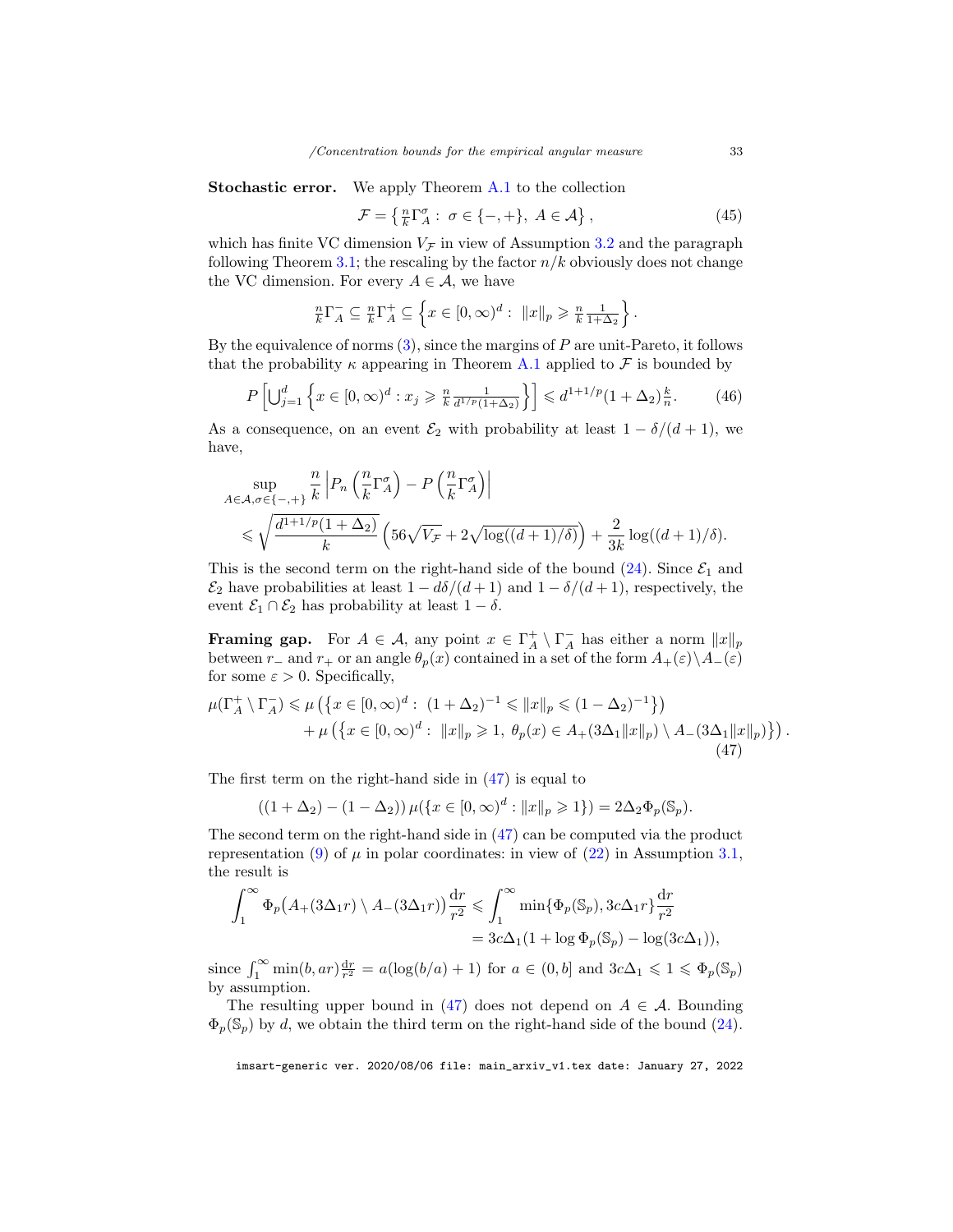**Construction of the event**  $\mathcal{E}_1$ **.** We still need to construct an event  $\mathcal{E}_1$  with probability at least  $1 - d\delta/(d+1)$  on which the inclusions [\(44\)](#page-31-1) hold. To do this, we apply Theorem [A.1](#page-24-0) to each of the collections

$$
\mathcal{F}_j = \left\{ \{ x \in [0, \infty)^d : x_j > \frac{n}{k} y \} : y \in [\rho, \infty) \right\}, \qquad j = 1, \dots, d.
$$

Fix  $j = 1, ..., d$  and let  $P_{n,j} = n^{-1} \sum_{i=1}^{n} \delta_{X_{ij}}$ . Each set in the collection  $\mathcal{F}_j$  is a subset of  $\{x \in [0, \infty)^d : x_j > \frac{n}{k}\rho\}$ , whose P-probability is  $\kappa = \frac{k}{n}\rho^{-1}$ . The class  $\mathcal{F}_j$  has VC dimension 1. By Theorem [A.1,](#page-24-0) there exists an event  $\mathcal{E}_{1,j}$  with probability at least  $1 - \delta/(d+1)$  on which

$$
\sup_{x_j \geq \frac{n}{k}\rho} \left| P_{n,j}((x_j, \infty)) - x_j^{-1} \right| \leq \frac{k}{n} \left\{ \sqrt{\frac{1}{k\rho} \left( 56 + 2\sqrt{\log((d+1)/\delta)} \right) + \frac{2}{3k} \log((d+1)/\delta) \right\}} = \frac{k}{n} \Delta_1.
$$
\n(48)

Since

<span id="page-33-1"></span>
$$
\hat{v}_j(x_j) = \frac{1}{1 - \frac{n}{n+1} P_{n,j}((-\infty, x_j])} = \frac{n+1}{n P_{n,j}((x_j, \infty)) + 1},
$$

we have on the event  $\mathcal{E}_{1,j}$  the bounds

<span id="page-33-2"></span>
$$
\forall x_j \geqslant \frac{n}{k} \rho, \qquad \frac{n+1}{nx_j^{-1} + k\Delta_1 + 1} \leqslant \hat{v}_j(x_j) \leqslant \frac{n+1}{(nx_j^{-1} - k\Delta_1)_+ + 1}.\tag{49}
$$

Moreover, since  $\hat{v}_j$  is monotone, we have on  $\mathcal{E}_{1,j}$  the inequalities

<span id="page-33-0"></span>
$$
\forall x_j \leq \frac{n}{k}\rho, \qquad \hat{v}_j(x_j) \leq \hat{v}_j(\frac{n}{k}\rho) \leq \frac{n+1}{k(\rho^{-1} - \Delta_1) + 1} \leq \frac{n}{k} \frac{\rho}{1 - \rho\Delta_1} \leq \frac{n}{k}\tau. \tag{50}
$$

Let  $\mathcal{E}_1 = \bigcap_{j=1}^d \mathcal{E}_{1,j}$ , the probability of which is at least  $1 - d\delta/(d+1)$ , as required. We need to show that on  $\mathcal{E}_1$ , the inclusions [\(44\)](#page-31-1) hold. To do so, we proceed in steps. Throughout, we work on  $\mathcal{E}_1$ .

Step 1: Restriction to  $(\frac{n}{k}\rho, \infty)^d$ . — If  $x \in [0, \infty)^d$  is such that  $\|\hat{v}(x)\|_p \geq \frac{n}{k}$ <br>but there exists  $j = 1, ..., d$  with  $x_j \leq \frac{n}{k}\rho$ , then, by [\(50\)](#page-33-0), we have on  $\mathcal{E}_1$  the bound

$$
\theta_{p,j}(\hat{v}(x)) = \frac{\hat{v}_j(x_j)}{\|\hat{v}(x)\|_p} \leq \tau
$$

and thus, by Assumption [3.1,](#page-9-2) necessarily  $\theta_p(\hat{v}(x)) \notin A$  for all  $A \in \mathcal{A}$ . Hence, on  $\mathcal{E}_1$ , we have

<span id="page-33-3"></span>
$$
\widehat{\Gamma}_A = \left\{ x \in \left( \frac{n}{k} \rho, \infty \right)^d : \ \|\hat{v}(x)\|_p \geq \frac{n}{k}, \ \theta_p(\hat{v}(x)) \in A \right\}.
$$
 (51)

Step 2: Radial framing. — We consider the following decomposition of  $\widehat{\Gamma}_A$ :

$$
\left(\widehat{\Gamma}_A \cap \{x \in (\frac{n}{k}\rho,\infty)^d : ||x||_{\infty} \leqslant 2\frac{n}{k}\}\right) \cup \left(\widehat{\Gamma}_A \cap \{x \in (\frac{n}{k}\rho,\infty)^d : ||x||_{\infty} > 2\frac{n}{k}\}\right),
$$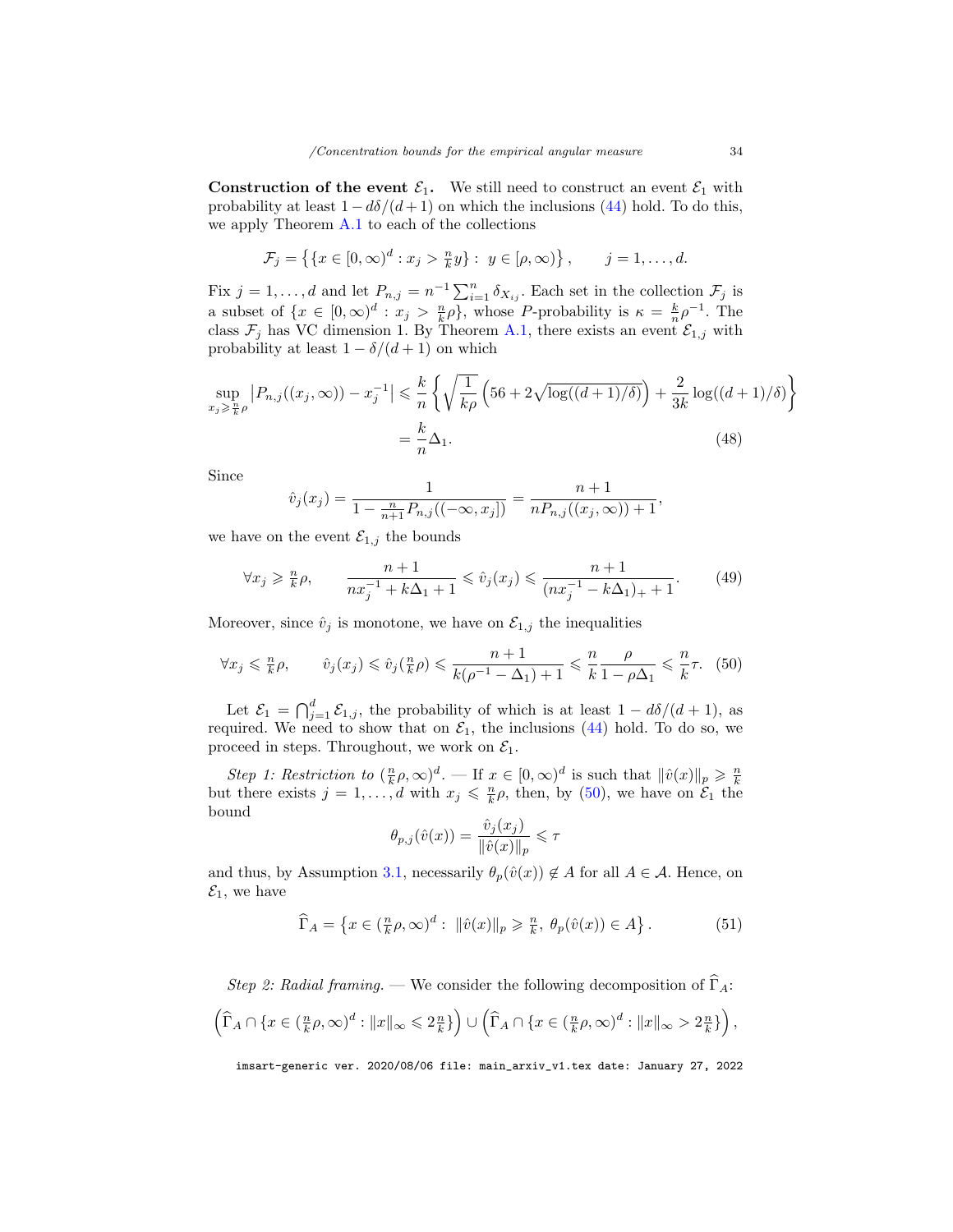and we frame each set separately.

For points x with  $||x||_{\infty} \leq 2\frac{n}{k}$ , we seek to apply Lemma [B.1.](#page-29-9) To this end, we first construct  $h\in[0,1/2)$  such that, on  $\mathcal{E}_1,$  we have

$$
\forall j \in \{1, \ldots, d\} : \qquad \left| \frac{x_j}{\hat{v}_j(x_j)} - 1 \right| \leq h,
$$

for every  $x_j > \frac{n}{k} \rho$  (which is larger than 1, by assumption that  $\rho > k/n$ ). We simply apply Lemma [B.2](#page-30-0) combined with [\(48\)](#page-33-1), giving

$$
\left|\frac{x_j}{\hat{v}_j(x_j)}-1\right| \leq \frac{k}{n}\Delta_1 x_j + \frac{|x_j-1|}{n} \leq \frac{k}{n}x_j\left(\Delta_1 + \frac{1}{k}\right) \leq 2\left(\Delta_1 + \frac{1}{k}\right) = h,
$$

since  $x_j \leqslant 2\frac{n}{k}$ . Hence, we may apply Lemma [B.1](#page-29-9) with  $r = n/k$  and  $\Delta = \Delta_2$ since

$$
\frac{h}{1-h} \leqslant 4(\Delta_1 + 1/k) = \Delta_2.
$$

This leads to the inclusions

$$
\begin{aligned}\n\widehat{\Gamma}_A \cap \{x \in (\frac{n}{k}\rho, \infty)^d : ||x||_{\infty} \leqslant 2\frac{n}{k}\} \\
&\subseteq \left\{x \in (\frac{n}{k}\rho, \infty)^d : ||x||_p \geqslant \frac{n}{k}\frac{1}{1+\Delta_2}\right\} \cap \left\{x \in (\frac{n}{k}\rho, \infty)^d : ||x||_{\infty} \leqslant 2\frac{n}{k}\right\} \qquad \text{and} \\
\widehat{\Gamma}_A \cap \{x \in (\frac{n}{k}\rho, \infty)^d : ||x||_{\infty} \leqslant 2\frac{n}{k}\} \\
&\supset \left\{x \in (\frac{n}{k}\rho, \infty)^d : ||x||_p \geqslant \frac{n}{k}\frac{1}{1-\Delta_2}\right\} \cap \left\{x \in (\frac{n}{k}\rho, \infty)^d : ||x||_{\infty} \leqslant 2\frac{n}{k}\right\}.\n\end{aligned}
$$

For points x with  $||x||_{\infty} > 2\frac{n}{k}$ , similar inclusions hold trivially. Indeed, on this set, by definition of the  $L_{\infty}$ -norm, there exists  $j \in \{1, ..., d\}$  such that  $x_j > 2\frac{n}{k}$ . Therefore, by our assumption that k is large enough such that  $\Delta_1 + 1/k \leq 1/4$ , we have by  $(49)$ ,

$$
\hat{v}_j(x_j) \geqslant \frac{n+1}{\frac{k}{2} + k\Delta_1 + 1} \geqslant \frac{n}{k} \frac{1}{\frac{1}{2} + (\Delta_1 + \frac{1}{k})} \geqslant \frac{n}{k}.
$$

Hence, we have  $\|\hat{v}(x)\|_{\infty} \geqslant n/k$ , and, by equivalence of norms [\(3\)](#page-3-2), also  $\|\hat{v}(x)\|_{p} \geqslant$  $n/k$  for every  $p \in [1,\infty]$ . Furthermore,  $||x||_p \ge ||x||_\infty \ge 2\frac{n}{k} \ge \frac{n}{k}\frac{1}{1+\Delta_2}$  for every  $0 < \Delta_2 < 1$ . These inequalities imply the inclusions

$$
\widehat{\Gamma}_A \cap \{x \in (\frac{n}{k}\rho, \infty)^d : ||x||_{\infty} > 2\frac{n}{k}\}
$$
\n
$$
\subseteq \left\{x \in (\frac{n}{k}\rho, \infty)^d : ||x||_{p} \ge \frac{n}{k}\frac{1}{1+\Delta_2}\right\} \cap \left\{x \in (\frac{n}{k}\rho, \infty)^d : ||x||_{\infty} > 2\frac{n}{k}\right\} \quad \text{and}
$$
\n
$$
\widehat{\Gamma}_A \cap \{x \in (\frac{n}{k}\rho, \infty)^d : ||x||_{\infty} > 2\frac{n}{k}\}
$$
\n
$$
\supseteq \left\{x \in (\frac{n}{k}\rho, \infty)^d : ||x||_{p} \ge \frac{n}{k}\frac{1}{1-\Delta_2}\right\} \cap \left\{x \in (\frac{n}{k}\rho, \infty)^d : ||x||_{\infty} > 2\frac{n}{k}\right\}.
$$

<span id="page-34-0"></span>Combining the two cases, we get radial framing, i.e.,

$$
\widehat{\Gamma}_A \subseteq \left\{ x \in \left( \frac{n}{k} \rho, \infty \right)^d : ||x||_p \geqslant \frac{n}{k} \frac{1}{1 + \Delta_2} \right\}
$$
\n
$$
\widehat{\Gamma}_A \subseteq \left\{ x \in \left( \frac{n}{k} \rho, \infty \right)^d : ||x||_p \geqslant \frac{n}{k} \frac{1}{1 - \Delta_2} \right\}.
$$
\n(52)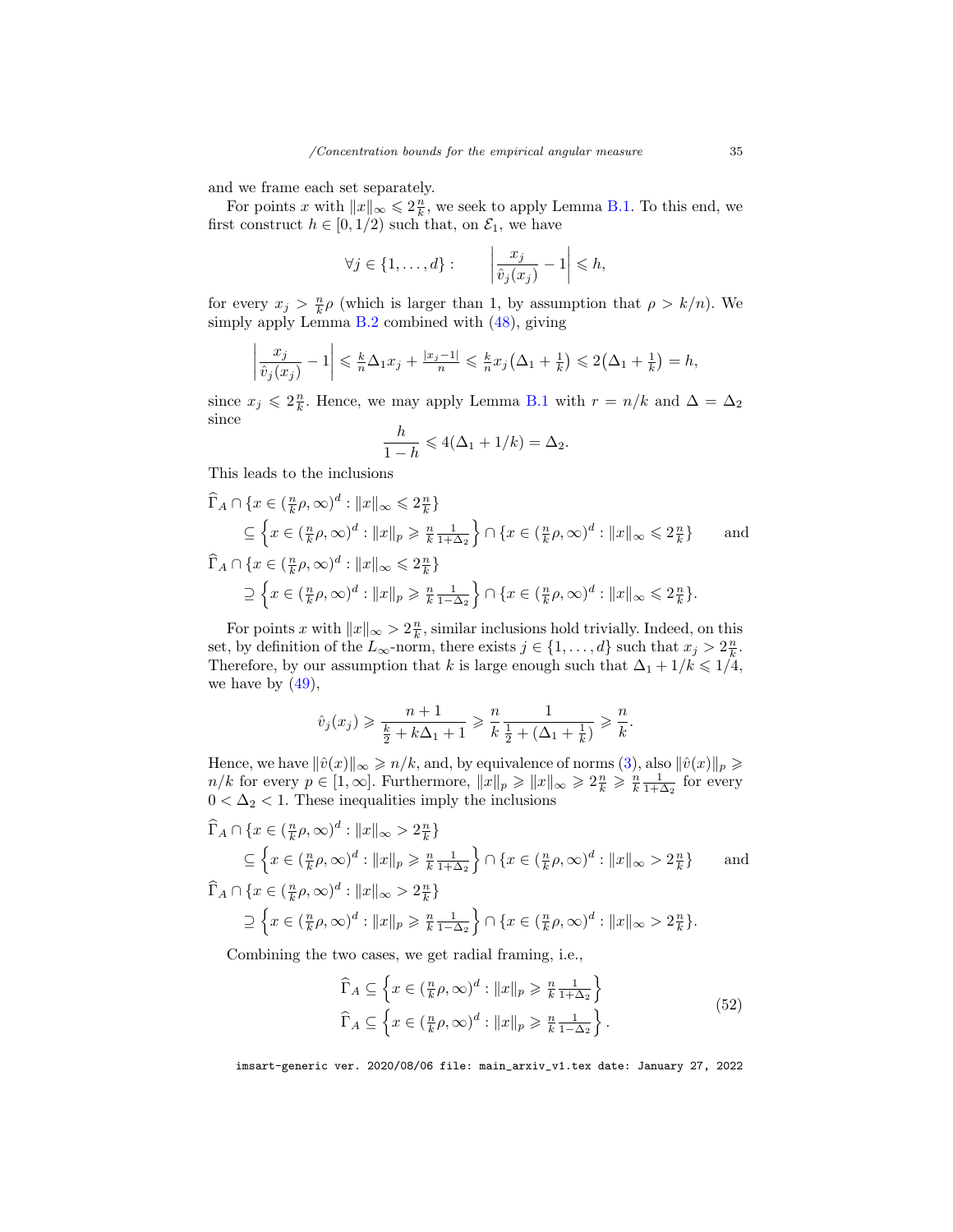Step 3: Angular framing. — We will show that, on  $\mathcal{E}_1$ , for any  $x \in (\frac{n}{k}\rho, \infty)^d$ and  $A \in \mathcal{A}$ ,

<span id="page-35-0"></span>
$$
\theta_p(x) \in A_-(3\frac{k}{n}\Delta_1 ||x||_p) \implies \theta_p(\hat{v}(x)) \in A \implies \theta_p(x) \in A_+(3\frac{k}{n}\Delta_1 ||x||_p). \tag{53}
$$

In combination with  $(52)$ , this will show the inclusions  $(44)$  and thus finish the proof.

Fix such x and A. Put  $\varepsilon = 3\frac{k}{n}\Delta_1 ||x||_p$ . We consider two cases:  $\varepsilon < 1$  and  $\varepsilon \geqslant 1$ .

If  $\varepsilon \geq 1$ , the two implications in [\(53\)](#page-35-0) are trivially fulfilled: Since the  $\|\cdot\|_p$ diameter of  $\mathbb{S}_p$  is equal to 1, we have  $A_-(\varepsilon) = \varnothing$  (as  $\mathbb{S}_p \setminus A$  is not-empty) while  $A_+(\varepsilon) = \mathbb{S}_p.$ 

The interesting case is thus  $\varepsilon < 1$ . By Lemma [B.3,](#page-30-1) we have

$$
\|\theta_p(\hat{v}(x)) - \theta_p(x)\|_p \leq 2 \frac{\|\hat{v}(x) - x\|_p}{\|x\|_p}.
$$

Since  $\varepsilon < 1$ , we have  $||x||_{\infty} \le ||x||_p \le (n/k)/(3\Delta_1)$ . Hence, for all  $j = 1, ..., d$ , we have  $nx_j^{-1} - k\Delta_1 \geqslant n \cdot 3\frac{k}{n}\Delta_1 - k\Delta_1 > 0$ . By [\(49\)](#page-33-2), we deduce

$$
|\hat{v}_j(x_j) - x_j| \le \max_{\sigma \in \{-1, +1\}} \left| \frac{n+1}{nx_j^{-1} + \sigma k \Delta_1 + 1} - x_j \right|
$$
  
=  $x_j \max_{\sigma \in \{-1, +1\}} \left| \frac{n+1}{n + (\sigma k \Delta_1 + 1)x_j} - 1 \right|$   
=  $x_j \max_{\sigma \in \{-1, +1\}} \frac{|1 - (\sigma k \Delta_1 + 1)x_j|}{n + (\sigma k \Delta_1 + 1)x_j}.$ 

Recall that  $x_j \geqslant \frac{n}{k} \rho \geqslant 1$  and  $k\Delta_1 \geqslant 2$ . For he case  $\sigma = +1$ , we have

$$
\frac{|1- (+k\Delta_1+1)x_j|}{n+ (+k\Delta_1+1)x_j} \leqslant \frac{(k\Delta_1+1)x_j}{n+ (k\Delta_1+1)x_j} \leqslant \frac{3}{2}\frac{k}{n}\Delta_1 x_j.
$$

For the case  $\sigma = -1$ , we also have

$$
\frac{|1-(-k\Delta_1+1)x_j|}{n+(-k\Delta_1+1)x_j}=\frac{(k\Delta_1-1)x_j-1}{n+(-k\Delta_1+1)x_j}\leqslant\frac{k\Delta_1x_j}{n-k\Delta_1x_j}\leqslant\frac{3}{2}\frac{k}{n}\Delta_1x_j,
$$

since  $\varepsilon < 1$  implies  $n - k\Delta_1 x_j \geqslant n - k\Delta_1 \|x\|_p \geqslant n - n/3 = 2n/3$ . We deduce that

$$
\forall j \in \{1, \ldots, d\} : \qquad |\hat{v}_j(x_j) - x_j| \leqslant \frac{3}{2} \frac{k}{n} \Delta_1 x_j^2.
$$

Consequently,

$$
\|\hat{v}(x) - x\|_p \leq \frac{3}{2} \frac{k}{n} \Delta_1 \|x\|_p^2,
$$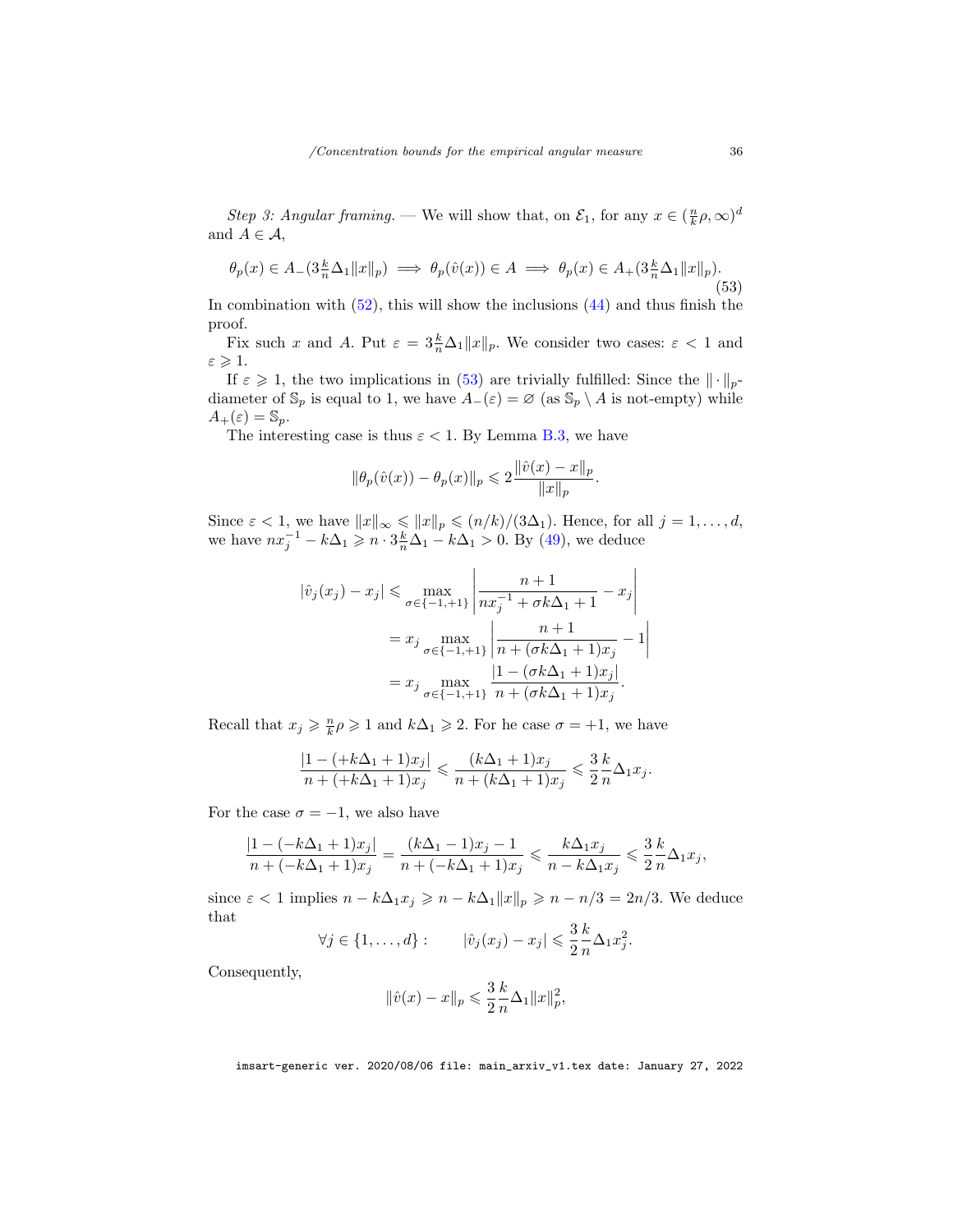where we use the (easy to prove) inequality  $||(x_1^2, ..., x_d^2)||_p \leq ||(x_1, ..., x_d)||_p^2$ , and thus

$$
\|\theta_p(\hat{v}(x))-\theta_p(x)\|_p\leqslant 3\frac{k}{n}\Delta_1\|x\|_p=\varepsilon.
$$

The implications [\(53\)](#page-35-0) now follow by definition of  $A_-(\varepsilon)$  and  $A_+(\varepsilon)$ .

We conclude that, on  $\mathcal{E}_1$ , the inclusions [\(44\)](#page-31-1) hold, as required. The proof Theorem [3.1](#page-10-0) is complete.  $\Box$ 

## <span id="page-36-0"></span>Appendix D: Classification in extreme regions: Proofs

In the proofs, we find it sometimes convenient to take explicit note of the map  $T: \mathbb{R}^d \to [0, \infty)^d$  used to transform the marginal distributions of the predictor variable; typically,  $T = v$  or  $T = \hat{v}$ . In line with the theoretical and empirical classification risks  $L_t(g)$  and  $\widehat{L}^{\tau}(g)$  in [\(34\)](#page-17-3) and [\(36\)](#page-18-2) in the paper, define

$$
L_t(g, T) = t \mathbb{P}[g(T(X)) \neq Y, ||T(X)||_p \geq t],
$$
  

$$
\widehat{L}^{\tau}(g, T) = \frac{1}{k} \sum_{i=1}^n \mathbb{1}\{g(T(X_i)) \neq Y_i, \theta_p(T(X_i)) \in \mathbb{S}_p^{\tau}, ||T(X_i)||_p \geq n/k\}.
$$

Then  $L_t(g)$  in [\(34\)](#page-17-3) corresponds to  $L_t(g, v)$  here and  $\hat{L}^{\tau}(g)$  in [\(36\)](#page-18-2) to  $\hat{L}^{\tau}(g, \hat{v})$ .

*Proof of Lemma [4.1.](#page-18-1)* We prove the first statement only. The proof of the second one follows the same lines and is left to the reader. The third statement is obtained by adding up the left and right hand sides of the first two identities.

Decompose  $L_t^{\geq \tau}$  into a type-I and a type-II risk:  $L_t^{\geq \tau}(g,T) = L_{t,+}^{\geq \tau}(g,T)$  +  $L_{t,-}^{>\tau}(g,T)$  with

$$
L^\gt_{t,\pm}(g,T)=t\,\mathbb{P}[g(T(X))\neq Y,\,Y=\pm 1,\,\theta_p(T(X))\in\mathbb{S}_p^\tau,\,\|T(X)\|_p\geqslant t].
$$

Consider the cones generated by regions  $\mathbb{S}_p^{\pm}(g) = \{x \in \mathbb{S}_p : g(x) = \pm 1\}$ , that is,  $R_p^{\pm}(g) = \{tx : x \in \mathbb{S}_p^{\pm}(g), t \geq 1\}.$  Equipped with this notation we may write

$$
L_{t,+}^{> \tau}(g,T) = t \mathbb{P}[T(X) \in R_{p}^{-}(g), Y = +1, \theta_{p}(T(X)) \in \mathbb{S}_{p}^{\tau}, ||T(X)||_{p} \geq t],
$$
  

$$
L_{t,-}^{> \tau}(g,T) = t \mathbb{P}[T(X) \in R_{p}^{+}(g), Y = -1, \theta_{p}(T(X)) \in \mathbb{S}_{p}^{\tau}, ||T(X)||_{p} \geq t].
$$

Setting the standardization function T to v yields  $T(X) = V$  and thus

$$
L_{t,+}^{> \tau}(g,v) = t \mathbb{P}[V \in R_p^-(g), \theta_p(V) \in \mathbb{S}_p^{\tau}, ||V||_p \geq t, Y = +1]
$$
  
=  $\varrho t \mathbb{P}[\theta_p(V) \in \mathbb{S}_p^-(g) \cap \mathbb{S}_p^{\tau}, ||V||_p \geq t | Y = +1]$   
 $\rightarrow \varrho \Phi_p^+(\mathbb{S}_p^-(g) \cap \mathbb{S}_p^{\tau}), \qquad t \rightarrow \infty,$ 

where the last convergence occurs because of Assumption [4.1](#page-18-0) and the fact that  $\Phi_p^+$  is dominated by  $\Phi_p$ , so that  $\mathbb{S}_p^-(g) \cap \mathbb{S}_p^{\tau}$  is a  $\Phi_p^+$ -continuity set. Proceeding similarly with  $L_{t,-}^{>\tau}(g, v)$ , the result is obtained.  $\Box$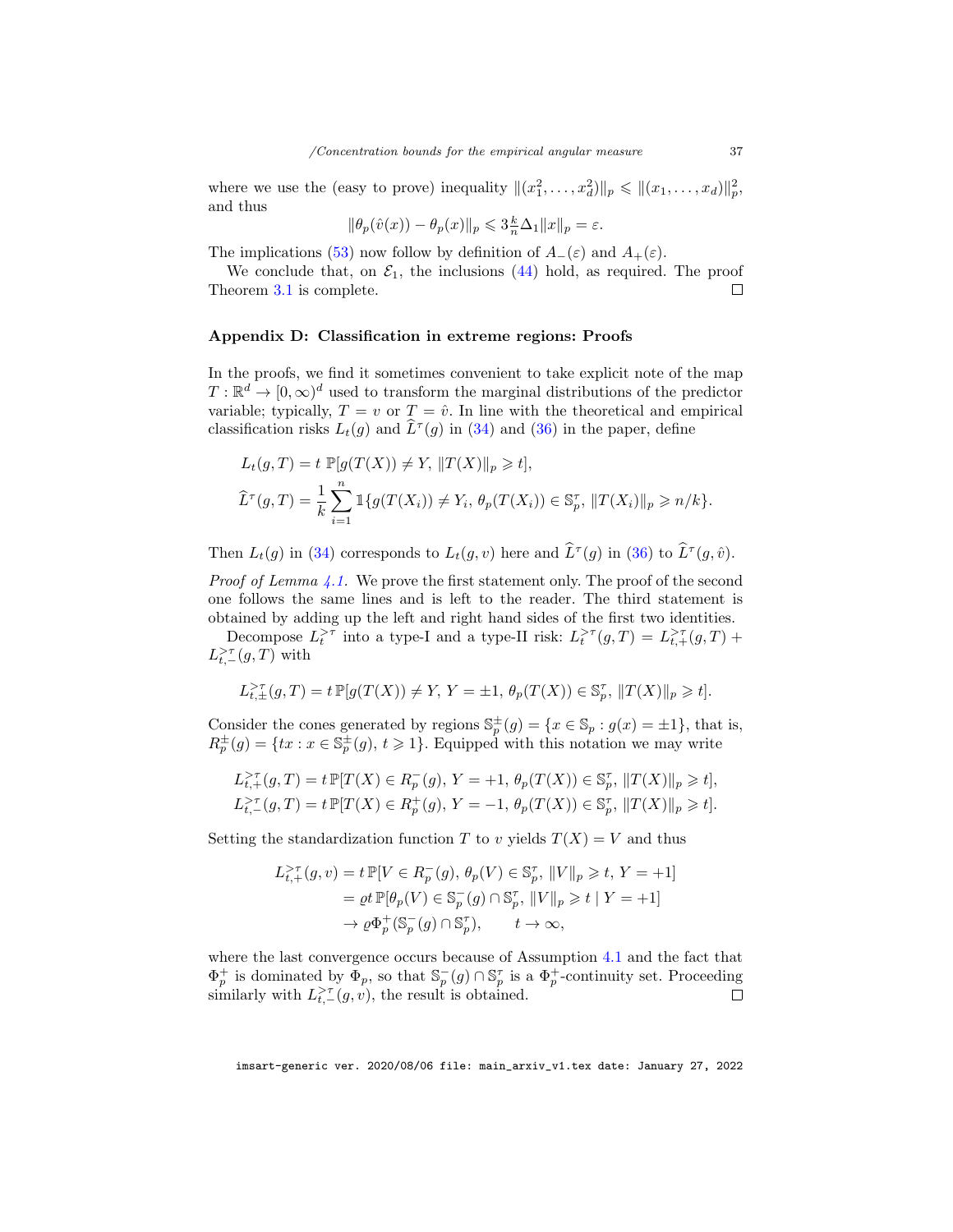The next result parallels Lemma [4.1](#page-18-1) by relating the empirical risk with the empirical angular measure of the positive and negative classes.

Consider the type-I and type-II empirical errors,

$$
\widehat{L}^{\tau}_{\pm}(g,T) = \frac{1}{k} \sum_{i=1}^{n} \mathbb{1}\{g(T(X_i)) \neq Y_i, Y_i = \pm 1, \, \theta_p(T(X_i)) \in \mathbb{S}_p^{\tau}, \, \|T(X_i)\|_p \geq n/k\}.
$$

Setting  $T = \hat{v}$  as in [\(13\)](#page-6-3) yields  $T(X_i) = \hat{V}_i$  and thus

$$
\widehat{L}_+^{\tau}(g,\widehat{v}) = \frac{1}{k} \sum_{i=1}^n \mathbbm{1}\{\theta_p(\widehat{V}_i) \in \mathbb{S}_p^-(g) \cap \mathbb{S}_p^{\tau}, Y_i = +1, \|\widehat{V}_i\|_p \geqslant n/k\}.
$$

Recall from [\(39\)](#page-19-3) the empirical angular measures  $\widehat{\Phi}_p^{\sigma}$  of the positive and negative instances. A similar treatment of  $\widehat{L}_{-}^{\tau}(g, \hat{v})$  yields immediately:

<span id="page-37-0"></span>**Lemma D.1.** In the case where T is the rank transformation  $\hat{v}$ ,

$$
\widehat{L}_+^{\tau}(g,\widehat{v}) = \frac{k_+}{k} \widehat{\Phi}_p^+(\mathbb{S}_p^-(g) \cap \mathbb{S}_p^{\tau}), \qquad \widehat{L}_-^{\tau}(g,\widehat{v}) = \frac{k_-}{k} \widehat{\Phi}_p^-(\mathbb{S}_p^+(g) \cap \mathbb{S}_p^{\tau}).
$$

*Proof of Theorem [4.1.](#page-19-0)* Recall from the proof of Lemma [4.1](#page-18-1) the decomposition of  $L_{\infty}^{>\tau}$  into type-I and type-II errors,  $L_{\infty}^{>\tau} = L_{\infty,+}^{>\tau} + L_{\infty,-}^{>\tau}$  with  $L_{\infty,+}^{>\tau}(g) =$  $\varrho \Phi_p^+ (\mathbb{S}_p^-(g) \cap \mathbb{S}_p^{\tau})$  and  $L^{\geq \tau}_{\infty,-}(g) = (1-\varrho) \Phi_p^- (\mathbb{S}_p^+(g) \cap \mathbb{S}_p^{\tau})$ . Recall also the identities for their empirical counterparts  $\widetilde{L}_{\pm}^{\tau}$  in Lemma [D.1.](#page-37-0) For  $g \in \mathcal{G}$ , the deviations of the empirical risk may be bounded by the sum of the deviations of the two error types,

$$
\left| \widehat{L}^{\tau}(g,\hat{v}) - L^{\geq \tau}_{\infty}(g) \right| = \left| \widehat{L}^{\tau}_{+}(g,\hat{v}) - L^{\geq \tau}_{\infty,+}(g) + \widehat{L}^{\tau}_{-}(g,\hat{v}) - L^{\geq \tau}_{\infty,-}(g) \right|
$$
  

$$
\leq \left| \widehat{L}^{\tau}_{+}(g,\hat{v}) - L^{\geq \tau}_{\infty,+}(g) \right| + \left| \widehat{L}^{\tau}_{-}(g,\hat{v}) - L^{\geq \tau}_{\infty,-}(g) \right|. \tag{54}
$$

Let us focus on the first term of the sum. The treatment of the second term is entirely similar and this accounts for the factor two on the right-hand side of the bound in the theorem. From Lemma [D.1](#page-37-0) and the definition of  $L_{\infty,+}^{>\tau}(g)$ recalled above, we have

<span id="page-37-1"></span>
$$
|\widehat{L}_+^{\tau}(g,\hat{v}) - L_{\infty,+}^{> \tau}(g)| = \left| \frac{k_+}{k} \widehat{\Phi}_p^+( \mathbb{S}_p^-(g) \cap \mathbb{S}_p^{\tau} ) - \varrho \Phi_p^+( \mathbb{S}_p^-(g) \cap \mathbb{S}_p^{\tau} ) \right|,
$$

which suggests extending the concentration results concerning the empirical measure  $\widehat{\Phi}_p$  to its conditional version  $\widehat{\Phi}_p^+$ . To do so we shall work on the product space  $\mathbb{R}^d \times \{-1,1\}$ . We first introduce some notation. Let Q be the joint distribution of the pair  $(X, Y)$  on  $\mathbb{R}^d \times \{-1, 1\}$  and let  $Q_n$  denote its empirical version,  $Q_n = n^{-1} \sum_{i=1}^n \delta_{(X_i, Y_i)}$ . As in Section [3](#page-7-0) we can and will assume that each margin  $X_j$  is unit-Pareto so that  $X = V$ . The empirical measure of the rank-transformed data is

$$
\widehat{Q}_n = \frac{1}{n} \sum_{i=1}^n \delta_{(\hat{V}_i, Y_i)} = Q_n \circ (\hat{v}, id)^{-1}
$$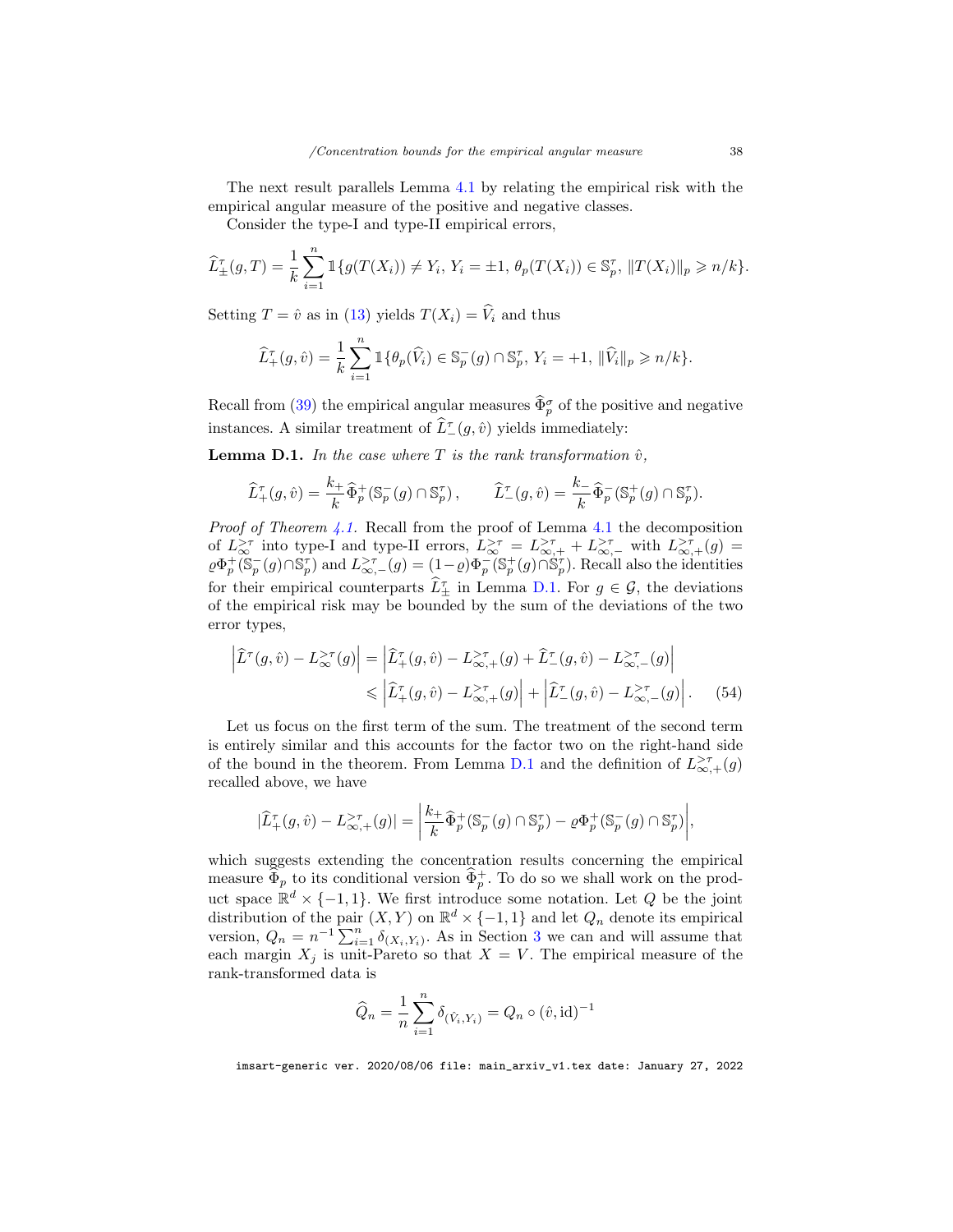where id is the identity function mapping (on  $\{-1, 1\}$ ).

Define the limit measure on  $E \times \{-1, 1\}$ : for  $\sigma \in \{-, +\}$  and Borel sets  $B \subseteq E$ bounded away from the origin with  $\mu_{\sigma}(\partial B) = 0$ , put

$$
\nu(B \times \{\sigma 1\}) = \lim_{t \to \infty} t \mathbb{P}[V \in tB, Y = \sigma 1] = \mathbb{P}[Y = \sigma 1] \mu_{\sigma}(B),
$$

a limit which exists by the conditional regular variation assumption [\(30\)](#page-16-1). Notice that  $\nu$  is homogeneous of order  $-1$  w.r.t. the first component. With this notation and the one borrowed from the proof of Theorem  $3.1$  (see  $(51)$ ) for the definition of  $\Gamma_A$ ), we have, for  $A \subseteq \mathbb{S}_p$ ,

$$
\frac{k_+}{k} \widehat{\Phi}_p^+(A) = \frac{n}{k} \widehat{Q}_n \left( \frac{n}{k} C_A \times \{ +1 \} \right)
$$
  
=  $\frac{n}{k} Q_n \left( \widehat{v}^{-1} \left( \frac{n}{k} C_A \right) \times \{ +1 \} \right)$   
=  $\frac{n}{k} Q_n \left( \widehat{\Gamma}_A \times \{ +1 \} \right)$ 

and

$$
\varrho\Phi_p^+(A) = \nu(\mathcal{C}_A \times \{+1\}).
$$

It is shown in the proof of Theorem [3.1](#page-10-0) that under the assumptions of the statement, there exists an event  $\mathcal{E}_1$  of probability at least  $1 - d\delta/(d+1)$  on which  $\frac{n}{k} \Gamma_A^- \subseteq \widehat{\Gamma}_A \subseteq \frac{n}{k} \Gamma_A^+$ , see [\(44\)](#page-31-1). In addition recall that

$$
\forall A \in \mathcal{A}, \qquad \Gamma_A^- \subseteq \mathcal{C}_A \subseteq \Gamma_A^+.
$$

Thus on the event  $\mathcal{E}_1$ , we can decompose the error as in the proof of Theorem [3.1](#page-10-0) into

$$
\frac{k_{+}}{k} \widehat{\Phi}_{p}^{+}(A) - \varrho \Phi_{p}^{+}(A) = \frac{n}{k} Q_{n}(\widehat{\Gamma}_{A} \times \{+1\}) - \nu(C_{A} \times \{+1\})
$$
\n
$$
\leq \frac{n}{k} Q_{n}(\frac{n}{k} \Gamma_{A}^{+} \times \{+1\}) - \nu(\Gamma_{A}^{-} \times \{+1\})
$$
\n
$$
\leq \frac{n}{k} |Q_{n}(\frac{n}{k} \Gamma_{A}^{+} \times \{+1\}) - Q(\frac{n}{k} \Gamma_{A}^{+} \times \{+1\})|
$$
\n
$$
+ |\frac{n}{k} Q(\frac{n}{k} \Gamma_{A}^{+} \times \{+1\}) - \nu(\Gamma_{A}^{+} \times \{+1\})|
$$
\n
$$
+ \nu((\Gamma_{A}^{+} \setminus \Gamma_{A}^{-}) \times \{+1\}).
$$

A lower bound for the estimation error can be derived in a similar way, yielding, on  $\mathcal{E}_1$ ,

$$
\left| \frac{k_+}{k} \widehat{\Phi}_p^+(A) - \varrho \Phi_p^+(A) \right| \leq \max_{B \in \{\Gamma_A^+, \Gamma_A^-\}} \frac{n}{k} \left| Q_n(\frac{n}{k} B \times \{+1\}) - Q(\frac{n}{k} B \times \{+1\}) \right| \quad \text{(stochastic error II)}
$$
\n
$$
+ \max_{B \in \{\Gamma_A^+, \Gamma_A^-\}} \frac{n}{k} \left| Q(\frac{n}{k} B \times \{+1\}) - \nu(B \times \{+1\}) \right| \quad \text{(bias term II)}
$$

$$
+ \nu \left( \left( \Gamma_A^+ \setminus \Gamma_A^- \right) \times \{ +1 \} \right) \tag{framing gap II}.
$$

We treat the three terms separately, following closely the proof of Theorem [3.1.](#page-10-0)

**Bias term II.** Taking the supremum over  $A \in \mathcal{A}$  immediately yields the bias term in the statement of Theorem [4.1.](#page-19-0)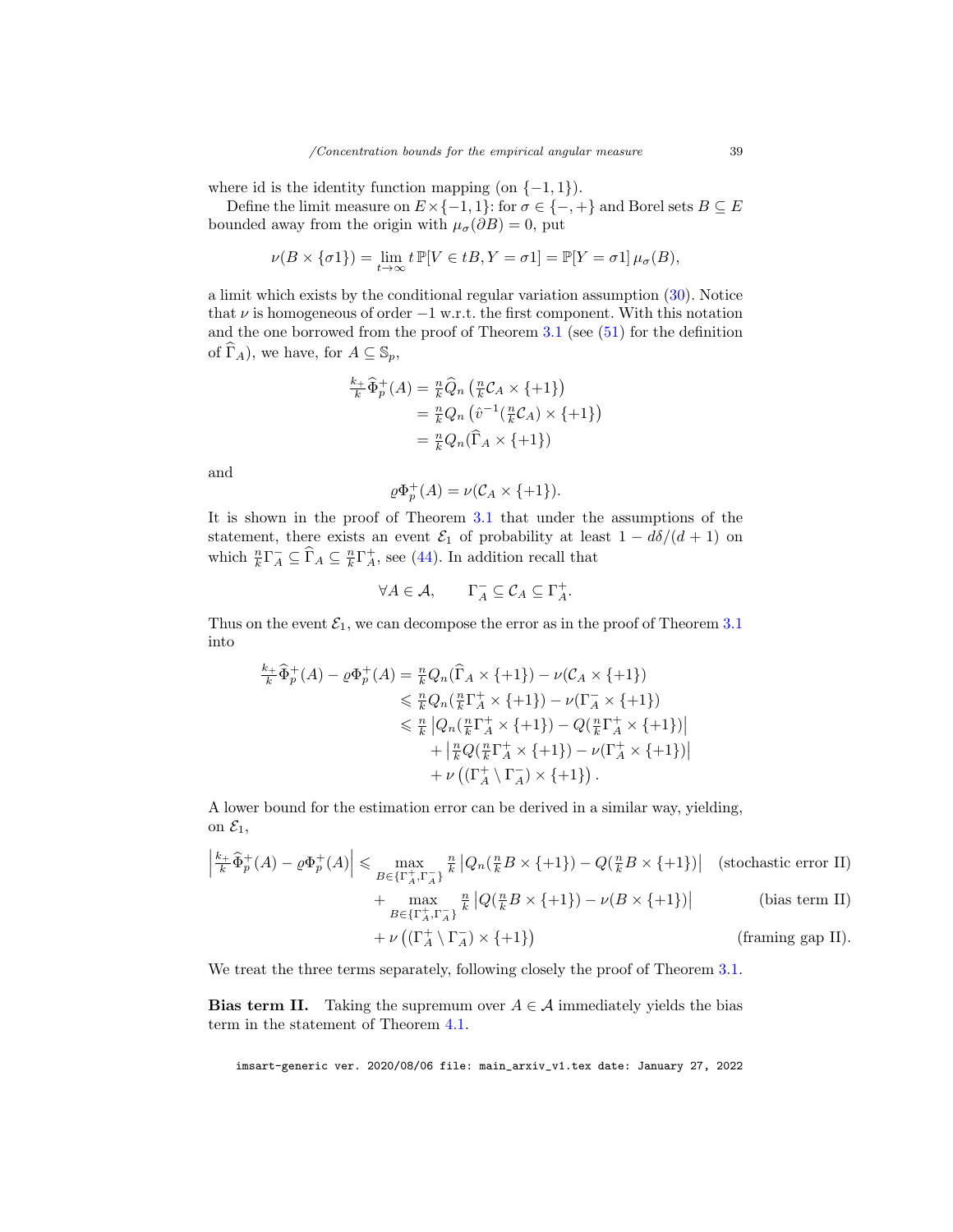**Stochastic error II.** Since  $Q(B \times \{+1\}) \leq \mathbb{P}[X \in B]$ , the *Q*-probability of sets in the class  $\mathcal{F}' = \mathcal{F} \times \{+1\}$  (with  $\mathcal F$  defined in [\(45\)](#page-32-1)) is less than  $d^{1+1/p}(1+$  $(\Delta_2) \frac{k}{n}$ , see [\(46\)](#page-32-2). The class  $\mathcal{F}'$  has the same VC-dimension  $V_{\mathcal{F}}$  as  $\mathcal{F}$ . Thus on an event  $\mathcal{E}_2^+$  of probability  $1 - \delta/(2(d+1))$  we have, by Theorem [A.1,](#page-24-0)

$$
\sup_{A \in \mathcal{A}} \max_{B \in \{\Gamma_A^+, \Gamma_A^-\}} \frac{1}{k} \left| Q_n\left(\frac{n}{k}B \times \{+1\}\right) - Q\left(\frac{n}{k}B \times \{+1\}\right) \right|
$$
  
\$\leq \sqrt{\frac{d^{1+1/p}(1+\Delta\_2)}{k} \left(56\sqrt{V\_{\mathcal{F}}} + 2\sqrt{\log(2(d+1)/\delta)}\right) + \frac{2}{3k} \log(2(d+1)/\delta),\$

which is the term labelled 'error' in the statement.

Framing gap II. As in the proof of Theorem [3.1,](#page-10-0) the framing gap in the product space satisfies

<span id="page-39-0"></span>
$$
\nu((\Gamma_A^+ \setminus \Gamma_A^-) \times \{+1\})
$$
  
\$\le \nu (\{x \in [0, \infty)^d : (1 + \Delta\_2)^{-1} \le ||x||\_p < (1 - \Delta\_2)^{-1}\} \times \{+1\})\$  
+  $\nu (\{x \in [0, \infty)^d : ||x||_p \ge 1, \ \theta_p(x) \in A_+(3\Delta_1 ||x||_p) \setminus A_-(3\Delta_1 ||x||_p)\} \times \{+1\})$$   
(55)

The first term on the right-hand side of [\(55\)](#page-39-0) is equal to

$$
2\Delta_2\nu(\{x\in[0,\infty)^d:||x||_p\geqslant1\}\times\{+1\})=2\Delta_2\varrho\Phi_p^+(\mathbb{S}_p)\leqslant2\Delta_2\Phi_p(\mathbb{S}_p),
$$

where the latter inequality comes from the decomposition  $\Phi_p = \rho \Phi_p^+ + (1 - \rho) \Phi_p^-$ . The second term on the right-hand side in [\(55\)](#page-39-0) can be expressed using the polar decomposition of  $\mu_+$  (and thus  $\nu$ ), yielding

$$
\nu\left(\left\{x\in[0,\infty)^d:\ \|x\|_p\geqslant 1,\ \theta_p(x)\in A_+(3\Delta_1\|x\|_p)\setminus A_-(3\Delta_1\|x\|_p)\right\}\times\{+1\}\right)
$$

$$
=\int_1^\infty\varrho\Phi_p^+\left(A_+(3\Delta_1r)\setminus A_-(3\Delta_1r)\right)\frac{\mathrm{d}r}{r^2}\leqslant \int_1^\infty\Phi_p\left(A_+(3\Delta_1r)\setminus A_-(3\Delta_1r)\right)\frac{\mathrm{d}r}{r^2}.
$$

In the proof of Theorem [3.1,](#page-10-0) it has been shown that the bound in the latter display is less than

$$
3c\Delta_1(1+\log \Phi_p(\mathbb{S}_p)-\log(3c\Delta_1)).
$$

We thus obtain the same gap term as in Theorem [3.1.](#page-10-0)

So far we have only treated one of the two terms of the error decomposition [\(54\)](#page-37-1). The second one is treated in the same way and the associated upper bound is identical, which yields the factor two in the statement of Theorem [4.1.](#page-19-0) The decomposition of  $\left|\frac{k}{k}\widehat{\Phi}_{p}^{-}(A)-(1-\varrho)\Phi_{p}^{-}(A)\right|$  into a stochastic error, a bias term and framing gap holds true on the same event  $\mathcal{E}_1$ . The bound on the stochastic error is valid on an event  $\mathcal{E}_2^-$  of probability at least  $1 - \delta/(2(d+1))$ . Thus the upper bound in the statement of Theorem [4.1](#page-19-0) holds true on the intersection  $\mathcal{E}_1 \cap \mathcal{E}_2^+ \cap \mathcal{E}_2^-$ , which has probability at least  $1 - \delta$ .  $\Box$ 

imsart-generic ver. 2020/08/06 file: main\_arxiv\_v1.tex date: January 27, 2022

.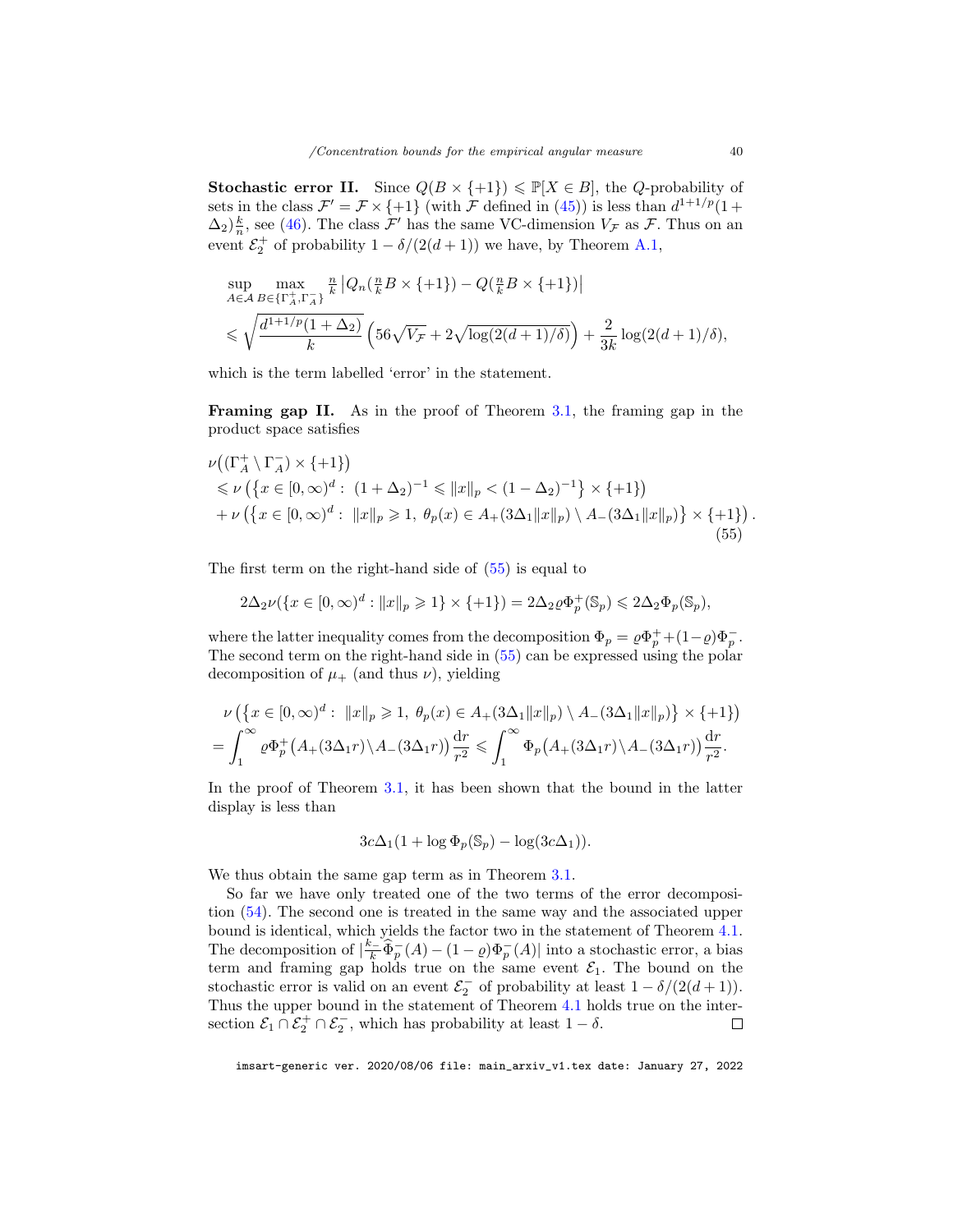## Appendix E: Simulation experiments: Data-generating process

The following lemma describes convenient properties relative to the simulation setting described in Section [5](#page-20-0) in the paper. Recall  $\mathbb{S}_p^{\tau} = \{x \in \mathbb{S}_p : x_1 \wedge \cdots \wedge x_d >$  $\tau$ } for  $\tau \in (0,1)$  as well as the cones  $\mathcal{C}_A$  in [\(8\)](#page-5-4) in the paper.

<span id="page-40-0"></span>**Lemma E.1.** Let R be a unit-Pareto distributed random variable and let  $\Theta$ be a random vector independent from R, with support in  $\mathbb{S}_1 = \{x \in [0,1]^d :$  $x_1 + \cdots + x_d = 1$  and satisfying  $\mathbb{E}(\Theta_j) = 1/d$  for  $j \in \{1, \ldots, d\}$ . Let  $X = R\Theta$ and write  $V = v(X)$  with  $v(x) = (1/(1 - F_1(x_1)), \ldots, 1/(1 - F_d(x_d)))$  for  $x \in \mathbb{R}^d$ , where  $F_i(x_i) = \mathbb{P}[X_i \leq x_i].$ 

- (i) We have  $v(x) = dx$  for all  $x \in [1,\infty)^d$ . Conversely, if  $x \in \mathbb{R}^d$  satisfies  $v(x) \in (d, \infty)^d$ , then  $x \in (1, \infty)^d$  and thus  $v(x) = dx$ .
- (ii) The law of V is multivariate regularly varying and its angular measure  $\Phi_p$ with respect to the  $L_p$ -norm, for  $p \in [1,\infty]$ , is given by

$$
\Phi_p(A) = d \, \mathbb{P}[X \in \mathcal{C}_A]
$$

for Borel sets  $A \subseteq \mathbb{S}_p$ . Moreover, if  $A \subseteq \mathbb{S}_p^{\tau}$  for some  $\tau \in (0,1)$  and if  $t > d/\tau$ , then also

$$
\Phi_p(A) = t \, \mathbb{P}[t^{-1}V \in \mathcal{C}_A].
$$

*Proof of Lemma [E.1.](#page-40-0)* (*i*) For any  $j \in \{1, ..., d\}$  and any  $x_j > 0$ ,

$$
1 - F_j(x_j) = \mathbb{P}[R\Theta_j > x_j]
$$
  
=  $\mathbb{E}\{\mathbb{P}[R > x_j/\Theta_j | \Theta_j]\}$   
=  $\mathbb{E}\{\min(1, \Theta_j/x_j)\}.$ 

Since the support of  $\Theta$  is contained in the unit simplex, we have  $\Theta_i/x_i \leq 1$ almost surely whenever  $x_j \geq 1$ . In addition  $\mathbb{E}(\Theta_j) = 1/d$  by assumption. It follows that

$$
1/(1 - F_j(x_j)) = \begin{cases} dx_j & \text{if } x_j \ge 1, \\ 1/\mathbb{E}\{\min(1, \Theta_j/x_j)\} & \text{if } 0 < x_j < 1. \end{cases}
$$

This proves that  $v(x) = dx \in [d, \infty)^d$  for  $x \in [1, \infty)^d$ . The converse statement follows from  $1 - F_j(1) = 1/d$  and monotonicity.

(ii) Let  $x \in (0, \infty)^d$  and let  $t > 0$  be sufficiently large so that  $tx_j \geq d$  for all  $j \in \{1, \ldots, d\}$ . Then

$$
1 - \mathbb{P}[V_1 \leqslant tx_1, \dots, V_d \leqslant tx_d] = \mathbb{P}[\exists j = 1, \dots, d : dR\Theta_j > tx_j]
$$

$$
= \mathbb{P}\left[R > (t/d) \min_{j=1,\dots,d} (x_j/\Theta_j)\right]
$$

$$
= (d/t) \mathbb{E}\left[\max_{j=1,\dots,d} (\Theta_j/x_j)\right].
$$